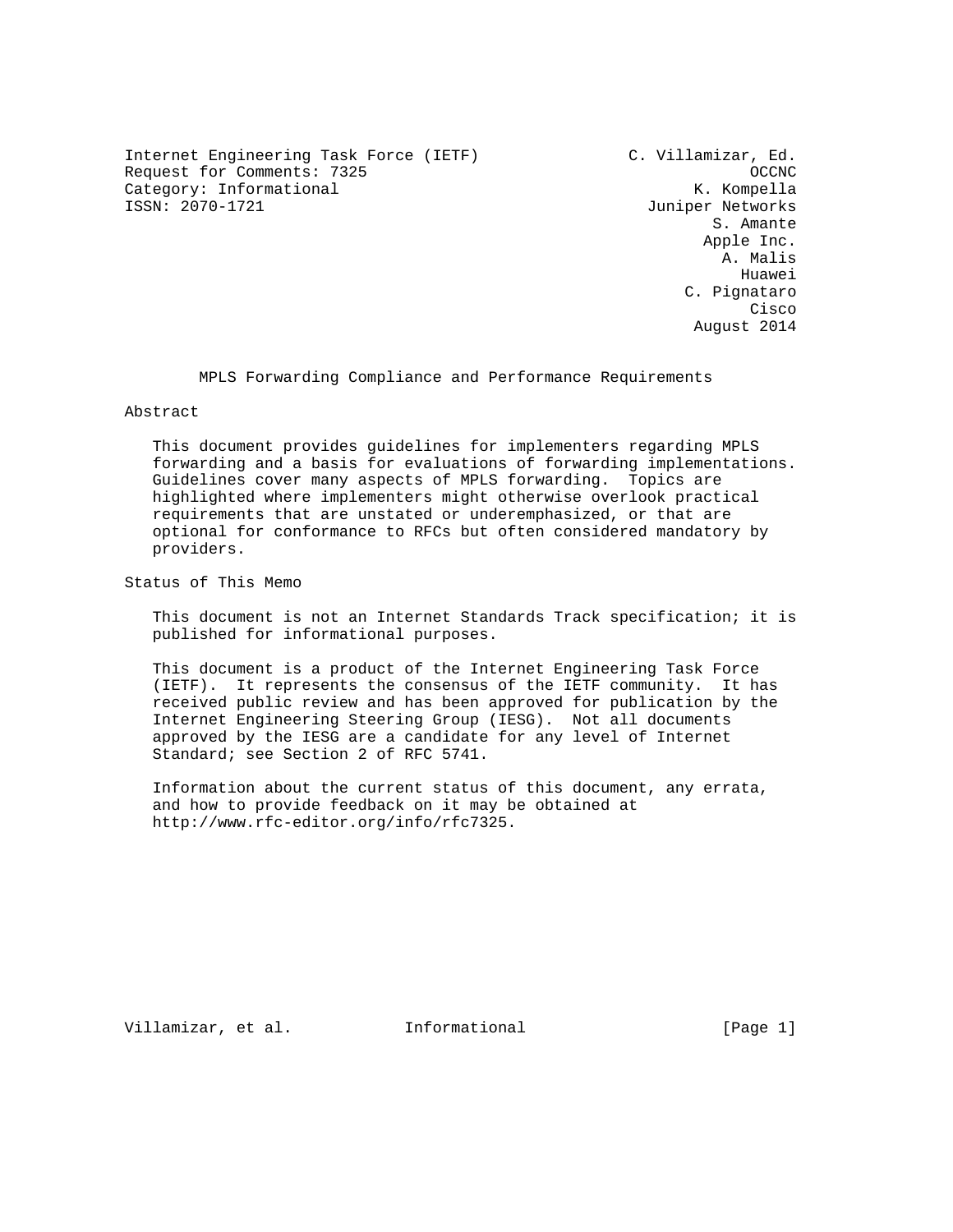Copyright Notice

 Copyright (c) 2014 IETF Trust and the persons identified as the document authors. All rights reserved.

 This document is subject to BCP 78 and the IETF Trust's Legal Provisions Relating to IETF Documents

 (http://trustee.ietf.org/license-info) in effect on the date of publication of this document. Please review these documents carefully, as they describe your rights and restrictions with respect to this document. Code Components extracted from this document must include Simplified BSD License text as described in Section 4.e of the Trust Legal Provisions and are provided without warranty as described in the Simplified BSD License.

Table of Contents

| 1. Introduction and Document Scope             |  |  |  |  | $\overline{4}$ |
|------------------------------------------------|--|--|--|--|----------------|
| 1.1.                                           |  |  |  |  | $\overline{4}$ |
| Use of Requirements Language<br>1.2.           |  |  |  |  | 8              |
| Apparent Misconceptions<br>1.3.                |  |  |  |  | 9              |
| 1.4.                                           |  |  |  |  | 10             |
|                                                |  |  |  |  | 11             |
|                                                |  |  |  |  | 11             |
| MPLS Special-Purpose Labels<br>2.1.1.          |  |  |  |  | 12             |
| 2.1.2. MPLS Differentiated Services            |  |  |  |  | 13             |
| 2.1.3. Time Synchronization                    |  |  |  |  | 14             |
| Uses of Multiple Label Stack Entries<br>2.1.4. |  |  |  |  | 14             |
| MPLS Link Bundling<br>2.1.5.                   |  |  |  |  | 15             |
|                                                |  |  |  |  | 16             |
| 2.1.7. MPLS Fast Reroute (FRR)                 |  |  |  |  | 16             |
| 2.1.8. Pseudowire Encapsulation                |  |  |  |  | 17             |
| 2.1.8.1. Pseudowire Sequence Number            |  |  |  |  | 17             |
| 2.1.9.                                         |  |  |  |  | 19             |
|                                                |  |  |  |  | 20             |
|                                                |  |  |  |  | 21             |
| 2.4. MPLS Multipath Techniques                 |  |  |  |  | 23             |
| 2.4.1. Pseudowire Control Word                 |  |  |  |  | 24             |
| 2.4.2. Large Microflows                        |  |  |  |  | 24             |
| 2.4.3. Pseudowire Flow Label                   |  |  |  |  | 25             |
| 2.4.4. MPLS Entropy Label                      |  |  |  |  | 25             |
| 2.4.5. Fields Used for Multipath Load Balance  |  |  |  |  | 25             |
| 2.4.5.1. MPLS Fields in Multipath              |  |  |  |  | 26             |
| 2.4.5.2. IP Fields in Multipath                |  |  |  |  | 27             |
| 2.4.5.3. Fields Used in Flow Label             |  |  |  |  | 29             |
| 2.4.5.4. Fields Used in Entropy Label 29       |  |  |  |  |                |
|                                                |  |  |  |  | 30             |
|                                                |  |  |  |  |                |

Villamizar, et al. 1nformational (Page 2)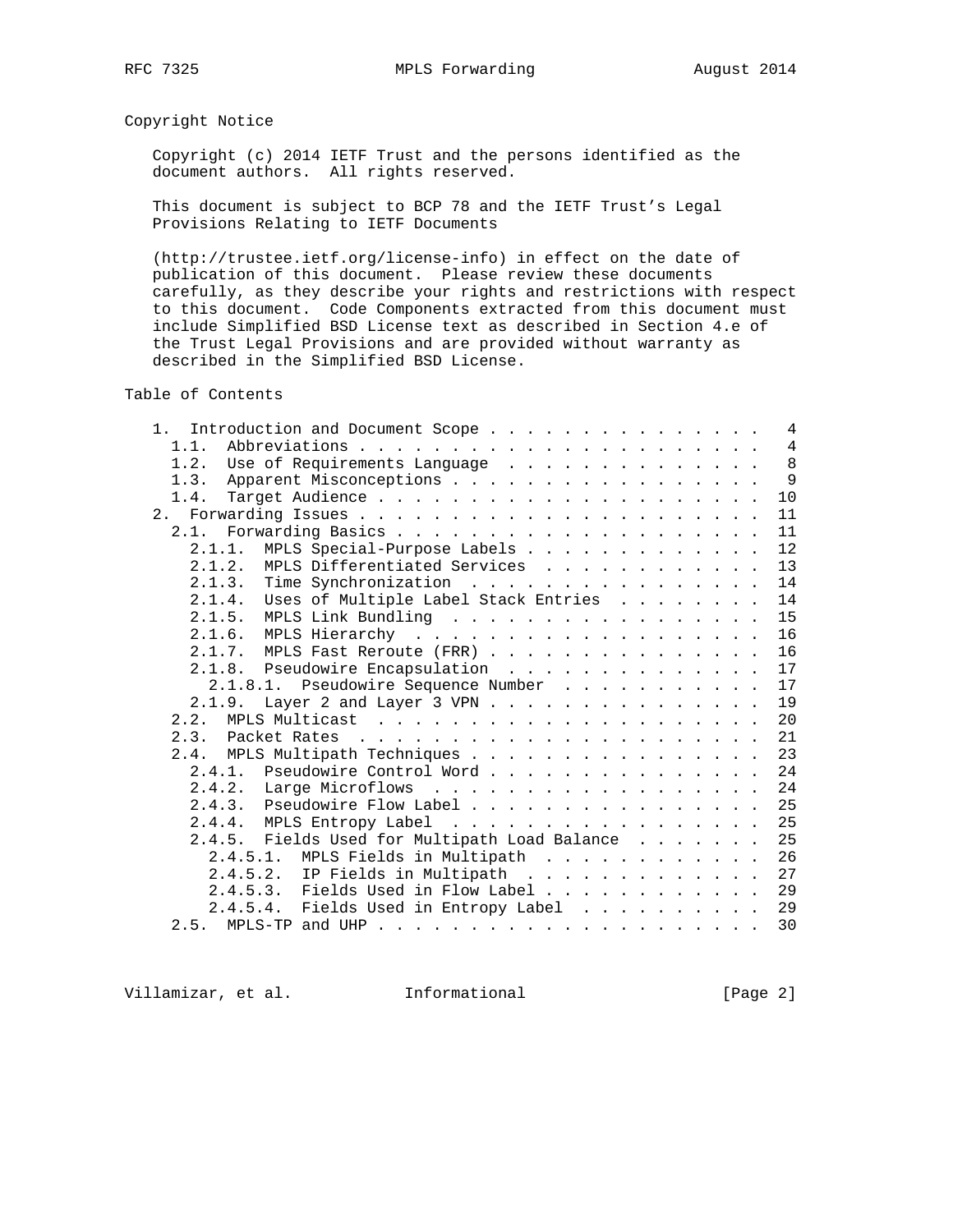|              | 2.6. Local Delivery of Packets                                                                                                                                                                                                               |  |  |  |  | 30 |
|--------------|----------------------------------------------------------------------------------------------------------------------------------------------------------------------------------------------------------------------------------------------|--|--|--|--|----|
| 2.6.1.       |                                                                                                                                                                                                                                              |  |  |  |  | 31 |
| 2.6.2.       |                                                                                                                                                                                                                                              |  |  |  |  | 33 |
|              | 2.6.3.                                                                                                                                                                                                                                       |  |  |  |  | 34 |
|              | 2.6.4.                                                                                                                                                                                                                                       |  |  |  |  | 34 |
|              | MPLS OAM and Layer 2 OAM Interworking<br>2.6.5.                                                                                                                                                                                              |  |  |  |  | 35 |
|              | 2.6.6. Extent of OAM Support by Hardware                                                                                                                                                                                                     |  |  |  |  | 36 |
|              | Support for IPFIX in Hardware<br>2.6.7.                                                                                                                                                                                                      |  |  |  |  | 37 |
| 2.7.         | Number and Size of Flows                                                                                                                                                                                                                     |  |  |  |  | 37 |
|              |                                                                                                                                                                                                                                              |  |  |  |  | 38 |
| 3.1.         |                                                                                                                                                                                                                                              |  |  |  |  | 38 |
| 3.2.         |                                                                                                                                                                                                                                              |  |  |  |  | 40 |
| 3.3.         | Multipath Capabilities and Performance                                                                                                                                                                                                       |  |  |  |  | 41 |
| 3.4.         | Pseudowire Capabilities and Performance                                                                                                                                                                                                      |  |  |  |  | 41 |
| 3.5.         | Entropy Label Support and Performance                                                                                                                                                                                                        |  |  |  |  | 42 |
| 3.6.         |                                                                                                                                                                                                                                              |  |  |  |  | 42 |
| 3.7.         | OAM Capabilities and Performance                                                                                                                                                                                                             |  |  |  |  | 42 |
|              | 4. Forwarding Compliance and Performance Testing                                                                                                                                                                                             |  |  |  |  | 43 |
| 4.1.         |                                                                                                                                                                                                                                              |  |  |  |  | 43 |
| 4.2.         |                                                                                                                                                                                                                                              |  |  |  |  | 44 |
| 4.3.         |                                                                                                                                                                                                                                              |  |  |  |  | 45 |
|              | Multipath Capabilities and Performance                                                                                                                                                                                                       |  |  |  |  | 46 |
| 4.4.<br>4.5. | Pseudowire Capabilities and Performance                                                                                                                                                                                                      |  |  |  |  | 46 |
|              | Entropy Label Support and Performance                                                                                                                                                                                                        |  |  |  |  |    |
| 4.6.         |                                                                                                                                                                                                                                              |  |  |  |  | 47 |
| 4.7.         | OAM Capabilities and Performance                                                                                                                                                                                                             |  |  |  |  | 47 |
| 5.           |                                                                                                                                                                                                                                              |  |  |  |  | 48 |
| б.           | Organization of References Section                                                                                                                                                                                                           |  |  |  |  | 50 |
| 7            | References<br>the contract of the contract of the contract of the contract of the contract of the contract of the contract of the contract of the contract of the contract of the contract of the contract of the contract of the contract o |  |  |  |  | 50 |
| 7.1.         |                                                                                                                                                                                                                                              |  |  |  |  | 50 |
| 7.2.         | Informative References                                                                                                                                                                                                                       |  |  |  |  | 53 |
|              |                                                                                                                                                                                                                                              |  |  |  |  | 59 |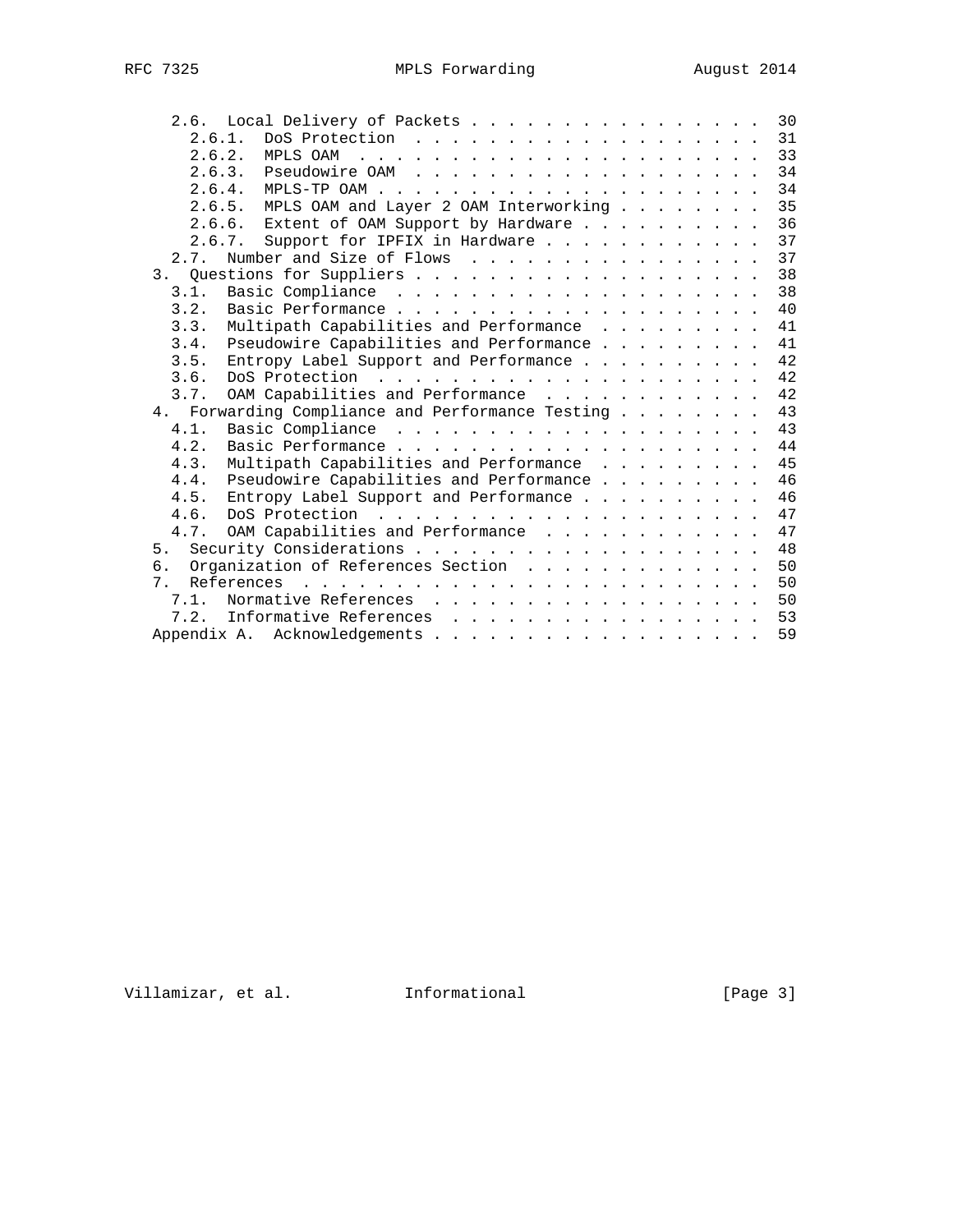### 1. Introduction and Document Scope

 The initial purpose of this document was to address concerns raised on the MPLS WG mailing list about shortcomings in implementations of MPLS forwarding. Documenting existing misconceptions and potential pitfalls might potentially avoid repeating past mistakes. The document has grown to address a broad set of forwarding requirements.

 The focus of this document is MPLS forwarding, base pseudowire forwarding, and MPLS Operations, Administration, and Maintenance (OAM). The use of pseudowire Control Word and the use of pseudowire Sequence Number are discussed. Specific pseudowire Attachment Circuit (AC) and Native Service Processing (NSP) are out of scope. Specific pseudowire applications, such as various forms of Virtual Private Network (VPN), are out of scope.

 MPLS support for multipath techniques is considered essential by many service providers and is useful for other high-capacity networks. In order to obtain sufficient entropy from MPLS, traffic service providers and others find it essential for the MPLS implementation to interpret the MPLS payload as IPv4 or IPv6 based on the contents of the first nibble of payload. The use of IP addresses, the IP protocol field, and UDP and TCP port number fields in multipath load balancing are considered within scope. The use of any other IP protocol fields, such as tunneling protocols carried within IP, are out of scope.

 Implementation details are a local matter and are out of scope. Most interfaces today operate at 1 Gb/s or greater. It is assumed that all forwarding operations are implemented in specialized forwarding hardware rather than on a general-purpose processor. This is often referred to as "fast path" and "slow path" processing. Some recommendations are made regarding implementing control or management-plane functionality in specialized hardware or with limited assistance from specialized hardware. This advice is based on expected control or management protocol loads and on the need for denial of service (DoS) protection.

## 1.1. Abbreviations

The following abbreviations are used.

- AC Attachment Circuit ([RFC3985])
- ACH Associated Channel Header (pseudowires)
- ACK Acknowledgement (TCP flag and type of TCP packet)

Villamizar, et al. Informational [Page 4]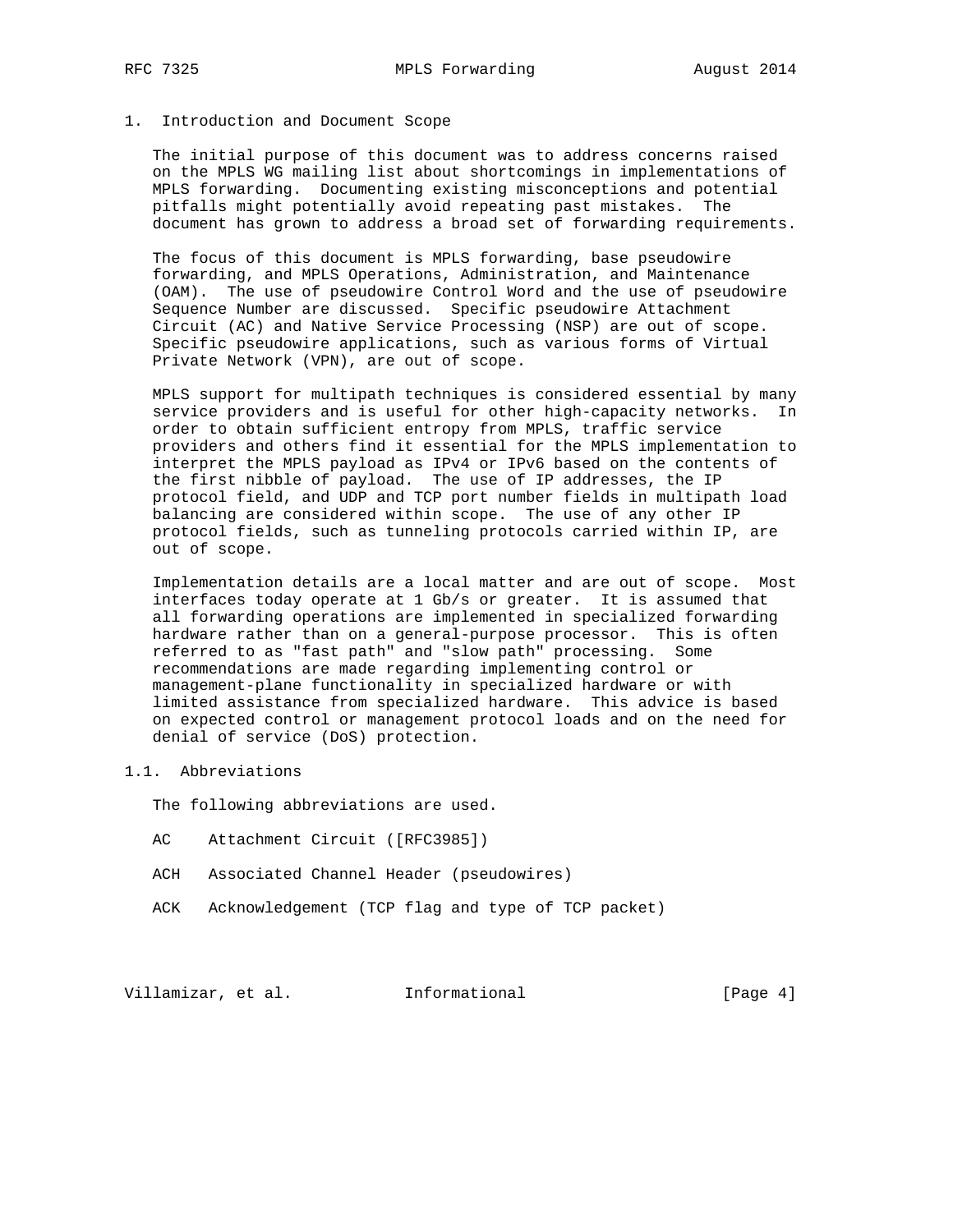- AIS Alarm Indication Signal (MPLS-TP OAM)
- ATM Asynchronous Transfer Mode (legacy switched circuits)
- BFD Bidirectional Forwarding Detection
- BGP Border Gateway Protocol
- CC-CV Continuity Check and Connectivity Verification
- CE Customer Edge ([RFC4364])
- CPU Central Processing Unit (computer or microprocessor)
- CT Class Type ([RFC4124])
- CW Control Word ([RFC4385])
- DCCP Datagram Congestion Control Protocol
- DDoS Distributed Denial of Service
- DM Delay Measurement (MPLS-TP OAM)
- DSCP Differentiated Services Code Point ([RFC2474])
- DWDM Dense Wave Division Multiplexing
- DoS Denial of Service
- E-LSP Explicitly TC-encoded-PSC LSP ([RFC5462])
- EBGP External BGP
- ECMP Equal-Cost Multipath
- ECN Explicit Congestion Notification ([RFC3168] and [RFC5129])
- EL Entropy Label ([RFC6790])
- ELI Entropy Label Indicator ([RFC6790])
- EXP Experimental (field in MPLS renamed to "TC" in [RFC5462])
- FEC Forwarding Equivalence Classes ([RFC3031]); also Forward Error Correction in other context
- FR Frame Relay (legacy switched circuits)

Villamizar, et al. Informational [Page 5]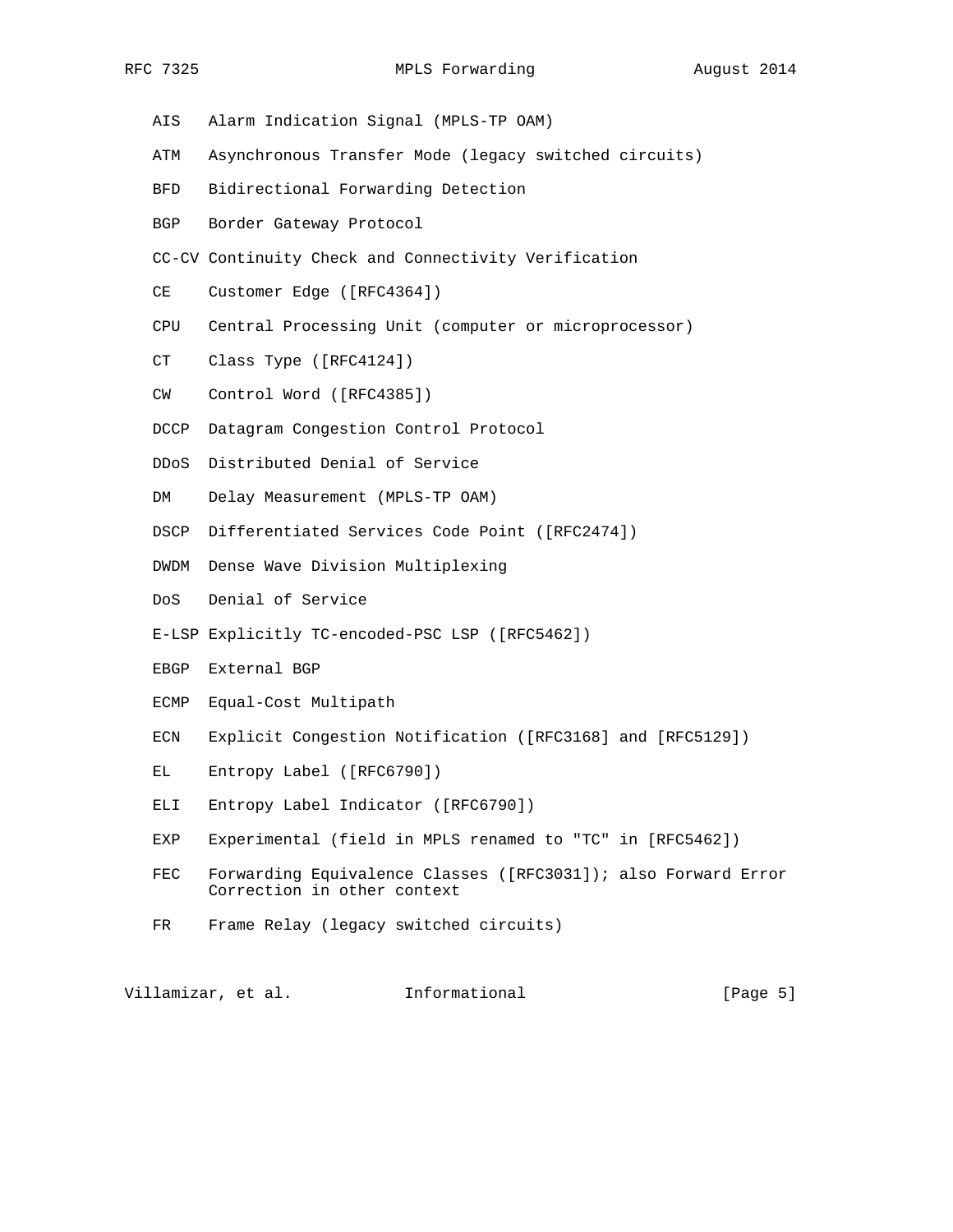FRR Fast Reroute ([RFC4090]) G-ACh Generic Associated Channel ([RFC5586]) GAL Generic Associated Channel Label ([RFC5586]) GFP Generic Framing Procedure (used in OTN) GMPLS Generalized MPLS ([RFC3471]) GTSM Generalized TTL Security Mechanism ([RFC5082]) Gb/s Gigabits per second (billion bits per second) IANA Internet Assigned Numbers Authority ILM Incoming Label Map ([RFC3031]) IP Internet Protocol IPVPN Internet Protocol VPN IPv4 Internet Protocol version 4 IPv6 Internet Protocol version 6 L-LSP Label-Only-Inferred-PSC LSP ([RFC3270]) L2VPN Layer 2 VPN LDP Label Distribution Protocol ([RFC5036]) LER Label Edge Router ([RFC3031]) LM Loss Measurement (MPLS-TP OAM) LSP Label Switched Path ([RFC3031]) LSR Label Switching Router ([RFC3031]) MP2MP Multipoint to Multipoint MPLS Multiprotocol Label Switching ([RFC3031]) MPLS-TP MPLS Transport Profile ([RFC5317]) Mb/s Megabits per second (million bits per second)

Villamizar, et al. 1nformational (Page 6)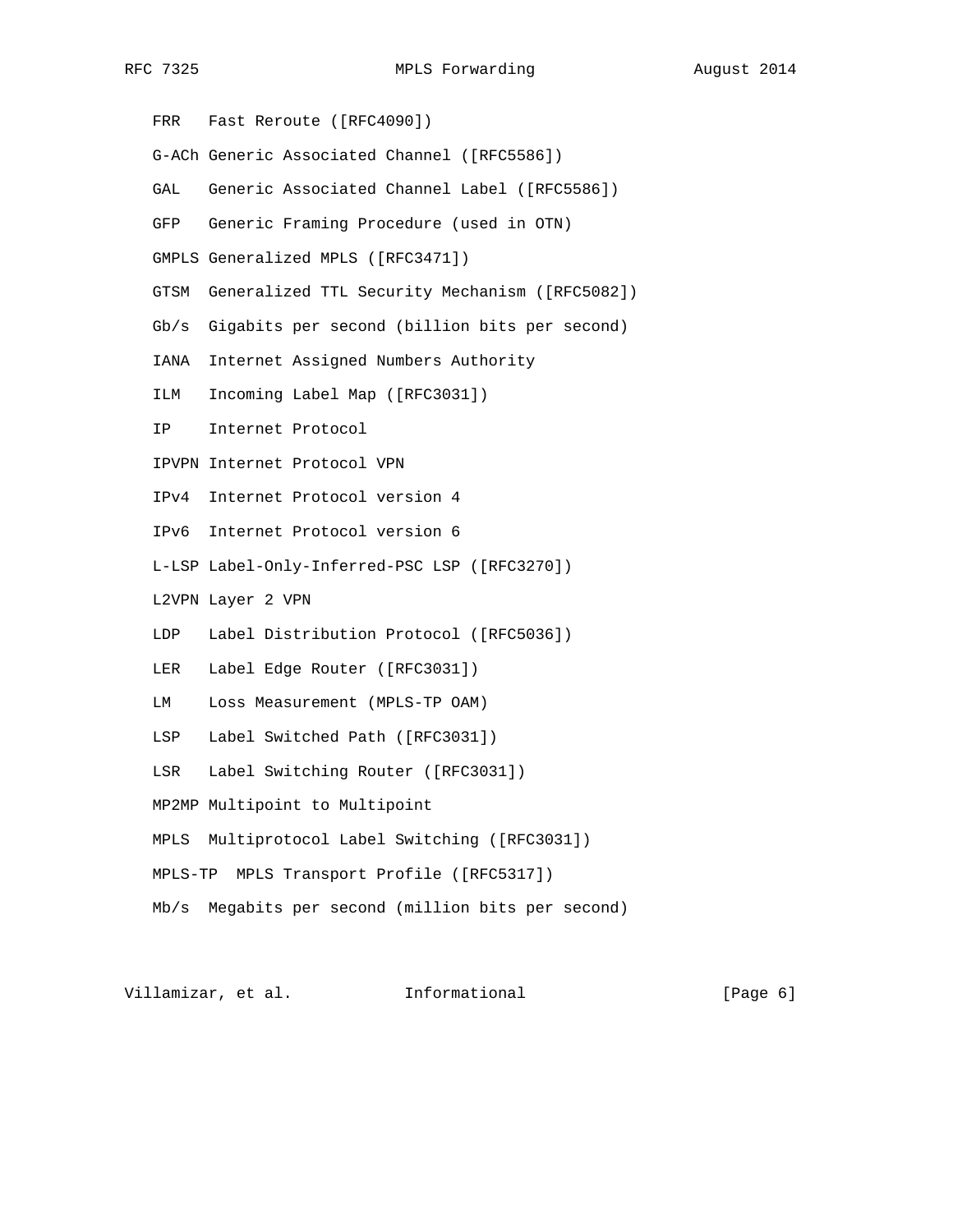- NSP Native Service Processing ([RFC3985]) NTP Network Time Protocol
- OAM Operations, Administration, and Maintenance ([RFC6291])
- OOB Out-of-band (not carried within a data channel)
- OTN Optical Transport Network
- P Provider router ([RFC4364])
- P2MP Point to Multipoint
- PE Provider Edge router ([RFC4364])
- PHB Per-Hop Behavior ([RFC2475])
- PHP Penultimate Hop Popping ([RFC3443])
- POS PPP over SONET
- PSC This abbreviation has multiple interpretations.
	- 1. Packet Switch Capable ([RFC3471]
	- 2. PHB Scheduling Class ([RFC3270])
	- 3. Protection State Coordination ([RFC6378])
- PTP Precision Time Protocol
- PW Pseudowire
- QoS Quality of Service
- RA Router Alert ([RFC3032])
- RDI Remote Defect Indication (MPLS-TP OAM)
- RSVP-TE RSVP Traffic Engineering
- RTP Real-time Transport Protocol
- SCTP Stream Control Transmission Protocol
- SDH Synchronous Data Hierarchy (European SONET, a form of TDM)

Villamizar, et al. 1nformational (Page 7)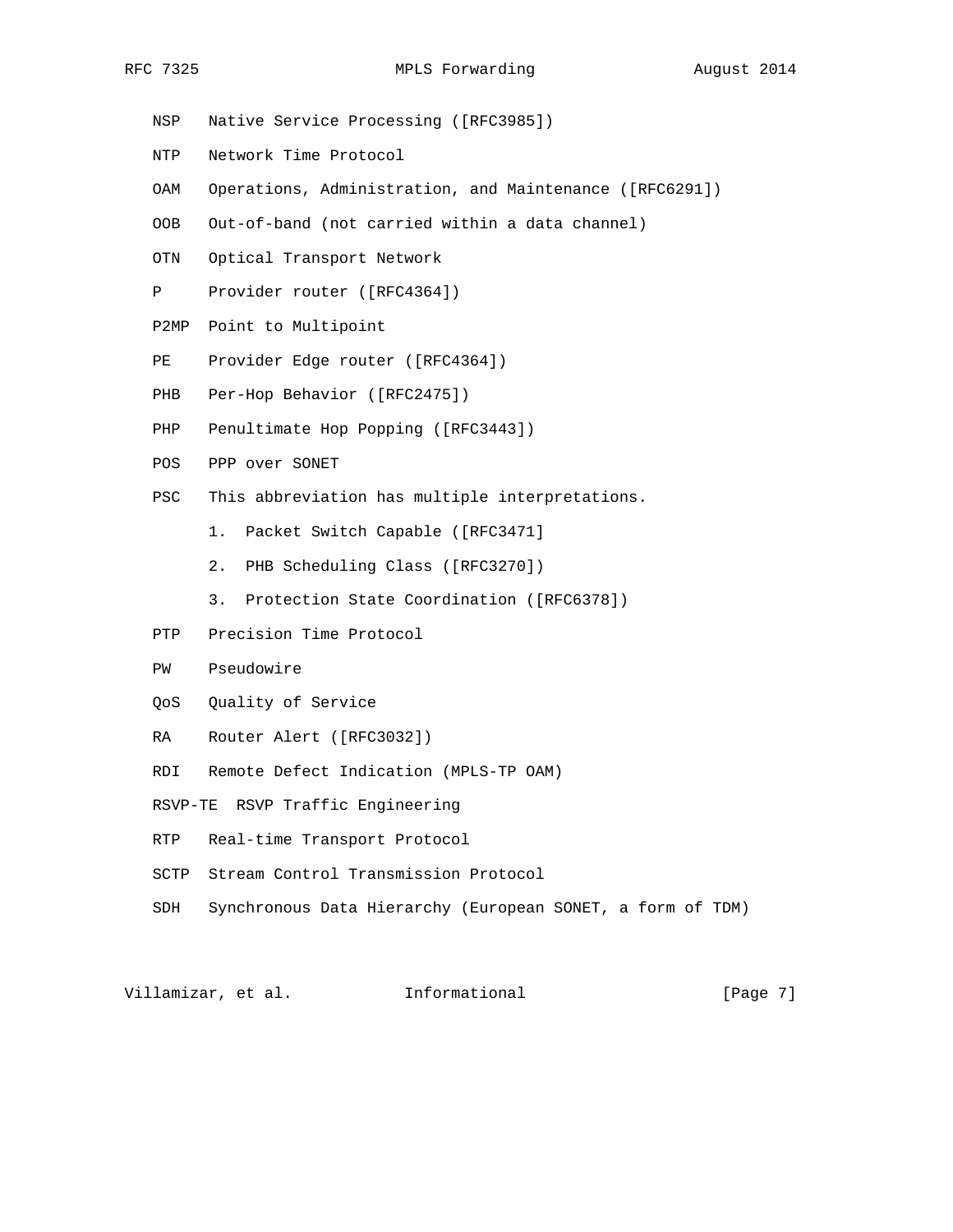SONET Synchronous Optical Network (US SDH, a form of TDM)

T-LDP Targeted LDP (LDP sessions over more than one hop)

- TC Traffic Class ([RFC5462])
- TCP Transmission Control Protocol
- TDM Time-Division Multiplexing (legacy encapsulations)
- TOS Type of Service (see [RFC2474])
- TTL Time-to-live (a field in IP and MPLS headers)
- UDP User Datagram Protocol
- UHP Ultimate Hop Popping (opposite of PHP)
- VCCV Virtual Circuit Connectivity Verification ([RFC5085])
- VLAN Virtual Local Area Network (Ethernet)
- VOQ Virtual Output Queuing (switch fabric design)
- VPN Virtual Private Network
- WG Working Group
- 1.2. Use of Requirements Language

 This document is Informational. The uppercase [RFC2119] key words "MUST", "MUST NOT", "SHOULD", "SHOULD NOT", and "MAY" are used in this document in the following cases.

- 1. RFC 2119 keywords are used where requirements stated in this document are called for in referenced RFCs. In most cases, the RFC containing the requirement is cited within the statement using an RFC 2119 keyword.
- 2. RFC 2119 keywords are used where explicitly noted that the keywords indicate that operator experiences indicate a requirement, but there are no existing RFC requirements.

 Advice provided by this document may be ignored by implementations. Similarly, implementations not claiming conformance to specific RFCs may ignore the requirements of those RFCs. In both cases, implementers should consider the risk of doing so.

Villamizar, et al. Informational [Page 8]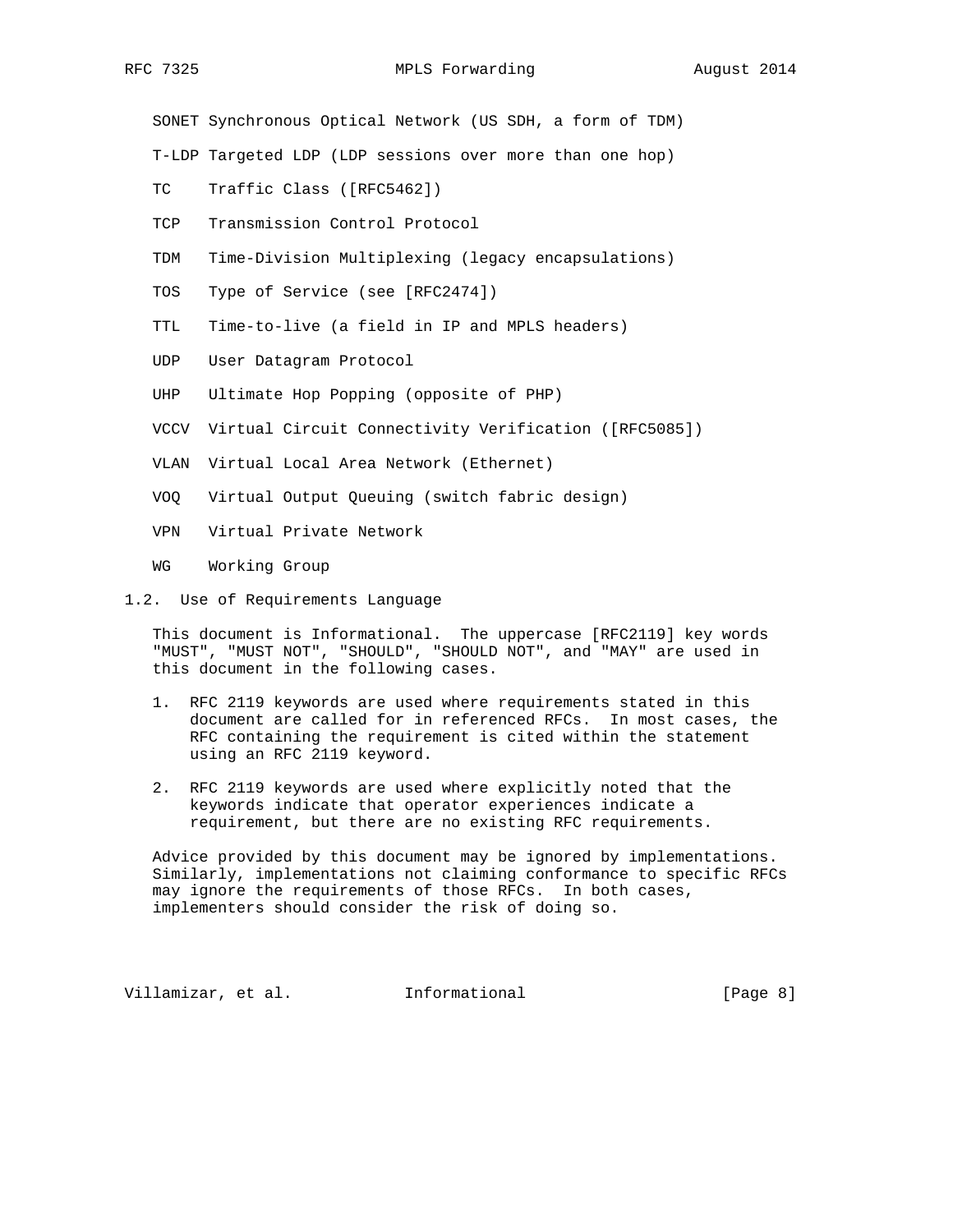### 1.3. Apparent Misconceptions

 In early generations of forwarding silicon (which might now be behind us), there apparently were some misconceptions about MPLS. The following statements provide clarifications.

- 1. There are practical reasons to have more than one or two labels in an MPLS label stack. Under some circumstances, the label stack can become quite deep. See Section 2.1.
- 2. The label stack MUST be considered to be arbitrarily deep. Section 3.27.4 ("Hierarchy: LSP Tunnels within LSPs") of RFC 3031 states "The label stack mechanism allows LSP tunneling to nest to any depth" [RFC3031]. If a bottom of the label stack cannot be found, but sufficient number of labels exist to forward, an LSR MUST forward the packet. An LSR MUST NOT assume the packet is malformed unless the end of packet is found before the bottom of the stack. See Section 2.1.
- 3. In networks where deep label stacks are encountered, they are not rare. Full packet rate performance is required regardless of label stack depth, except where multiple pop operations are required. See Section 2.1.
- 4. Research has shown that long bursts of short packets with 40-byte or 44-byte IP payload sizes in these bursts are quite common. This is due to TCP ACK compression [ACK-compression]. The following two sub-bullets constitute advice that reflects very common nonnegotiable requirements of providers. Implementers may ignore this advice but should consider the risk of doing so.
	- A. A forwarding engine SHOULD, if practical, be able to sustain an arbitrarily long sequence of small packets arriving at full interface rate.
	- B. If indefinitely sustained full packet rate for small packets is not practical, a forwarding engine MUST be able to buffer a long sequence of small packets inbound to the on-chip decision engine and sustain full interface rate for some reasonable average packet rate. Absent this small on-chip buffering, QoS-agnostic packet drops can occur.

See Section 2.3.

 5. The implementations and system designs MUST support pseudowire Control Word (CW) if MPLS-TP is supported or if ACH [RFC5586] is being used on a pseudowire. The implementation and system designs SHOULD support pseudowire CW even if MPLS-TP and ACH

Villamizar, et al. 1nformational (Page 9)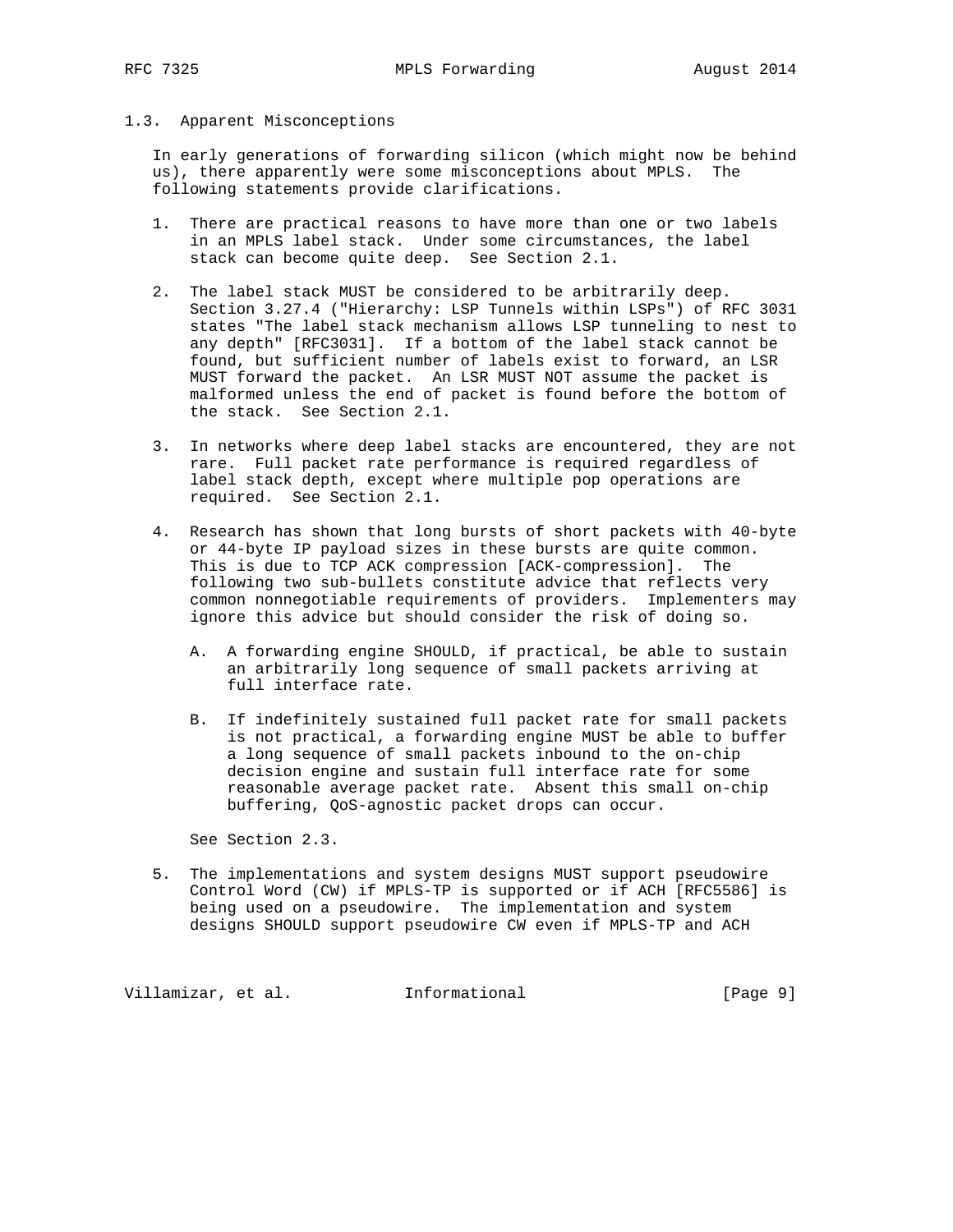[RFC5586] are not used, using instead CW and VCCV Type 1 [RFC5085] to allow the use of multipath in the underlying network topology without impacting the PW traffic. [RFC7079] does note that there are still some deployments where the CW is not always used. It also notes that many service providers do enable the CW. See Section 2.4.1 for more discussion on why deployments SHOULD enable the pseudowire CW.

 The following statements provide clarification regarding more recent requirements that are often missed.

- 1. The implementer and system designer SHOULD support adding a pseudowire Flow Label [RFC6391]. Deployments MAY enable this feature for appropriate pseudowire types. See Section 2.4.3.
- 2. The implementer and system designer SHOULD support adding an MPLS Entropy Label [RFC6790]. Deployments MAY enable this feature. See Section 2.4.4.

 Non-IETF definitions of MPLS exist, and these should not be used as normative texts in place of the relevant IETF RFCs. [RFC5704] documents incompatibilities between the IETF definition of MPLS and one such alternative MPLS definition, which led to significant issues in the resulting non-IETF specification.

### 1.4. Target Audience

 This document is intended for multiple audiences: implementer (implementing MPLS forwarding in silicon or in software); systems designer (putting together a MPLS forwarding systems); deployer (running an MPLS network). These guidelines are intended to serve the following purposes:

- 1. Explain what to do and what not to do when a deep label stack is encountered. (audience: implementer)
- 2. Highlight pitfalls to look for when implementing an MPLS forwarding chip. (audience: implementer)
- 3. Provide a checklist of features and performance specifications to request. (audience: systems designer, deployer)
- 4. Provide a set of tests to perform. (audience: systems designer, deployer).

Villamizar, et al. 1nformational (Page 10)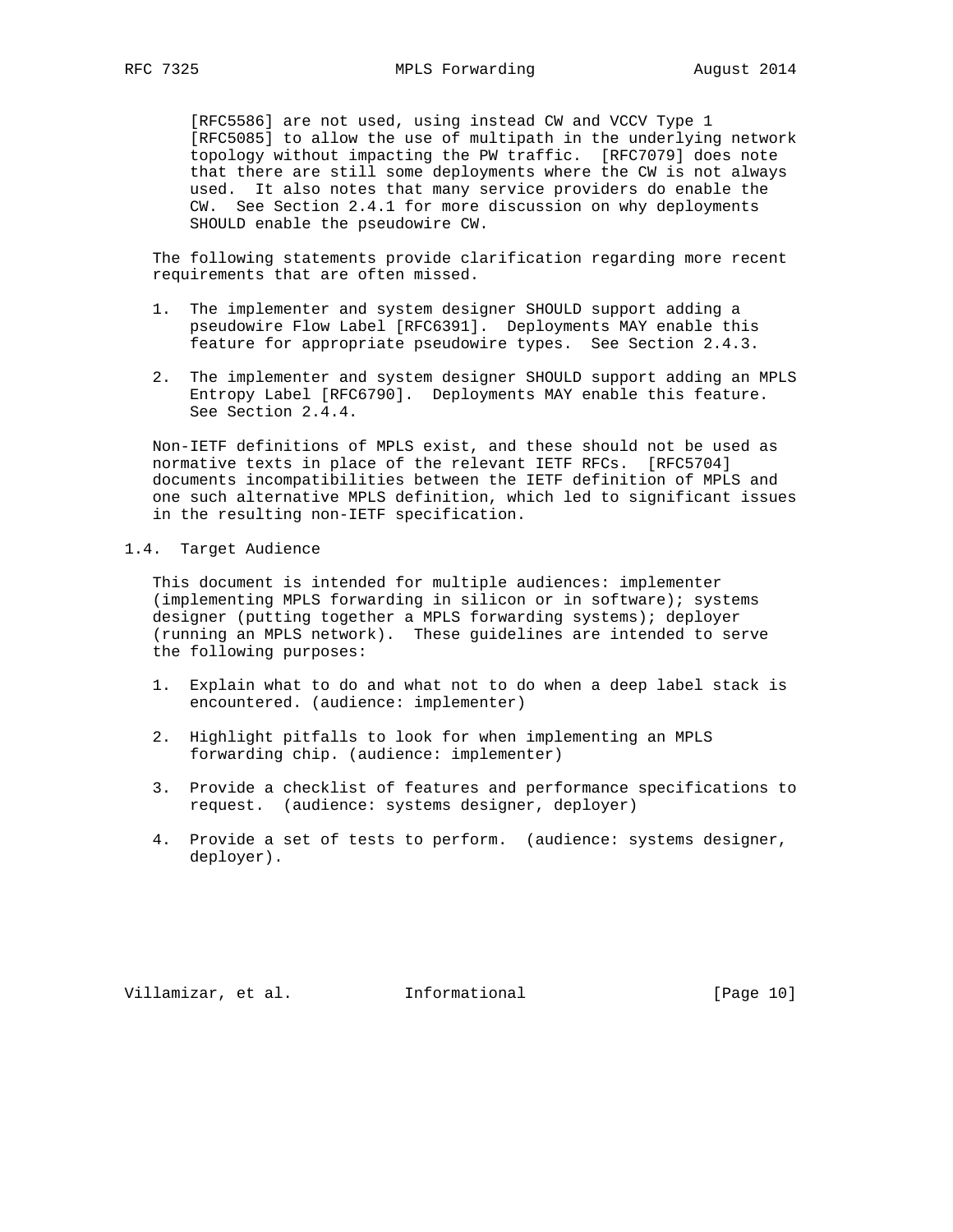The implementer, systems designer, and deployer have a transitive supplier-customer relationship. It is in the best interest of the supplier to review their product against their customer's checklist and secondary customer's checklist if applicable.

 This document identifies and explains many details and potential pitfalls of MPLS forwarding. It is likely that the identified set of potential pitfalls will later prove to be an incomplete set.

2. Forwarding Issues

 A brief review of forwarding issues is provided in the subsections that follow. This section provides some background on why some of these requirements exist. The questions to ask of suppliers is covered in Section 3. Some guidelines for testing are provided in Section 4.

2.1. Forwarding Basics

 Basic MPLS architecture and MPLS encapsulation, and therefore packet forwarding, are defined in [RFC3031] and [RFC3032]. RFC 3031 and RFC 3032 are somewhat LDP centric. RSVP-TE supports traffic engineering (TE) and fast reroute, features that LDP lacks. The base document for MPLS RSVP-TE is [RFC3209].

 A few RFCs update RFC 3032. Those with impact on forwarding include the following.

- 1. TTL processing is clarified in [RFC3443].
- 2. The use of MPLS Explicit NULL is modified in [RFC4182].
- 3. Differentiated Services is supported by [RFC3270] and [RFC4124]. The "EXP" field is renamed to "Traffic Class" in [RFC5462], removing any misconception that it was available for experimentation or could be ignored.
- 4. ECN is supported by [RFC5129].
- 5. The MPLS G-ACh and GAL are defined in [RFC5586].
- 6. [RFC5332] redefines the two data link layer codepoints for MPLS packets.

 Tunneling encapsulations carrying MPLS, such as MPLS in IP [RFC4023], MPLS in GRE [RFC4023], MPLS in L2TPv3 [RFC4817], or MPLS in UDP [MPLS-IN-UDP], are out of scope.

Villamizar, et al. 1nformational [Page 11]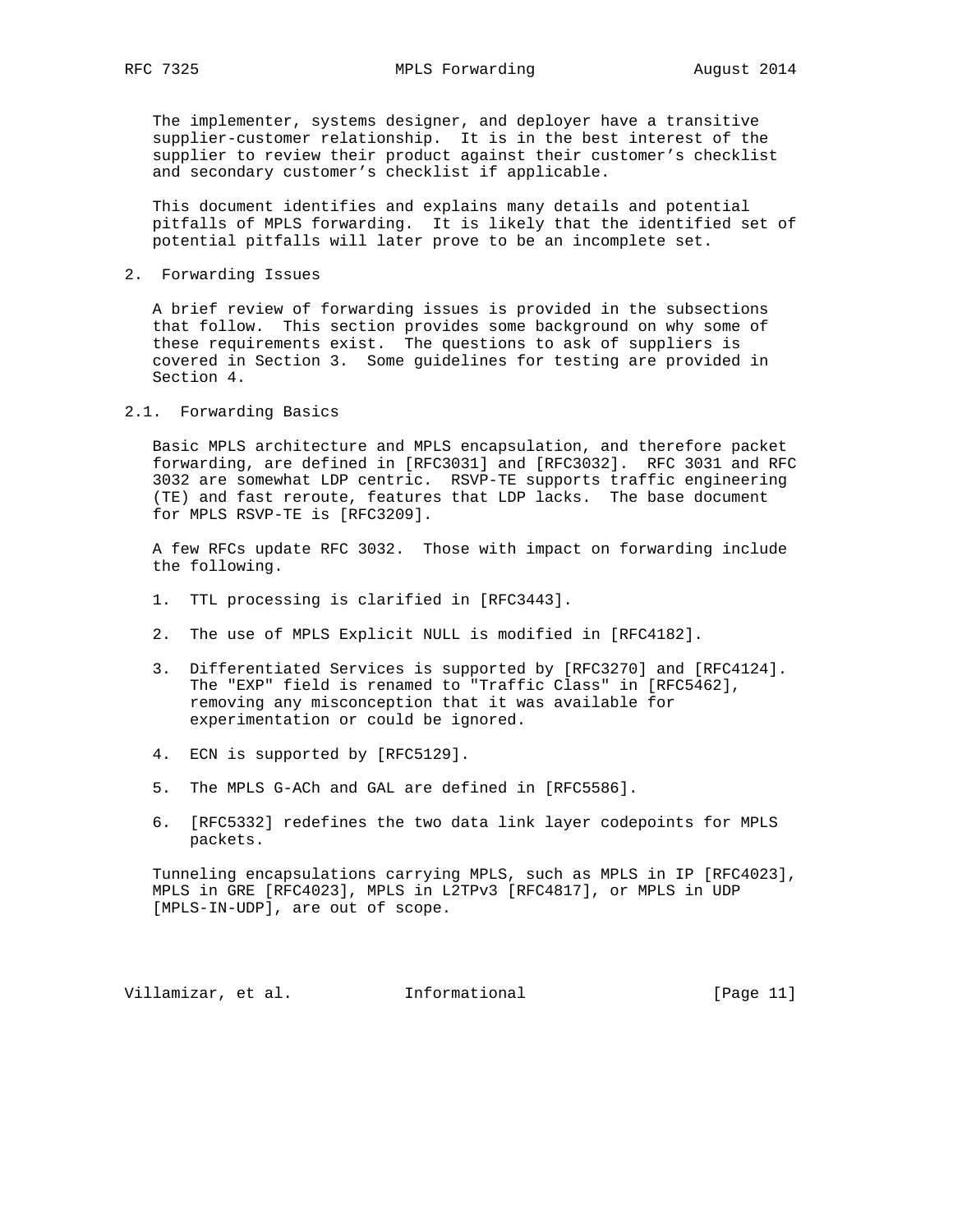Other RFCs have implications to MPLS Forwarding and do not update RFC 3032 or RFC 3209, including:

- 1. The pseudowire (PW) Associated Channel Header (ACH) is defined by [RFC5085] and was later generalized by the MPLS G-ACh [RFC5586].
- 2. The Entropy Label Indicator (ELI) and Entropy Label (EL) are defined by [RFC6790].

 A few RFCs update RFC 3209. Those that are listed as updating RFC 3209 generally impact only RSVP-TE signaling. Forwarding is modified by major extensions built upon RFC 3209.

 RFCs that impact forwarding are discussed in the following subsections.

2.1.1. MPLS Special-Purpose Labels

 [RFC3032] specifies that label values 0-15 are special-purpose labels with special meanings. [RFC7274] renamed these from the term "reserved labels" used in [RFC3032] to "special-purpose labels". Three values of NULL label are defined (two of which are later updated by [RFC4182]) and a Router Alert Label is defined. The original intent was that special-purpose labels, except the NULL labels, could be sent to the routing engine CPU rather than be processed in forwarding hardware. Hardware support is required by new RFCs such as those defining Entropy Label and OAM processed as a result of receiving a GAL. For new special-purpose labels, some accommodation is needed for LSRs that will send the labels to a general-purpose CPU or other highly programmable hardware. For example, ELI will only be sent to LSRs that have signaled support for [RFC6790], and a high OAM packet rate must be negotiated among endpoints.

 [RFC3429] reserves a label for ITU-T Y.1711; however, Y.1711 does not work with multipath and its use is strongly discouraged.

 The current list of special-purpose labels can be found on the "Multiprotocol Label Switching Architecture (MPLS) Label Values" registry reachable at IANA's pages at <http://www.iana.org>.

 [RFC7274] introduces an IANA "Extended Special-Purpose MPLS Label Values" registry and makes use of the "extension" label, label 15, to indicate that the next label is an extended special-purpose label and requires special handling. The range of only 16 values for special purpose labels allows a table to be used. The range of extended special-purpose labels with 20 bits available for use may have to be handled in some other way in the unlikely event that in the future

Villamizar, et al. 1nformational (Page 12)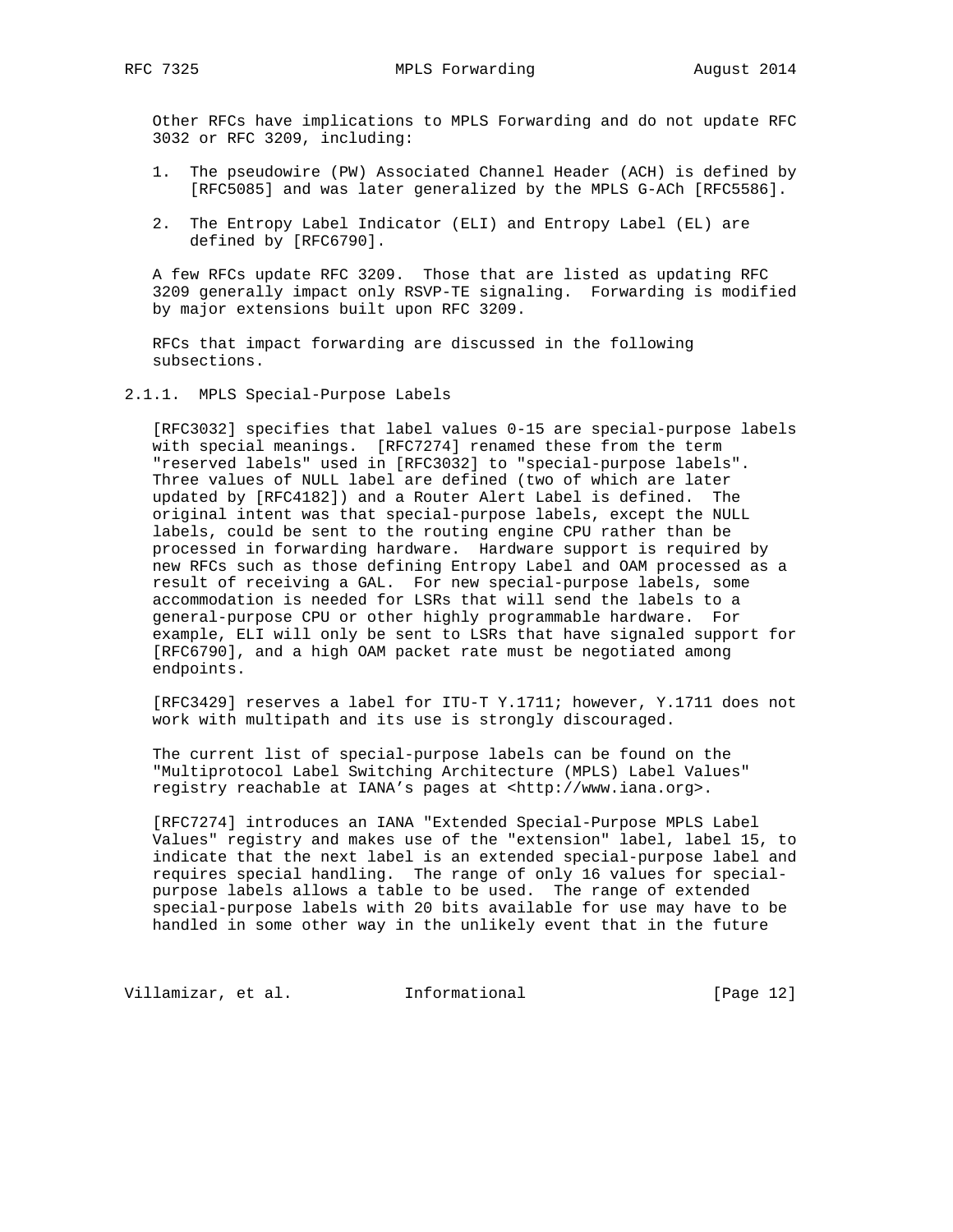the range of currently reserved values 256-1048575 is used. If only the Standards Action range, 16-239, and the Experimental range, 240-255, are used, then a table of 256 entries can be used.

 Unknown special-purpose labels and unknown extended special-purpose labels are handled the same. When an unknown special-purpose label is encountered or a special purpose label not directly handled in forwarding hardware is encountered, the packet should be sent to a general-purpose CPU by default. If this capability is supported, there must be an option to either drop or rate limit such packets based on the value of each special-purpose label.

2.1.2. MPLS Differentiated Services

 [RFC2474] deprecates the IP Type of Service (TOS) and IP Precedence (Prec) fields and replaces them with the Differentiated Services Field more commonly known as the Differentiated Services Code Point (DSCP) field. [RFC2475] defines the Differentiated Services architecture, which in other forums, is often called a Quality of Service (QoS) architecture.

 MPLS uses the Traffic Class (TC) field to support Differentiated Services [RFC5462]. There are two primary documents describing how DSCP is mapped into TC.

- 1. [RFC3270] defines E-LSP and L-LSP. E-LSP uses a static mapping of DSCP into TC. L-LSP uses a per-LSP mapping of DSCP into TC, with one PHB Scheduling Class (PSC) per L-LSP. Each PSC can use multiple Per-Hop Behavior (PHB) values. For example, the Assured Forwarding service defines three PSCs, each with three PHB [RFC2597].
- 2. [RFC4124] defines assignment of a class-type (CT) to an LSP, where a per-CT static mapping of TC to PHB is used. [RFC4124] provides a means to support up to eight E-LSP-like mappings of DSCP to TC.

 To meet Differentiated Services requirements specified in [RFC3270], the following forwarding requirements must be met. An ingress LER MUST be able to select an LSP and then apply a per-LSP map of DSCP into TC. A midpoint LSR MUST be able to apply a per-LSP map of TC to PHB. The number of mappings supported will be far less than the number of LSPs supported.

 To meet Differentiated Services requirements specified in [RFC4124], the following forwarding requirements must be met. An ingress LER MUST be able to select an LSP and then apply a per-LSP map of DSCP into TC. A midpoint LSR MUST be able to map LSP number to Class Type

Villamizar, et al. 1nformational [Page 13]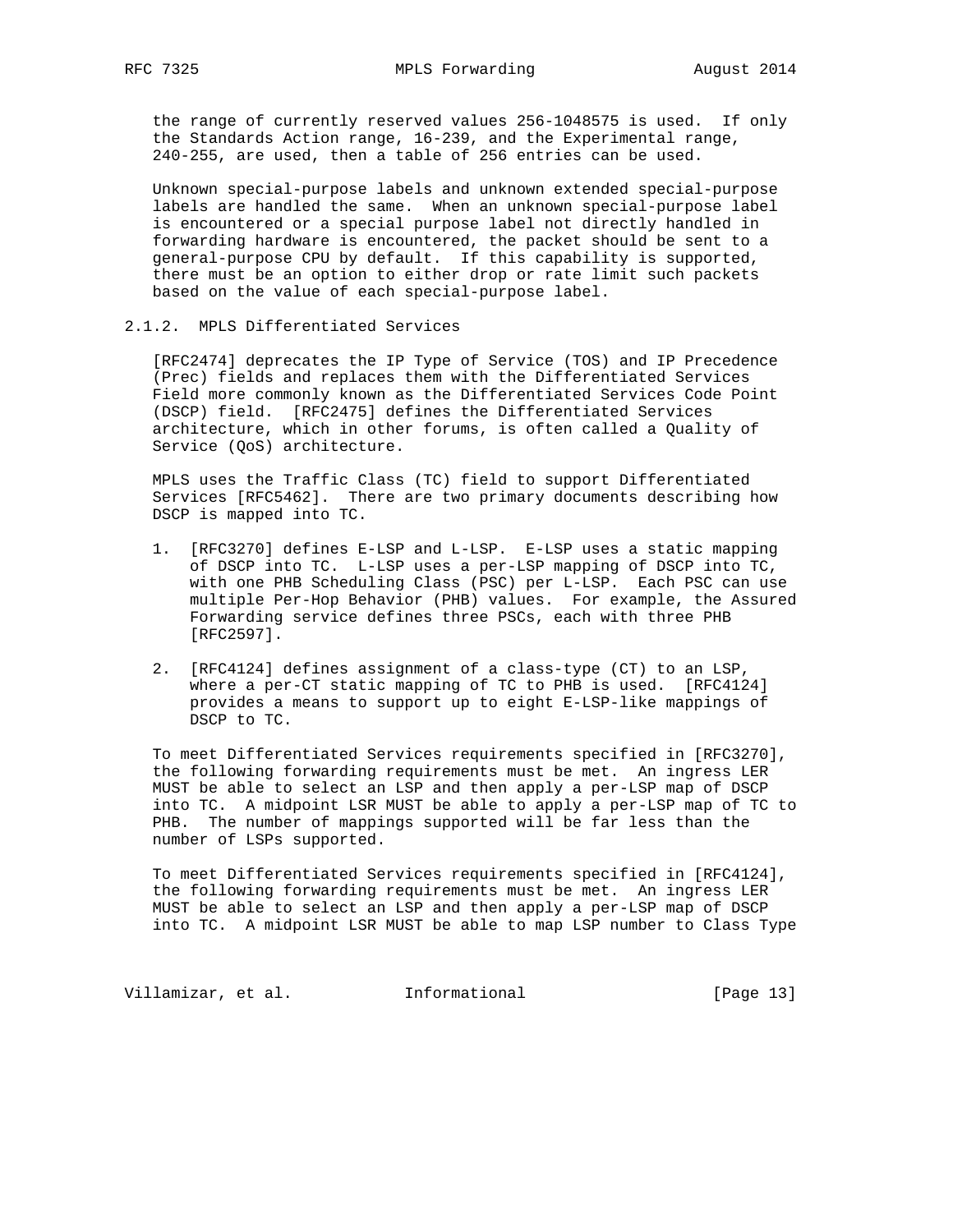(CT), then use a per-CT map to map TC to PHB. Since there are only eight allowed values of CT, only eight maps of TC to PHB need to be supported. The LSP label can be used directly to find the TC-to-PHB mapping, as is needed to support L-LSPs as defined by [RFC3270].

 While support for [RFC4124] and not [RFC3270] would allow support for only eight mappings of TC to PHB, it is common to support both and simply state a limit on the number of unique TC-to-PHB mappings that can be supported.

### 2.1.3. Time Synchronization

 PTP or NTP may be carried over MPLS [TIMING-OVER-MPLS]. Generally, NTP will be carried within IP, and IP will be carried in MPLS [RFC5905]. Both PTP and NTP benefit from accurate timestamping of incoming packets and the ability to insert accurate timestamps in outgoing packets. PTP correction that occurs when forwarding requires updating a timestamp compensation field based on the difference between packet arrival at an LSR and packet transmit time at that same LSR.

 Since the label stack depth may vary, hardware should allow a timestamp to be placed in an outgoing packet at any specified byte position. It may be necessary to modify Layer 2 checksums or frame check sequences after insertion. PTP and NTP timestamp formats differ in such a way as to require different implementations of the timestamp correction. If NTP or PTP is carried over UDP/IP or UDP/IP/MPLS, the UDP checksum will also have to be updated.

 Accurate time synchronization, in addition to being generally useful, is required for MPLS-TP Delay Measurement (DM) OAM. See Section 2.6.4.

## 2.1.4. Uses of Multiple Label Stack Entries

 MPLS deployments in the early part of the prior decade (circa 2000) tended to support either LDP or RSVP-TE. LDP was favored by some for its ability to scale to a very large number of PE devices at the edge of the network, without adding deployment complexity. RSVP-TE was favored, generally in the network core, where traffic engineering and/or fast reroute were considered important.

 Both LDP and RSVP-TE are used simultaneously within major service provider networks using a technique known as "LDP over RSVP-TE Tunneling". This technique allows service providers to carry LDP tunnels inside RSVP-TE tunnels. This makes it possible to take advantage of the traffic engineering and fast reroute on more expensive intercity and intercontinental transport paths. The

Villamizar, et al. 1nformational (Page 14)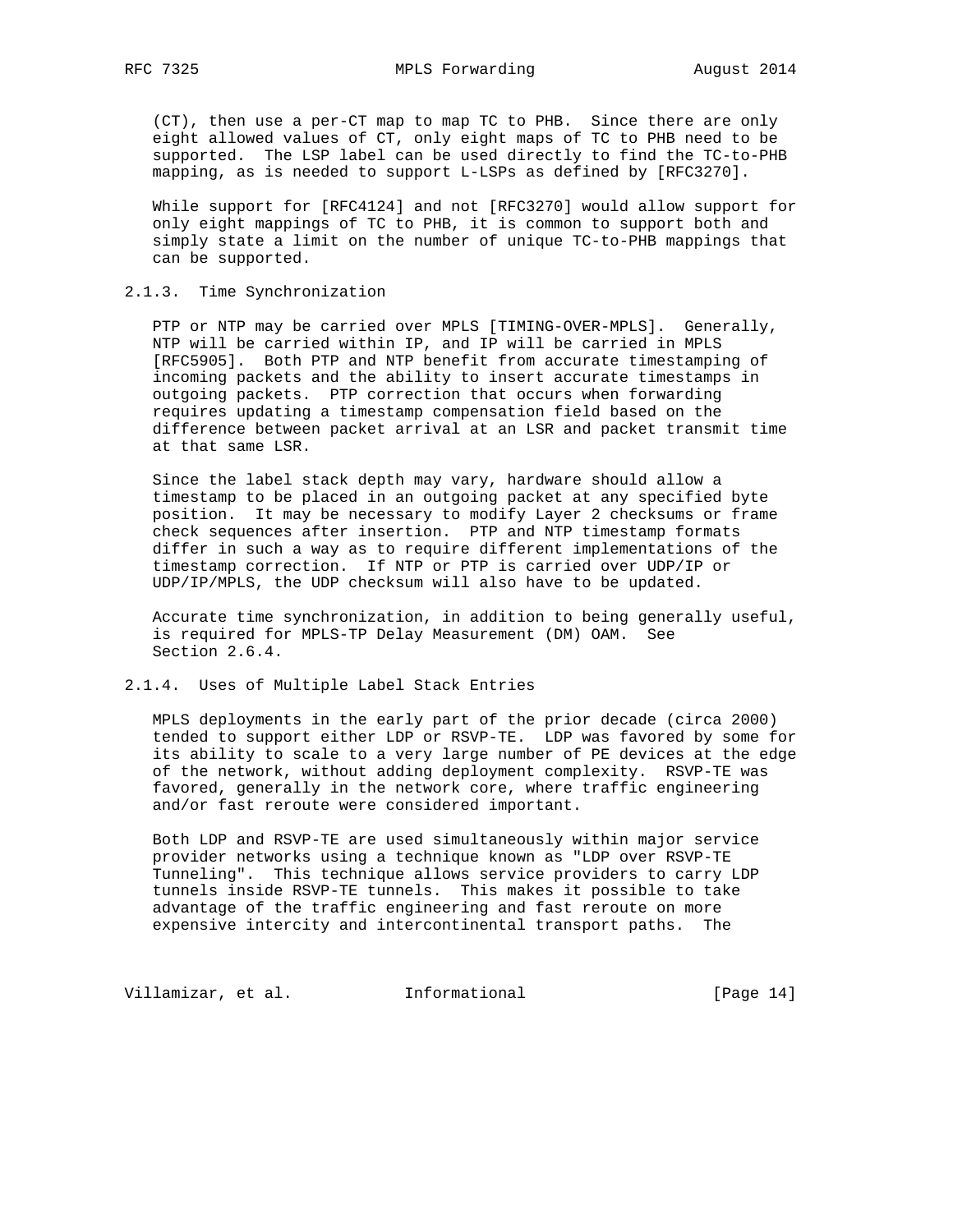ingress RSVP-TE PE places many LDP tunnels on a single RSVP-TE LSP and carries it to the egress RSVP-TE PE. The LDP PEs are situated further from the core, for example, within a metro network. LDP over RSVP-TE tunneling requires a minimum of two MPLS labels: one each for LDP and RSVP-TE.

 The use of MPLS FRR [RFC4090] might add one more label to MPLS traffic but only when FRR protection is in use (active). If LDP over RSVP-TE is in use, and FRR protection is in use, then at least three MPLS labels are present on the label stack on the links through which the Bypass LSP traverses. FRR is covered in Section 2.1.7.

 LDP L2VPN, LDP IPVPN, BGP L2VPN, and BGP IPVPN added support for VPN services that are deployed by the vast majority of service providers. These VPN services added yet another label, bringing the label stack depth (when FRR is active) to four.

 Pseudowires and VPN are discussed in further detail in Sections 2.1.8 and 2.1.9.

 MPLS hierarchy as described in [RFC4206] and updated by [RFC7074] can in principle add at least one additional label. MPLS hierarchy is discussed in Section 2.1.6.

 Other features such as Entropy Label (discussed in Section 2.4.4) and Flow Label (discussed in Section 2.4.3) can add additional labels to the label stack.

 Although theoretical scenarios can easily result in eight or more labels, such cases are rare if they occur at all today. For the purpose of forwarding, only the top label needs to be examined if PHP is used, and a few more if UHP is used (see Section 2.5). For deep label stacks, quite a few labels may have to be examined for the purpose of load balancing across parallel links (see Section 2.4); however, this depth can be bounded by a provider through use of Entropy Label.

 Other creative uses of MPLS within the IETF, such as the use of MPLS label stack in source routing, may result in label stacks that are considerably deeper than those encountered today.

## 2.1.5. MPLS Link Bundling

 MPLS Link Bundling was the first RFC to address the need for multiple parallel links between nodes [RFC4201]. MPLS Link Bundling is notable in that it tried not to change MPLS forwarding, except in

Villamizar, et al. 1nformational [Page 15]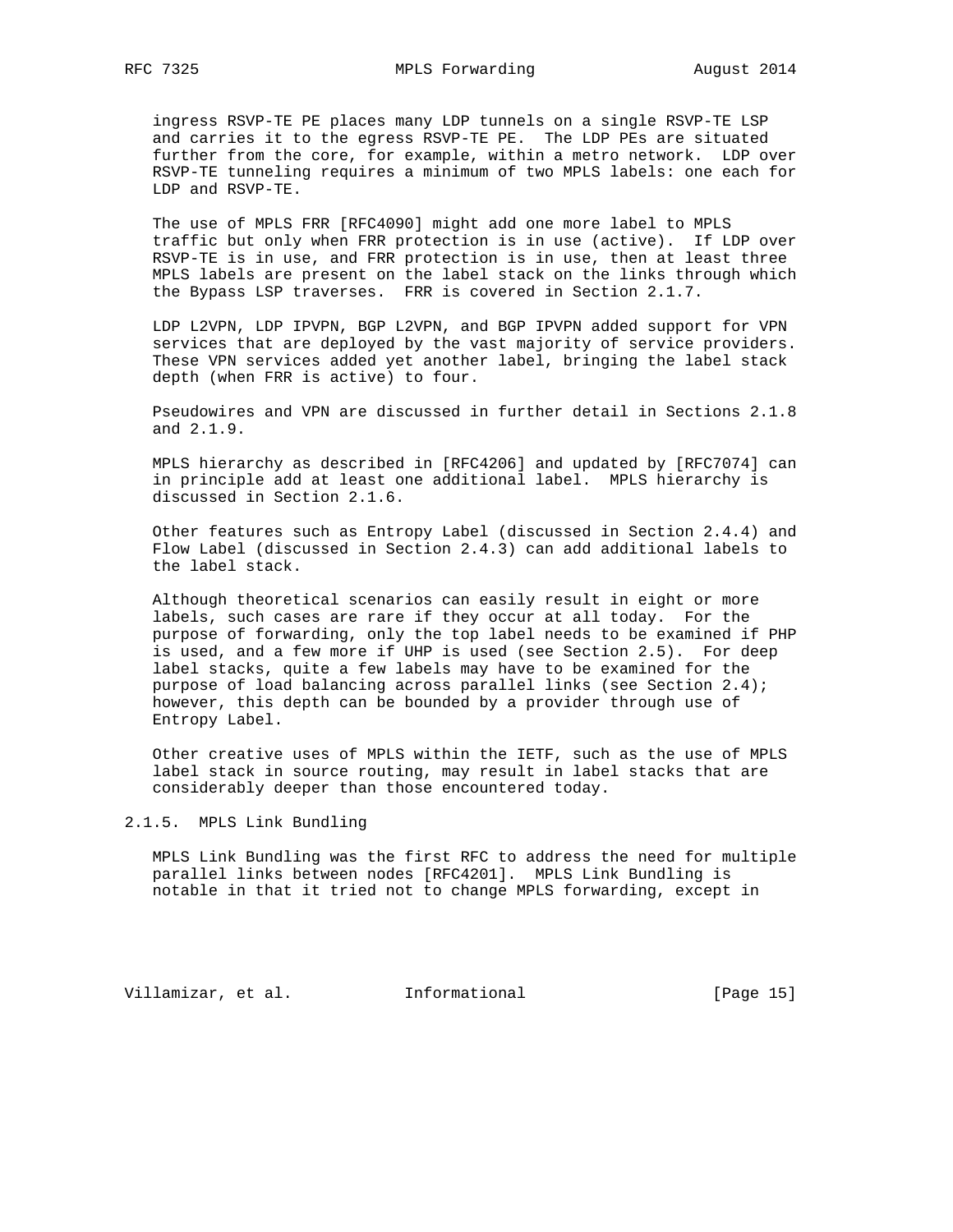specifying the "all-ones" component link. MPLS Link Bundling is seldom if ever deployed. Instead, multipath techniques described in Section 2.4 are used.

## 2.1.6. MPLS Hierarchy

 MPLS hierarchy is defined in [RFC4206] and updated by [RFC7074]. Although RFC 4206 is considered part of GMPLS, the Packet Switching Capable (PSC) portion of the MPLS hierarchy is applicable to MPLS and may be supported in an otherwise GMPLS-free implementation. The MPLS PSC hierarchy remains the most likely means of providing further scaling in an RSVP-TE MPLS network, particularly where the network is designed to provide RSVP-TE connectivity to the edges. This is the case for envisioned MPLS-TP networks. The use of the MPLS PSC hierarchy can add at least one additional label to a label stack, though it is likely that only one layer of PSC will be used in the near future.

2.1.7. MPLS Fast Reroute (FRR)

 Fast reroute is defined by [RFC4090]. Two significantly different methods are defined in RFC 4090: the "One-to-One Backup" method, which uses the "Detour LSP", and the "Facility Backup", which uses a "bypass tunnel". These are commonly referred to as the detour and bypass methods, respectively.

 The detour method makes use of a presignaled LSP. Hardware assistance may be needed for detour FRR in order to accomplish local repair of a large number of LSPs within the target of tens of milliseconds. For each affected LSP, a swap operation must be reprogrammed or otherwise switched over. The use of detour FRR doubles the number of LSPs terminating at any given hop and will increase the number of LSPs within a network by a factor dependent on the average detour path length.

 The bypass method makes use of a tunnel that is unused when no fault exists but may carry many LSPs when a local repair is required. There is no presignaling indicating which working LSP will be diverted into any specific bypass LSP. If interface label space is used, the bypass LSP MUST extend one hop beyond the merge point, except if the merge point is the egress and PHP is used. If the bypass LSPs are not extended in this way, then the merge LSR (egress LSR of the bypass LSP) MUST use platform label space (as defined in [RFC3031]) so that an LSP working path on any given interface can be backed up using a bypass LSP terminating on any other interface. Hardware assistance may be needed to accomplish local repair of a large number of LSPs within the target of tens of milliseconds. For each affected LSP a swap operation must be reprogrammed or otherwise

Villamizar, et al. 1nformational [Page 16]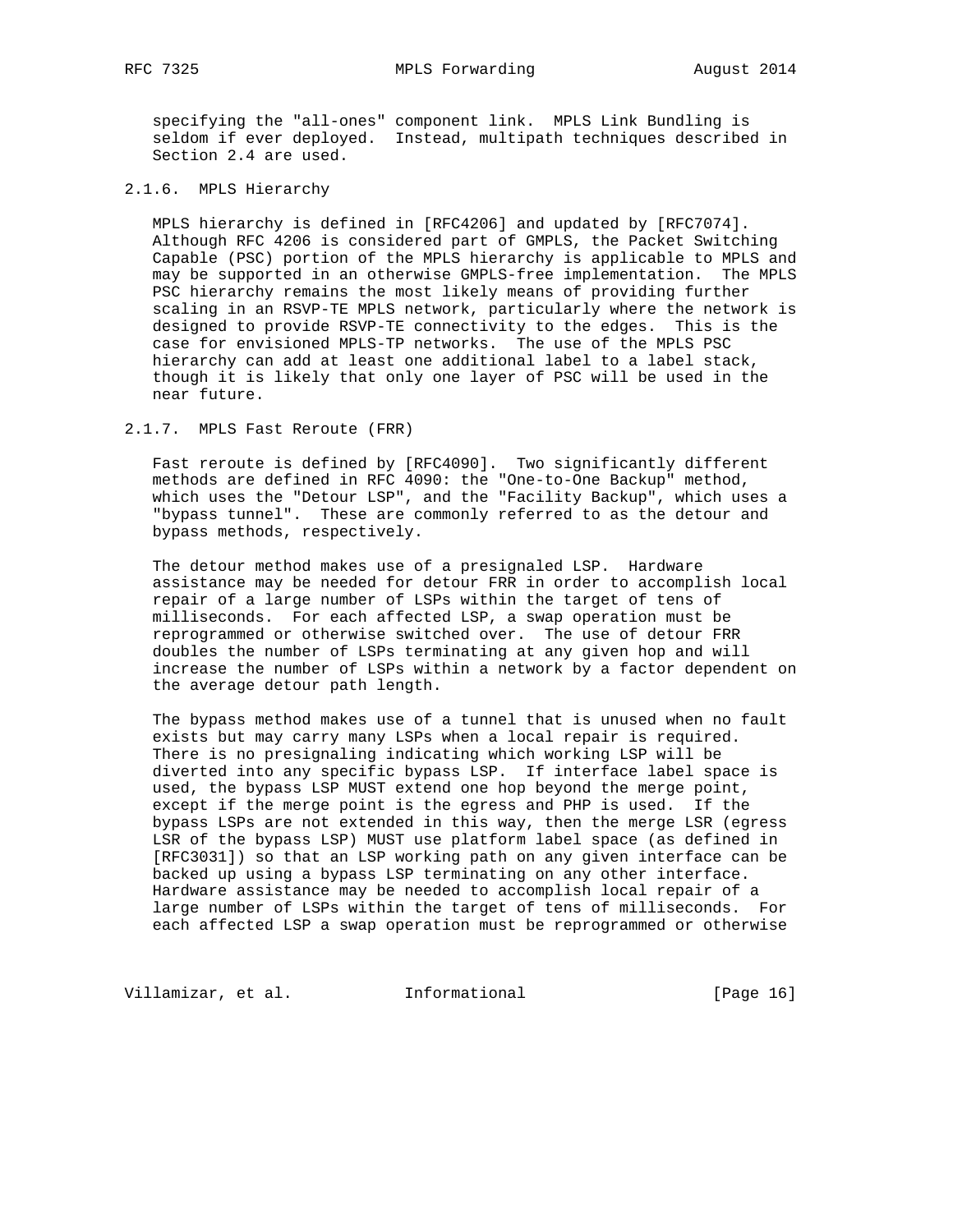switched over with an additional push of the bypass LSP label. The use of platform label space impacts the size of the LSR ILM for an LSR with a very large number of interfaces.

 IP/LDP Fast Reroute (IP/LDP FRR) [RFC5714] is also applicable in MPLS networks. ECMP and Loop-Free Alternates (LFAs) [RFC5286] are well established IP/LDP FRR techniques and were the first methods to be widely deployed. Work on IP/LDP FRR is ongoing within the IETF RTGWG. Two topics actively discussed in RTGWG are microloops and partial coverage of the established techniques in some network topologies. [RFC5715] covers the topic of IP/LDP Fast Reroute microloops and microloop prevention. RTGWG has developed additional IP/LDP FRR techniques to handle coverage concerns. RTGWG is extending LFA through the use of remote LFA [REMOTE-LFA]. Other techniques that require new forwarding paths to be established are also under consideration, including the IPFRR "not-via" technique defined in [RFC6981] and maximally redundant trees (MRT) [MRT]. ECMP, LFA (but not remote LFA), and MRT swap the top label to an alternate MPLS label. The other methods operate in a similar manner to the facility backup described in RFC 4090 and push an additional label. IP/LDP FRR methods that push more than one label have been suggested but are in early discussion.

### 2.1.8. Pseudowire Encapsulation

 The pseudowire (PW) architecture is defined in [RFC3985]. A pseudowire, when carried over MPLS, adds one or more additional label entries to the MPLS label stack. A PW Control Word is defined in [RFC4385] with motivation for defining the Control Word in [RFC4928]. The PW Associated Channel defined in [RFC4385] is used for OAM in [RFC5085]. The PW Flow Label is defined in [RFC6391] and is discussed further in this document in Section 2.4.3.

 There are numerous pseudowire encapsulations, supporting emulation of services such as Frame Relay, ATM, Ethernet, TDM, and SONET/SDH over packet switched networks (PSNs) using IP or MPLS.

 The pseudowire encapsulation is out of scope for this document. Pseudowire impact on MPLS forwarding at the midpoint LSR is within scope. The impact on ingress MPLS push and egress MPLS UHP pop are within scope. While pseudowire encapsulation is out of scope, some advice is given on Sequence Number support.

### 2.1.8.1. Pseudowire Sequence Number

 Pseudowire (PW) Sequence Number support is most important for PW payload types with a high expectation of lossless and/or in-order delivery. Identifying lost PW packets and the exact amount of lost

Villamizar, et al. 1nformational [Page 17]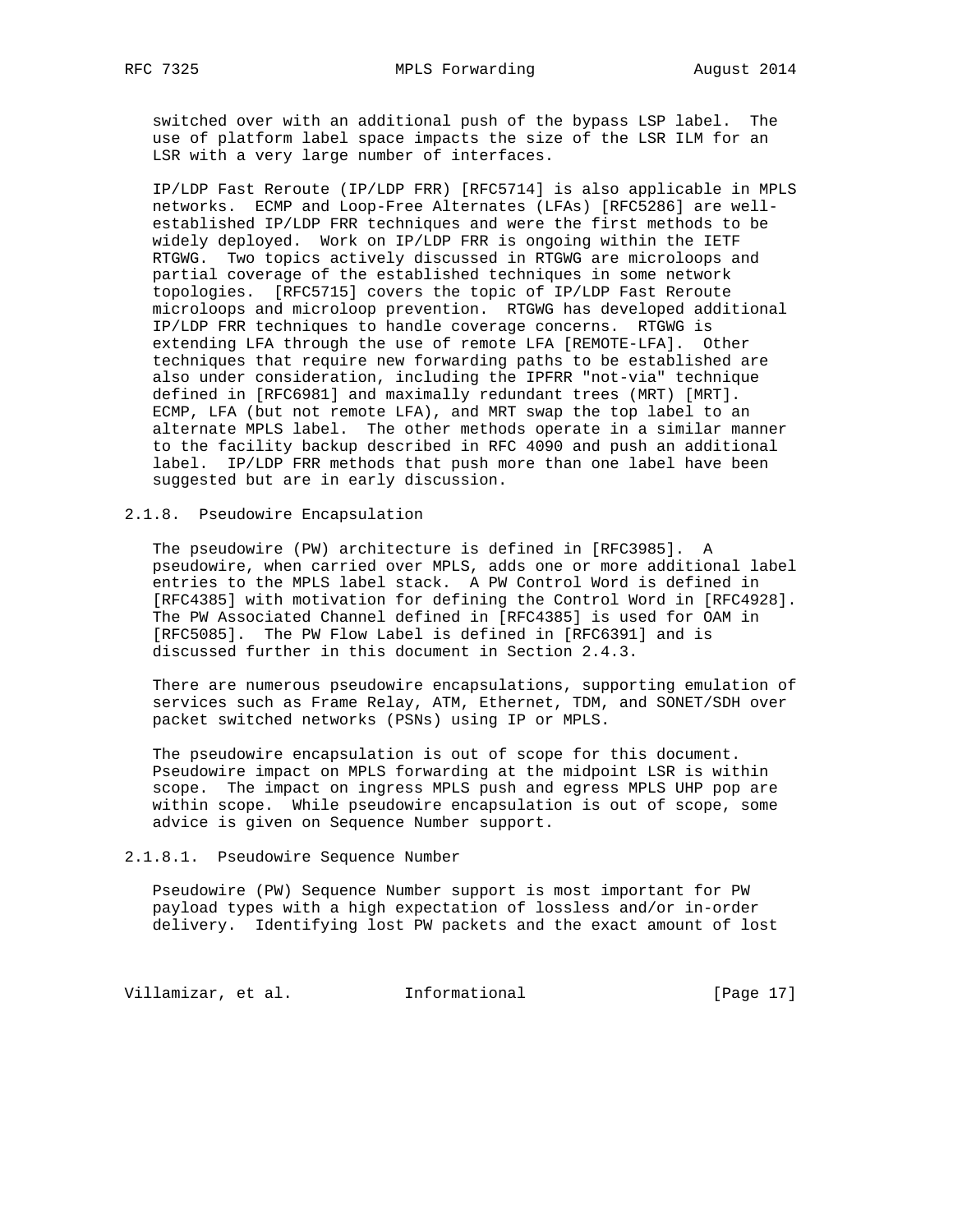payload is critical for PW services that maintain bit timing, such as Time Division Multiplexing (TDM) services since these services MUST compensate lost payload on a bit-for-bit basis.

 With PW services that maintain bit timing, packets that have been received out of order also MUST be identified and MAY be either reordered or dropped. Resequencing requires, in addition to sequence numbering, a "reorder buffer" in the egress PE, and the ability to reorder is limited by the depth of this buffer. The down side of maintaining a large reorder buffer is added end-to-end service delay.

 For PW services that maintain bit timing or any other service where jitter must be bounded, a jitter buffer is always necessary. The jitter buffer is needed regardless of whether reordering is done. In order to be effective, a reorder buffer must often be larger than a jitter buffer needs to be, thus creating a tradeoff between reducing loss and minimizing delay.

 PW services that are not timing critical bit streams in nature are cell oriented or frame oriented. Though resequencing support may be beneficial to PW cell- and frame-oriented payloads such as ATM, FR, and Ethernet, this support is desirable but not required. Requirements to handle out-of-order packets at all vary among services and deployments. For example, for Ethernet PW, occasional (very rare) reordering is usually acceptable. If the Ethernet PW is carrying MPLS-TP, then this reordering may be acceptable.

 Reducing jitter is best done by an end-system, given that the tradeoff of loss vs. delay varies among services. For example, with interactive real-time services, low delay is preferred, while with non-interactive (one-way) real-time services, low loss is preferred. The same end-site may be receiving both types of traffic. Regardless of this, bounded jitter is sometimes a requirement for specific deployments.

 Packet reordering should be rare except in a small number of circumstances, most of which are due to network design or equipment design errors:

 1. The most common case is where reordering is rare, occurring only when a network or equipment fault forces traffic on a new path with different delay. The packet loss that accompanies a network or equipment fault is generally more disruptive than any reordering that may occur.

Villamizar, et al. 1nformational [Page 18]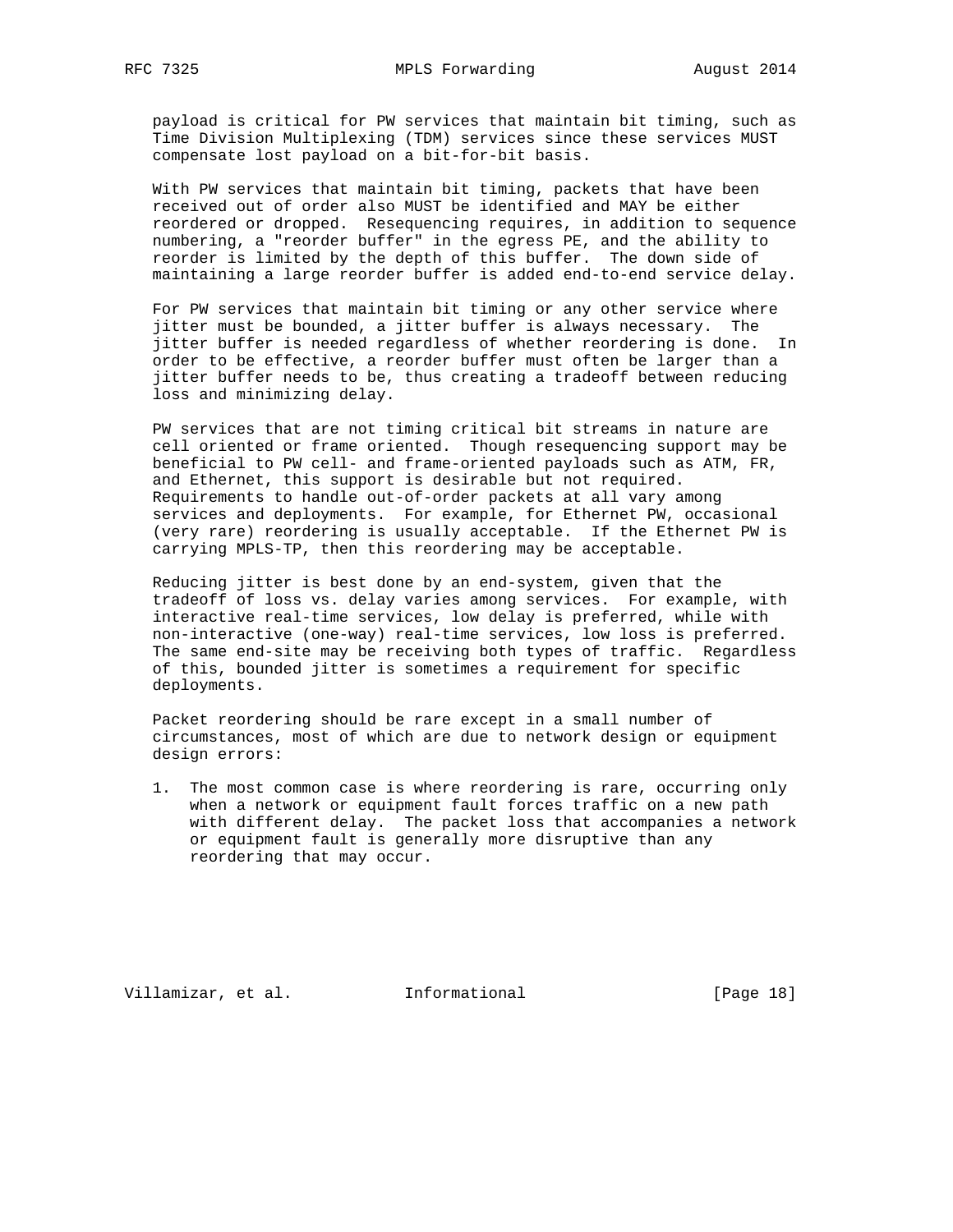RFC 7325 MPLS Forwarding August 2014

- 2. A path change can be caused by reasons other than a network or equipment fault, such as an administrative routing change. This may result in packet reordering but generally without any packet loss.
- 3. If the edge is not using pseudowire Control Word (CW) and the core is using multipath, reordering will be far more common. If this is occurring, using CW on the edge will solve the problem. Without CW, resequencing is not possible since the Sequence Number is contained in the CW.
- 4. Another avoidable case is where some core equipment has multipath and for some reason insists on periodically installing a new random number as the multipath hash seed. If supporting MPLS-TP, equipment MUST provide a means to disable periodic hash reseeding, and deployments MUST disable periodic hash reseeding. Operator experience dictates that even if not supporting MPLS-TP, equipment SHOULD provide a means to disable periodic hash reseeding, and deployments SHOULD disable periodic hash reseeding.

 In provider networks that use multipath techniques and that may occasionally rebalance traffic or that may change PW paths occasionally for other reasons, reordering may be far more common than loss. Where reordering is more common than loss, resequencing packets is beneficial, rather than dropping packets at egress when out-of-order arrival occurs. Resequencing is most important for PW payload types with a high expectation of lossless delivery since in such cases out-of-order delivery within the network results in PW loss.

2.1.9. Layer 2 and Layer 3 VPN

 Layer 2 VPN [RFC4664] and Layer 3 VPN [RFC4110] add one or more label entry to the MPLS label stack. VPN encapsulations are out of scope for this document. Their impact on forwarding at the midpoint LSR are within scope.

 Any of these services may be used on an ingress and egress that are MPLS Entropy Label enabled (see Section 2.4.4 for discussion of Entropy Label); this would add an additional two labels to the MPLS label stack. The need to provide a useful Entropy Label value impacts the requirements of the VPN ingress LER but is out of scope for this document.

Villamizar, et al. 1nformational [Page 19]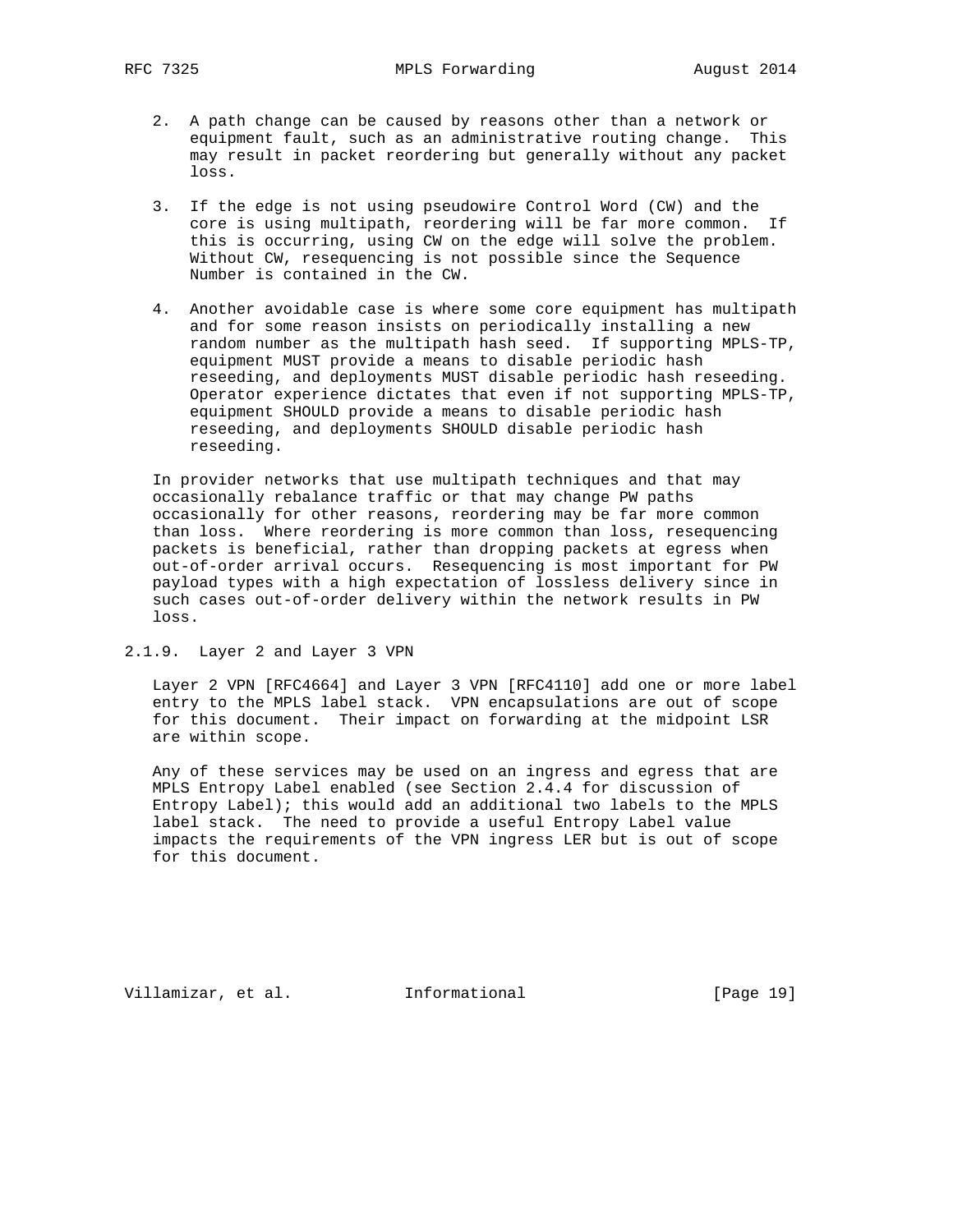### 2.2. MPLS Multicast

 MPLS Multicast encapsulation is clarified in [RFC5332]. MPLS Multicast may be signaled using RSVP-TE [RFC4875] or LDP [RFC6388].

 [RFC4875] defines a root-initiated RSVP-TE LSP setup rather than the leaf-initiated join used in IP multicast. [RFC6388] defines a leaf initiated LDP setup. Both [RFC4875] and [RFC6388] define point-to multipoint (P2MP) LSP setup. [RFC6388] also defined multipoint-to multipoint (MP2MP) LSP setup.

 The P2MP LSPs have a single source. An LSR may be a leaf node, an intermediate node, or a "bud" node. A bud serves as both a leaf and intermediate. At a leaf, an MPLS pop is performed. The payload may be an IP multicast packet that requires further replication. At an intermediate node, an MPLS swap operation is performed. The bud requires that both a pop operation and a swap operation be performed for the same incoming packet.

 One strategy to support P2MP functionality is to pop at the LSR interface serving as ingress to the P2MP traffic and then optionally push labels at each LSR interface serving as egress to the P2MP traffic at that same LSR. A given LSR egress chip may support multiple egress interfaces, each of which requires a copy, but each with a different set of added labels and Layer 2 encapsulation. Some physical interfaces may have multiple sub-interfaces (such as Ethernet VLAN or channelized interfaces), each requiring a copy.

 If packet replication is performed at LSR ingress, then the ingress interface performance may suffer. If the packet replication is performed within a LSR switching fabric and at LSR egress, congestion of egress interfaces cannot make use of backpressure to ingress interfaces using techniques such as virtual output queuing (VOQ). If buffering is primarily supported at egress, then the need for backpressure is minimized. There may be no good solution for high volumes of multicast traffic if VOQ is used.

 Careful consideration should be given to the performance characteristics of high-fanout multicast for equipment that is intended to be used in such a role.

 MP2MP LSPs differ in that any branch may provide an input, including a leaf. Packets must be replicated onto all other branches. This forwarding is often implemented as multiple P2MP forwarding trees, one for each potential input interface at a given LSR.

Villamizar, et al. 1nformational [Page 20]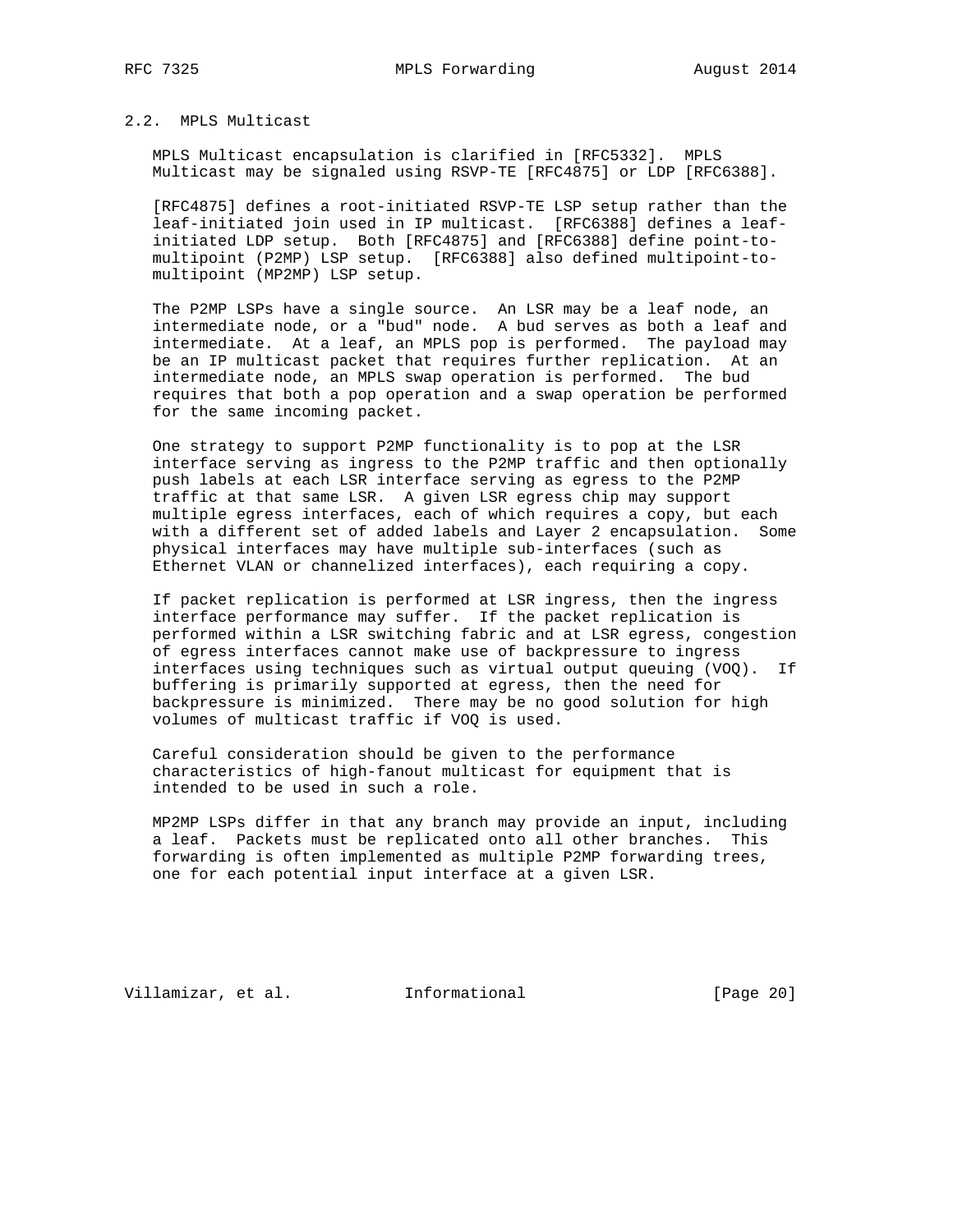## 2.3. Packet Rates

 While average packet size of Internet traffic may be large, long sequences of small packets have both been predicted in theory and observed in practice. Traffic compression and TCP ACK compression can conspire to create long sequences of packets of 40-44 bytes in payload length. If carried over Ethernet, the 64-byte minimum payload applies, yielding a packet rate of approximately 150 Mpps (million packets per second) for the duration of the burst on a nominal 100 Gb/s link. The peak rate for other encapsulations can be as high as 250 Mpps (for example, when IP or MPLS is encapsulated using GFP over OTN ODU4).

 It is possible that the packet rates achieved by a specific implementation are acceptable for a minimum payload size, such as a 64-byte (64B) payload for Ethernet, but the achieved rate declines to an unacceptable level for other packet sizes, such as a 65B payload. There are other packet rates of interest besides TCP ACK. For example, a TCP ACK carried over an Ethernet PW over MPLS over Ethernet may occupy 82B or 82B plus an increment of 4B if additional MPLS labels are present.

 A graph of packet rate vs. packet size often displays a sawtooth. The sawtooth is commonly due to a memory bottleneck and memory widths, sometimes an internal cache, but often a very wide external buffer memory interface. In some cases, it may be due to a fabric transfer width. A fine packing, rounding up to the nearest 8B or 16B will result in a fine sawtooth with small degradation for 65B, and even less for 82B packets. A coarse packing, rounding up to 64B can yield a sharper drop in performance for 65B packets, or perhaps more important, a larger drop for 82B packets.

 The loss of some TCP ACK packets are not the primary concern when such a burst occurs. When a burst occurs, any other packets, regardless of packet length and packet QoS are dropped once on-chip input buffers prior to the decision engine are exceeded. Buffers in front of the packet decision engine are often very small or nonexistent (less than one packet of buffer) causing significant QoS agnostic packet drop.

 Internet service providers and content providers at one time specified full rate forwarding with 40-byte payload packets as a requirement. Today, this requirement often can be waived if the provider can be convinced that when long sequences of short packets occur no packets will be dropped.

Villamizar, et al. 1nformational [Page 21]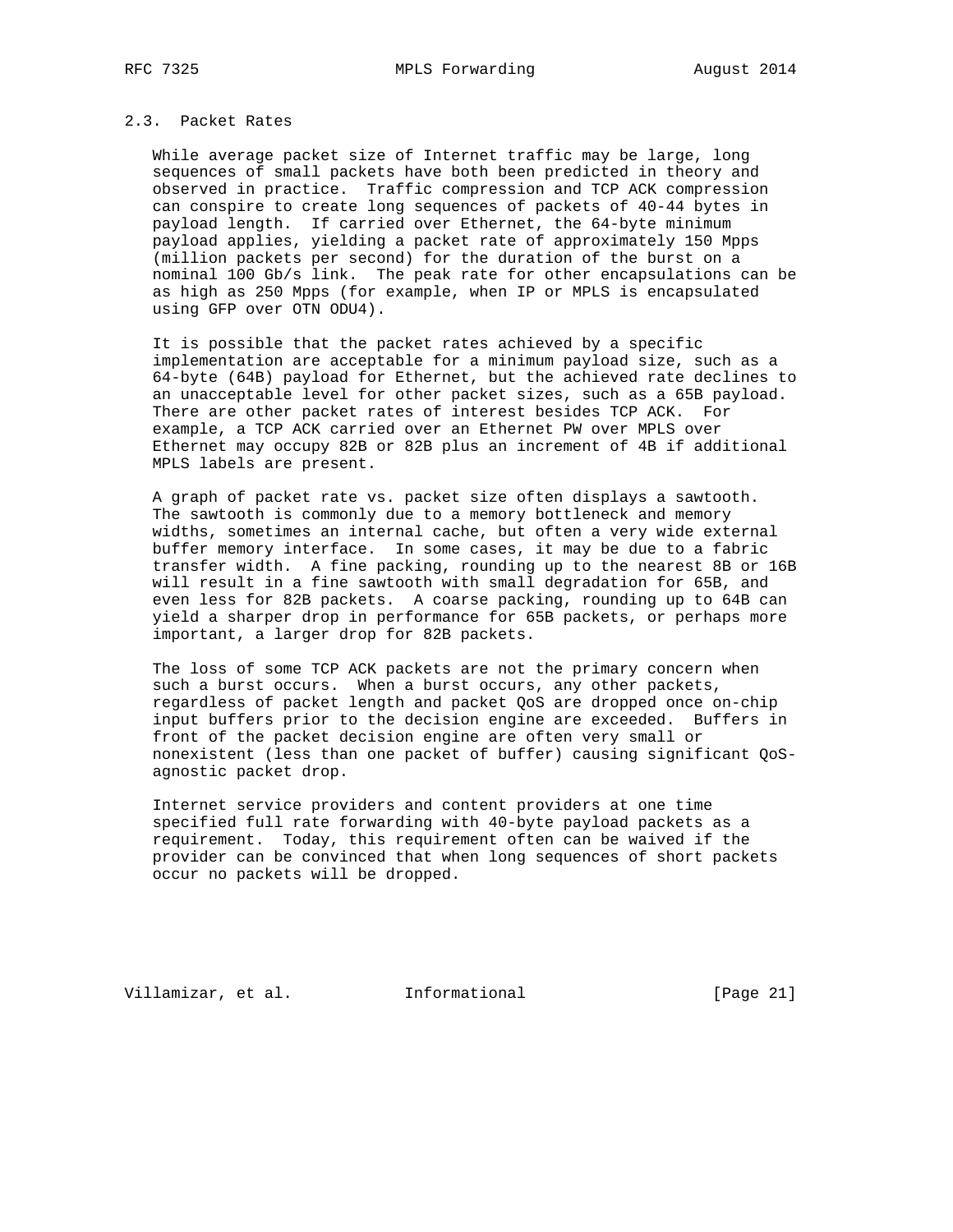Many equipment suppliers have pointed out that the extra cost in designing hardware capable of processing the minimum size packets at full line rate is significant for very-high-speed interfaces. If hardware is not capable of processing the minimum size packets at full line rate, then that hardware MUST be capable of handling large bursts of small packets, a condition that is often observed. This level of performance is necessary to meet Differentiated Services [RFC2475] requirements; without it, packets are lost prior to inspection of the IP DSCP field [RFC2474] or MPLS TC field [RFC5462].

 With adequate on-chip buffers before the packet decision engine, an LSR can absorb a long sequence of short packets. Even if the output is slowed to the point where light congestion occurs, the packets, having cleared the decision process, can make use of larger VOQ or output side buffers and be dealt with according to configured QoS treatment, rather than dropped completely at random.

 The buffering before the packet decision engine should be arranged such that 1) it can hold a relatively large number of small packets, 2) it can hold a small number of large packets, and 3) it can hold a mix of packets of different sizes.

 These on-chip buffers need not contribute significant delay since they are only used when the packet decision engine is unable to keep up, not in response to congestion, plus these buffers are quite small. For example, an on-chip buffer capable of handling 4K packets of 64 bytes in length, or 256KB, corresponds to 200 microseconds on a 10 Gb/s link and 20 microseconds on a 100 Gb/s link. If the packet decision engine is capable of handling packets at 90% of the full rate for small packets, then the maximum added delay is 20 microseconds and 2 microseconds, respectively, and this delay only applies if a 4K burst of short packets occurs. When no burst of short packets was being processed, no delay is added. These buffers are only needed on high-speed interfaces where it is difficult to process small packets at full line rate.

 Packet rate requirements apply regardless of which network tier the equipment is deployed in. Whether deployed in the network core or near the network edges, one of the two conditions MUST be met if Differentiated Services requirements are to be met:

- 1. Packets must be processed at full line rate with minimum-sized packets. -OR-
- 2. Packets must be processed at a rate well under generally accepted average packet sizes, with sufficient buffering prior to the packet decision engine to accommodate long bursts of small packets.

Villamizar, et al. 1nformational [Page 22]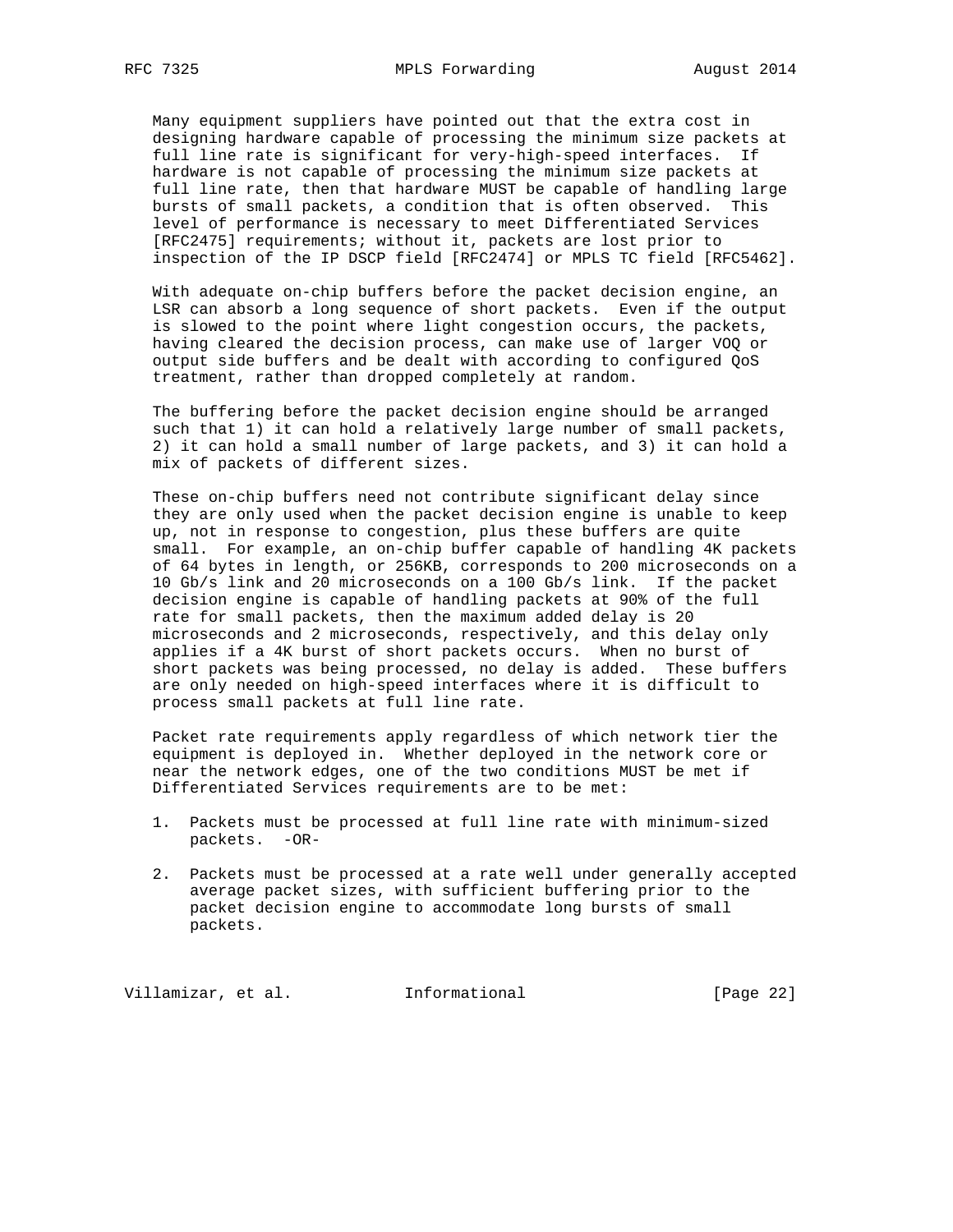## 2.4. MPLS Multipath Techniques

 In any large provider, service providers, and content providers, hash-based multipath techniques are used in the core and in the edge. In many of these providers, hash-based multipath is also used in the larger metro networks.

 For good reason, the Differentiated Services requirements dictate that packets within a common microflow SHOULD NOT be reordered [RFC2474]. Service providers generally impose stronger requirements, commonly requiring that packets within a microflow MUST NOT be reordered except in rare circumstances such as load balancing across multiple links, path change for load balancing, or path change for other reason.

 The most common multipath techniques are ECMP applied at the IP forwarding level, Ethernet Link Aggregation Group (LAG) with inspection of the IP payload, and multipath on links carrying both IP and MPLS, where the IP header is inspected below the MPLS label stack. In most core networks, the vast majority of traffic is MPLS encapsulated.

 In order to support an adequately balanced load distribution across multiple links, IP header information must be used. Common practice today is to reinspect the IP headers at each LSR and use the label stack and IP header information in a hash performed at each LSR. Further details are provided in Section 2.4.5.

 The use of this technique is so ubiquitous in provider networks that lack of support for multipath makes any product unsuitable for use in large core networks. This will continue to be the case in the near future, even as deployment of the MPLS Entropy Label begins to relax the core LSR multipath performance requirements given the existing deployed base of edge equipment without the ability to add an Entropy Label.

 A generation of edge equipment supporting the ability to add an MPLS Entropy Label is needed before the performance requirements for core LSRs can be relaxed. However, it is likely that two generations of deployment in the future will allow core LSRs to support full packet rate only when a relatively small number of MPLS labels need to be inspected before hashing. For now, don't count on it.

 Common practice today is to reinspect the packet at each LSR and use information from the packet combined with a hash seed that is selected by each LSR. Where Flow Labels or Entropy Labels are used, a hash seed must be used when creating these labels.

Villamizar, et al. 1nformational [Page 23]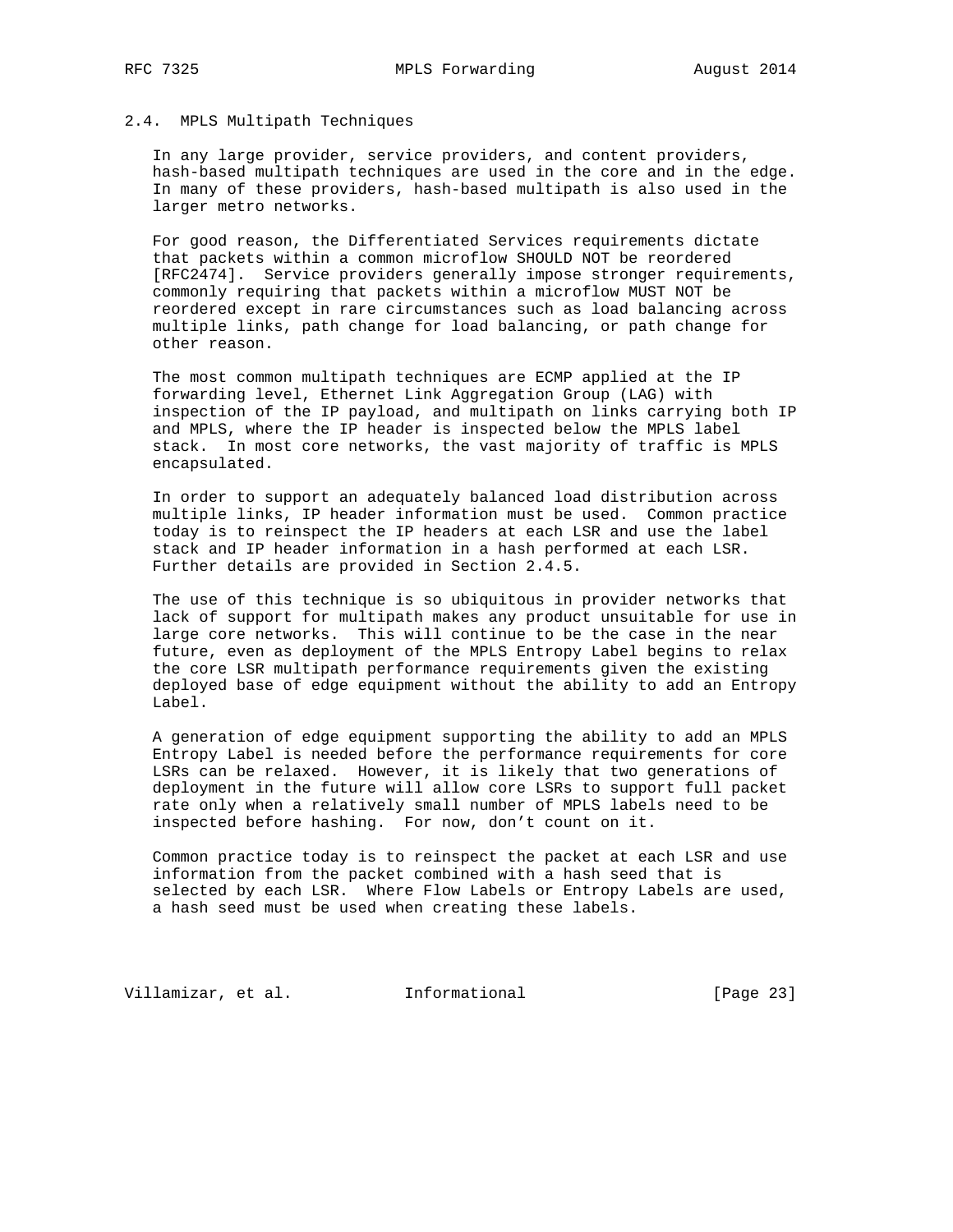## 2.4.1. Pseudowire Control Word

 Within the core of a network, some form of multipath is almost certain to be used. Multipath techniques deployed today are likely to be looking beneath the label stack for an opportunity to hash on IP addresses.

 A pseudowire encapsulated at a network edge must have a means to prevent reordering within the core if the pseudowire will be crossing a network core, or any part of a network topology where multipath is used (see [RFC4385] and [RFC4928]).

 Not supporting the ability to encapsulate a pseudowire with a Control Word may lock a product out from consideration. A pseudowire capability without Control Word support might be sufficient for applications that are strictly both intra-metro and low bandwidth. However, a provider with other applications will very likely not tolerate having equipment that can only support a subset of their pseudowire needs.

### 2.4.2. Large Microflows

 Where multipath makes use of a simple hash and simple load balance such as modulo or other fixed allocation (see Section 2.4), there can be the presence of large microflows that each consume 10% of the capacity of a component link of a potentially congested composite link. One such microflow can upset the traffic balance, and more than one can reduce the effective capacity of the entire composite link by more than 10%.

 When even a very small number of large microflows are present, there is a significant probability that more than one of these large microflows could fall on the same component link. If the traffic contribution from large microflows is small, the probability for three or more large microflows on the same component link drops significantly. Therefore, in a network where a significant number of parallel 10 Gb/s links exists, even a 1 Gb/s pseudowire or other large microflow that could not otherwise be subdivided into smaller flows should carry a Flow Label or Entropy Label if possible.

 Active management of the hash space to better accommodate large microflows has been implemented and deployed in the past; however, such techniques are out of scope for this document.

Villamizar, et al. 1nformational [Page 24]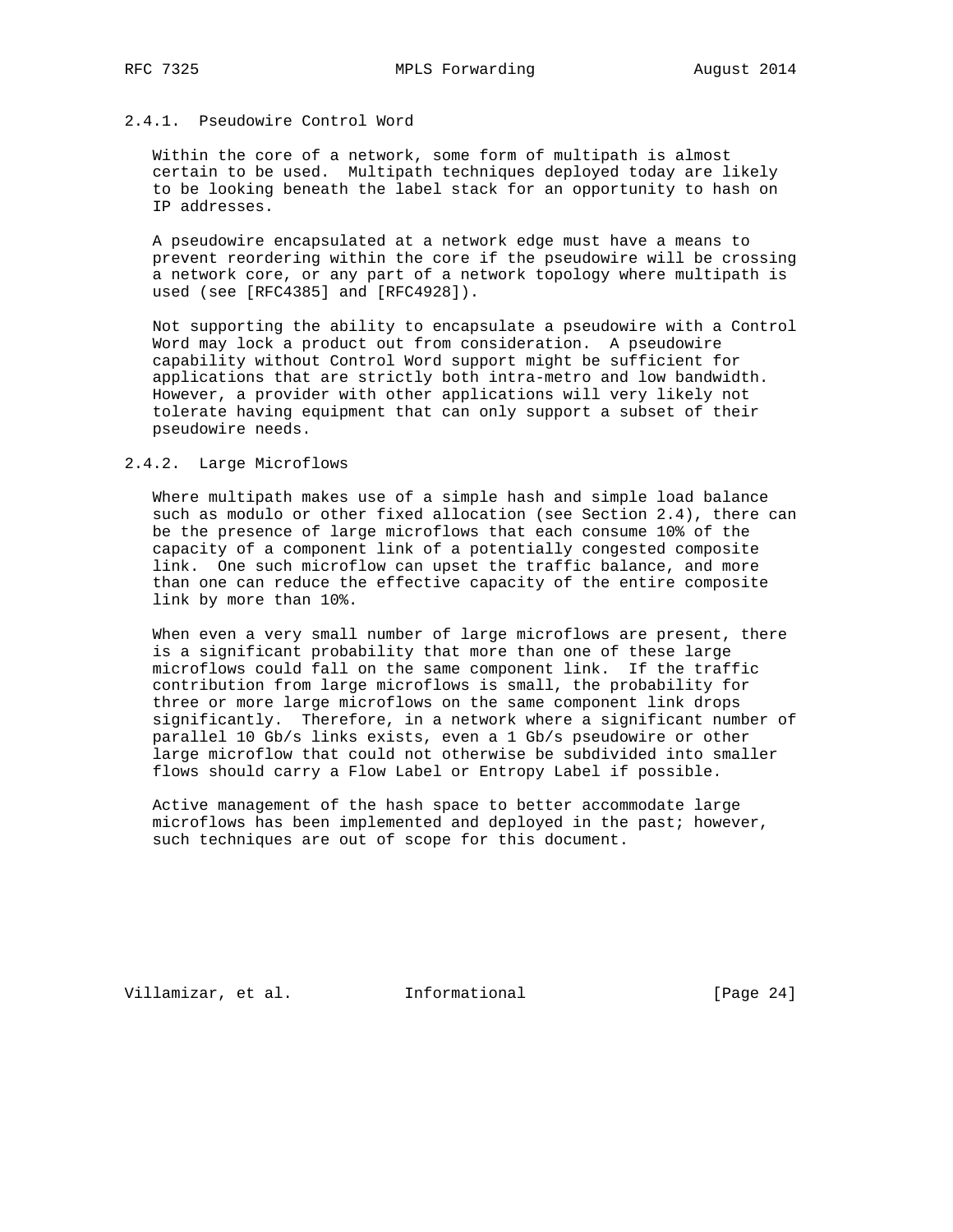## 2.4.3. Pseudowire Flow Label

 Unlike a pseudowire Control Word, a pseudowire Flow Label [RFC6391] is required only for pseudowires that have a relatively large capacity. There are many cases where a pseudowire Flow Label makes sense. Any service such as a VPN that carries IP traffic within a pseudowire can make use of a pseudowire Flow Label.

 Any pseudowire carried over MPLS that makes use of the pseudowire Control Word and does not carry a Flow Label is in effect a single microflow (in the terms defined in [RFC2475]) and may result in the types of problems described in Section 2.4.2.

### 2.4.4. MPLS Entropy Label

 The MPLS Entropy Label simplifies flow group identification [RFC6790] at midpoint LSRs. Prior to the MPLS Entropy Label, midpoint LSRs needed to inspect the entire label stack and often the IP headers to provide an adequate distribution of traffic when using multipath techniques (see Section 2.4.5). With the use of the MPLS Entropy Label, a hash can be performed closer to network edges, placed in the label stack, and used by midpoint LSRs without fully reinspecting the label stack and inspecting the payload.

 The MPLS Entropy Label is capable of avoiding full label stack and payload inspection within the core where performance levels are most difficult to achieve (see Section 2.3). The label stack inspection can be terminated as soon as the first Entropy Label is encountered, which is generally after a small number of labels are inspected.

 In order to provide these benefits in the core, an LSR closer to the edge must be capable of adding an Entropy Label. This support may not be required in the access tier, the tier closest to the customer, but is likely to be required in the edge or the border to the network core. An LSR peering with external networks will also need to be able to add an Entropy Label on incoming traffic.

### 2.4.5. Fields Used for Multipath Load Balance

 The most common multipath techniques are based on a hash over a set of fields. Regardless of whether a hash is used or some other method is used, there is a limited set of fields that can safely be used for multipath.

Villamizar, et al. 1nformational [Page 25]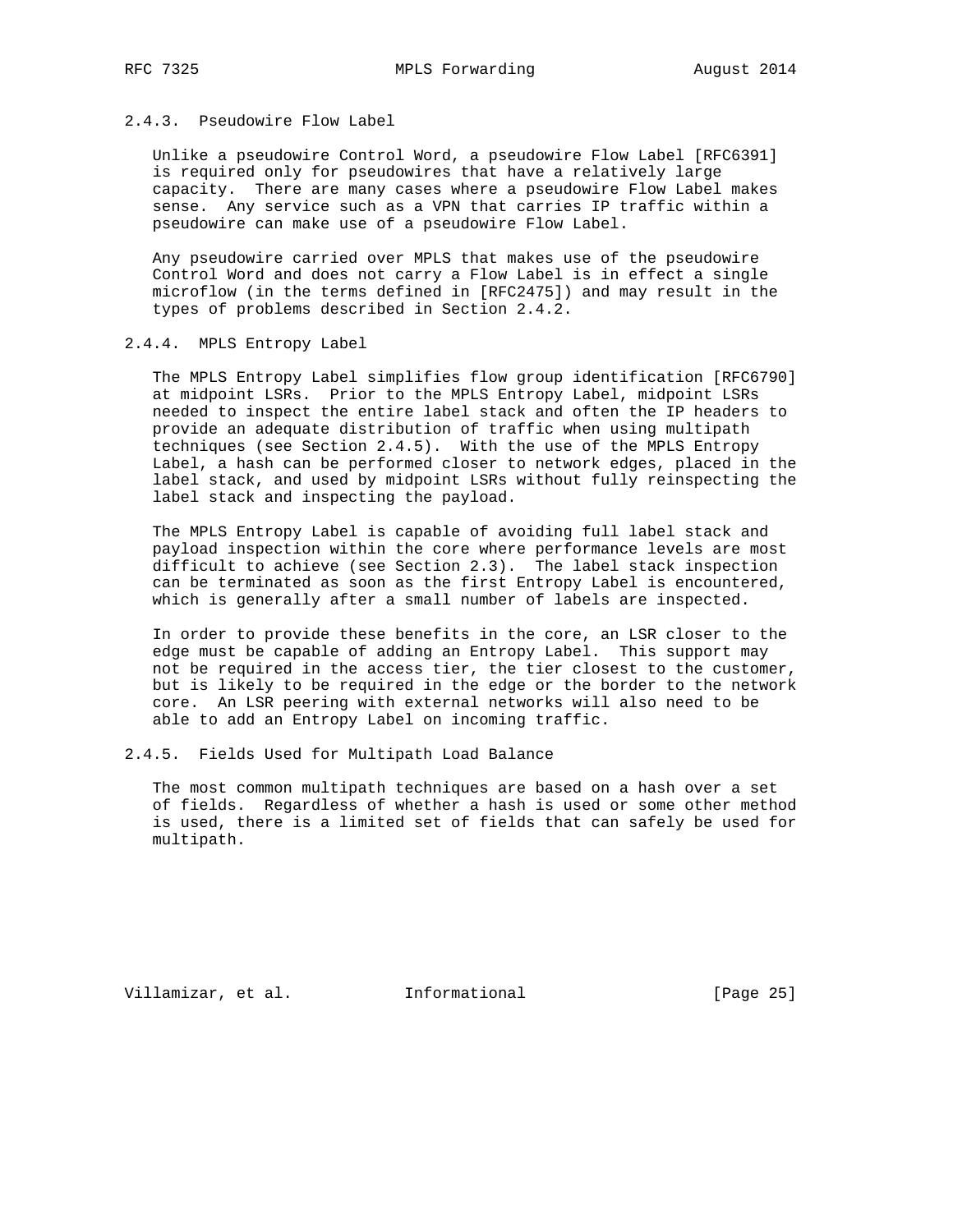# 2.4.5.1. MPLS Fields in Multipath

 If the "outer" or "first" layer of encapsulation is MPLS, then label stack entries are used in the hash. Within a finite amount of time (and for small packets arriving at high speed, that time can be quite limited), only a finite number of label entries can be inspected. Pipelined or parallel architectures improve this, but the limit is still finite.

 The following guidelines are provided for use of MPLS fields in multipath load balancing.

- 1. Only the 20-bit label field SHOULD be used. The TTL field SHOULD NOT be used. The S bit MUST NOT be used. The TC field (formerly EXP) MUST NOT be used. See text following this list for reasons.
- 2. If an ELI label is found, then if the LSR supports Entropy Labels, the EL label field in the next label entry (the EL) SHOULD be used, label entries below that label SHOULD NOT be used, and the MPLS payload SHOULD NOT be used. See below this list for reasons.
- 3. Special-purpose labels (label values 0-15) MUST NOT be used. Extended special-purpose labels (any label following label 15) MUST NOT be used. In particular, GAL and RA MUST NOT be used so that OAM traffic follows the same path as payload packets with the same label stack.
- 4. If a new special-purpose label or extended special-purpose label is defined that requires special load-balance processing, then, as is the case for the ELI label, a special action may be needed rather than skipping the special-purpose label or extended special-purpose label.
- 5. The most entropy is generally found in the label stack entries near the bottom of the label stack (innermost label, closest to S=1 bit). If the entire label stack cannot be used (or entire stack up to an EL), then it is better to use as many labels as possible closest to the bottom of stack.
- 6. If no ELI is encountered, and the first nibble of payload contains a 4 (IPv4) or 6 (IPv6), an implementation SHOULD support the ability to interpret the payload as IPv4 or IPv6 and extract and use appropriate fields from the IP headers. This feature is considered a nonnegotiable requirement by many service providers. If supported, there MUST be a way to disable it (if, for example, PW without CW are used). This ability to disable this feature is considered a nonnegotiable requirement by many service providers.

Villamizar, et al. 1nformational [Page 26]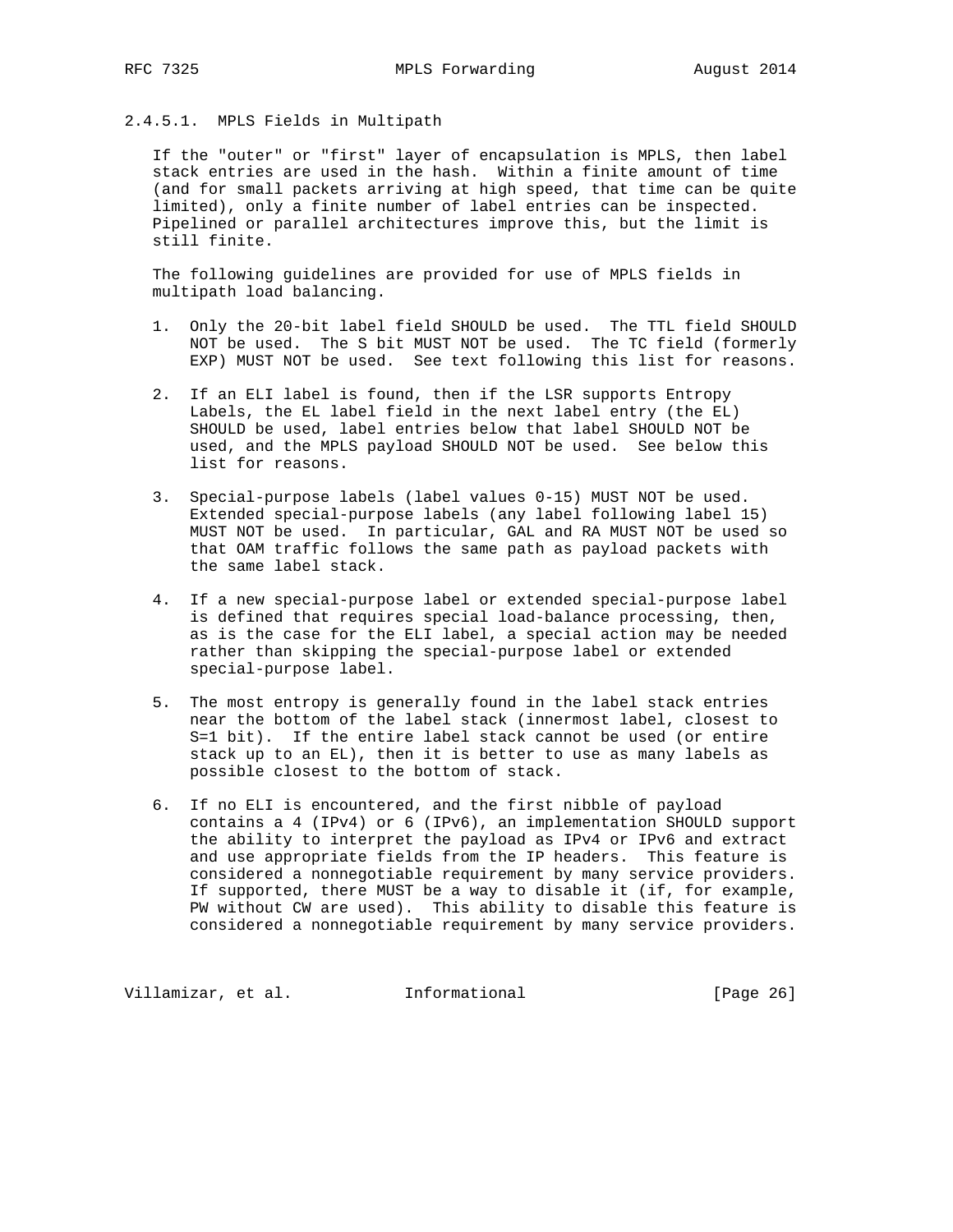Therefore, an implementation has a very strong incentive to support both options.

 7. A label that is popped at egress (UHP pop) SHOULD NOT be used. A label that is popped at the penultimate hop (PHP pop) SHOULD be used.

 Apparently, some chips have made use of the TC (formerly EXP) bits as a source of entropy. This is very harmful since it will reorder Assured Forwarding (AF) traffic [RFC2597] when a subset does not conform to the configured rates and is remarked but not dropped at a prior LSR. Traffic that uses MPLS ECN [RFC5129] can also be reordered if TC is used for entropy. Therefore, as stated in the guidelines above, the TC field (formerly EXP) MUST NOT be used in multipath load balancing as it violates Differentiated Services Ordered Aggregate (OA) requirements in these two instances.

 Use of the MPLS label entry S bit would result in putting OAM traffic on a different path if the addition of a GAL at the bottom of stack removed the S bit from the prior label.

 If an ELI label is found, then if the LSR supports Entropy Labels, the EL label field in the next label entry (the EL) SHOULD be used, and the search for additional entropy within the packet SHOULD be terminated. Failure to terminate the search will impact client MPLS- TP LSPs carried within server MPLS LSPs. A network operator has the option to use administrative attributes as a means to identify LSRs that do not terminate the entropy search at the first EL. Administrative attributes are defined in [RFC3209]. Some configuration is required to support this.

 If the label removed by a PHP pop is not used, then for any PW for which CW is used, there is no basis for multipath load split. In some networks, it is infeasible to put all PW traffic on one component link. Any PW that does not use CW will be improperly split, regardless of whether the label removed by a PHP pop is used. Therefore, the PHP pop label SHOULD be used as recommended above.

2.4.5.2. IP Fields in Multipath

 Inspecting the IP payload provides the most entropy in provider networks. The practice of looking past the bottom of stack label for an IP payload is well accepted and documented in [RFC4928] and in other RFCs.

Where IP is mentioned in the document, both IPv4 and IPv6 apply. All LSRs MUST fully support IPv6.

Villamizar, et al. 1nformational [Page 27]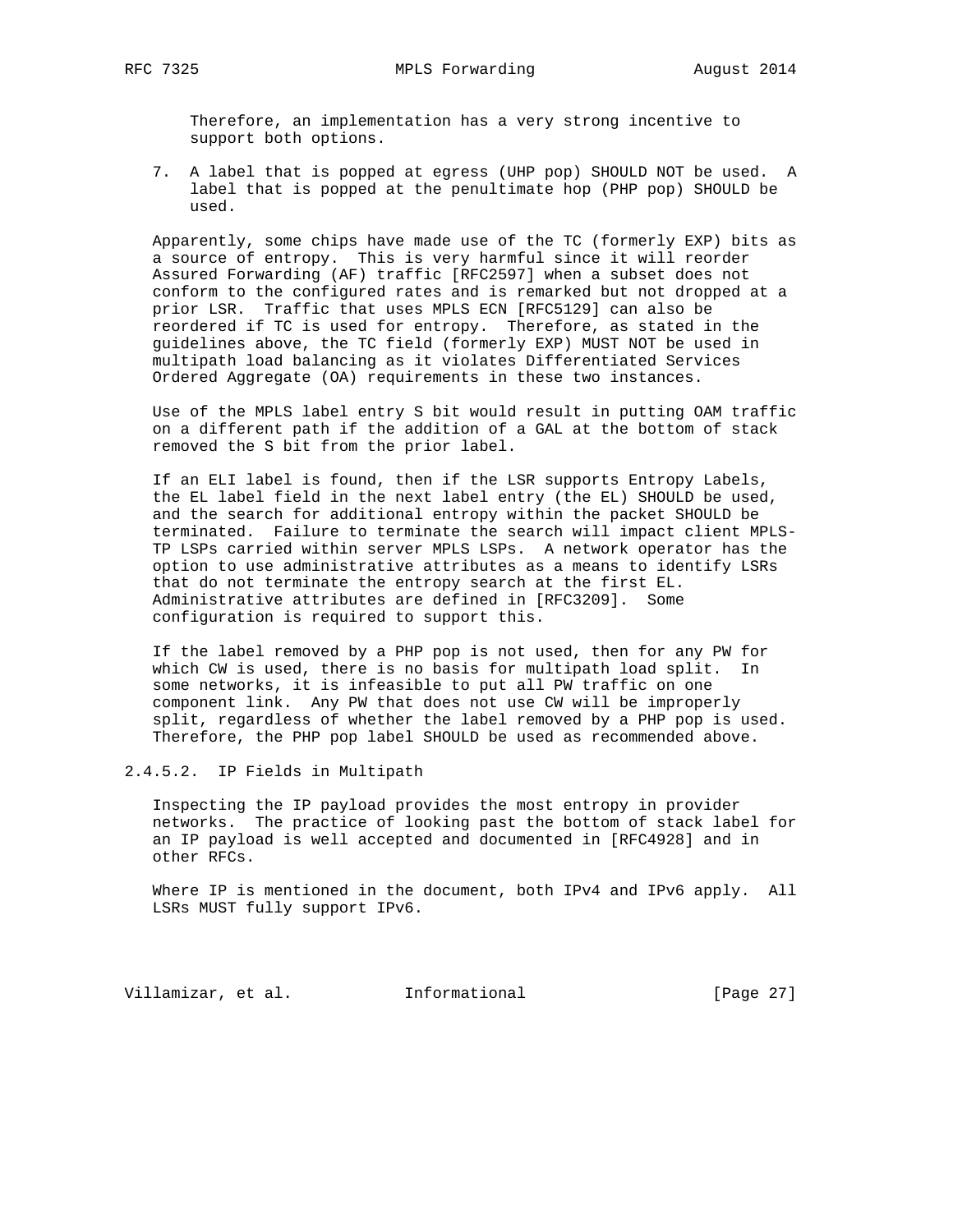When information in the IP header is used, the following guidelines apply:

- 1. Both the IP source address and IP destination address SHOULD be used. There MAY be an option to reverse the order of these addresses, improving the ability to provide symmetric paths in some cases. Many service providers require that both addresses be used.
- 2. Implementations SHOULD allow inspection of the IP protocol field and use of the UDP or TCP port numbers. For many service providers, this feature is considered mandatory, particularly for enterprise, data center, or edge equipment. If this feature is provided, it SHOULD be possible to disable use of TCP and UDP ports. Many service providers consider it a nonnegotiable requirement that use of UDP and TCP ports can be disabled. Therefore, there is a strong incentive for implementations to provide both options.
- 3. Equipment suppliers MUST NOT make assumptions that because the IP version field is equal to 4 (an IPv4 packet) that the IP protocol will either be TCP (IP protocol 6) or UDP (IP protocol 17) and blindly fetch the data at the offset where the TCP or UDP ports would be found. With IPv6, TCP and UDP port numbers are not at fixed offsets. With IPv4 packets carrying IP options, TCP and UDP port numbers are not at fixed offsets.
- 4. The IPv6 header flow field SHOULD be used. This is the explicit purpose of the IPv6 flow field; however, observed flow fields rarely contain a non-zero value. Some uses of the flow field have been defined, such as [RFC6438]. In the absence of MPLS encapsulation, the IPv6 flow field can serve a role equivalent to the Entropy Label.
- 5. Support for other protocols that share a common Layer 4 header such as RTP [RFC3550], UDP-Lite [RFC3828], SCTP [RFC4960], and DCCP [RFC4340] SHOULD be provided, particularly for edge or access equipment where additional entropy may be needed. Equipment SHOULD also use RTP, UDP-lite, SCTP, and DCCP headers when creating an Entropy Label.
- 6. The following IP header fields should not or must not be used:
	- A. Similar to avoiding TC in MPLS, the IP DSCP, and ECN bits MUST NOT be used.
	- B. The IPv4 TTL or IPv6 Hop Count SHOULD NOT be used.

Villamizar, et al. 1nformational [Page 28]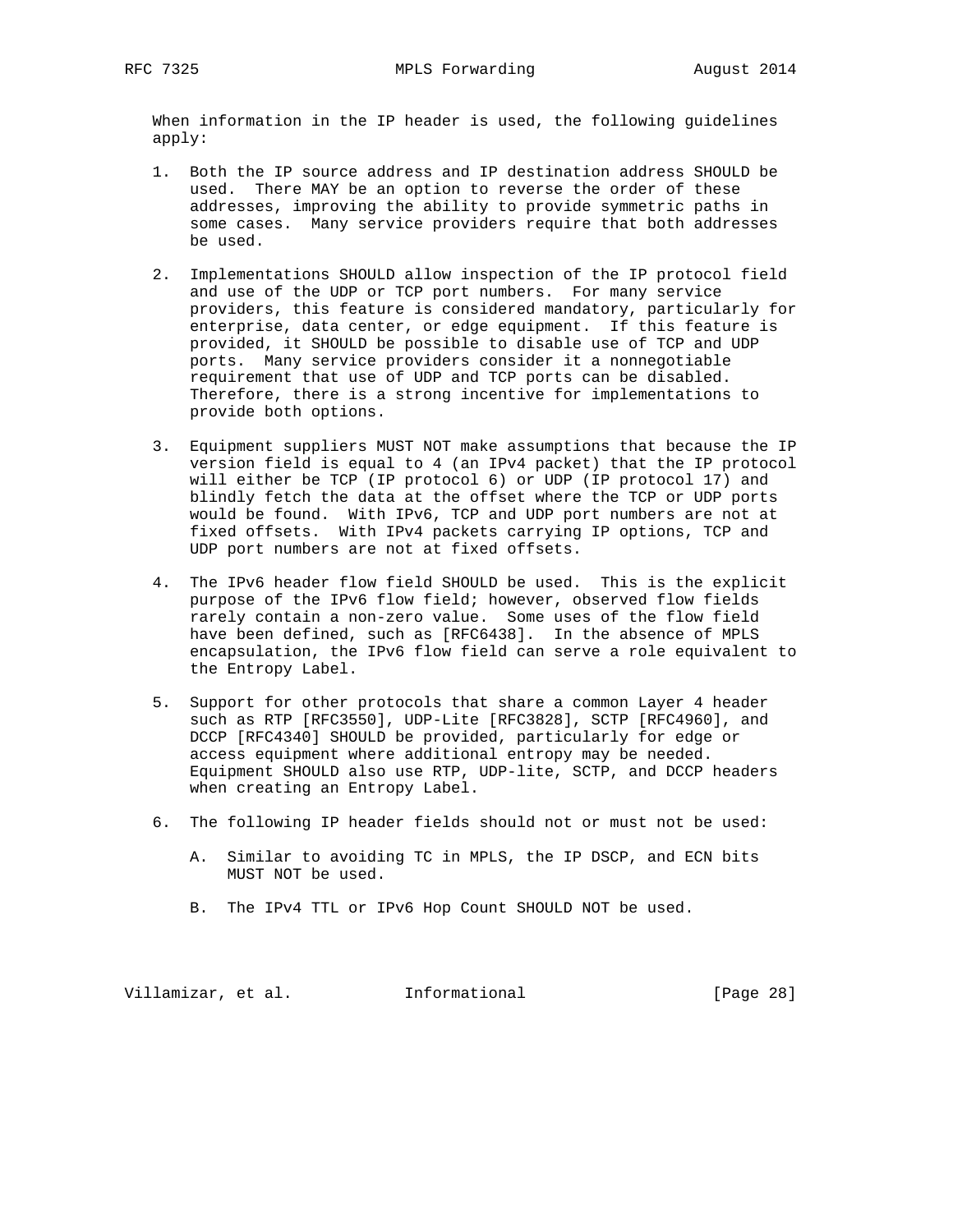- C. Note that the IP TOS field was deprecated. ([RFC0791] was updated by [RFC2474].) No part of the IP DSCP field can be used (formerly IP PREC and IP TOS bits).
- 7. Some IP encapsulations support tunneling, such as IP-in-IP, GRE, L2TPv3, and IPsec. These provide a greater source of entropy that some provider networks carrying large amounts of tunneled traffic may need, for example, as used in [RFC5640] for GRE and L2TPv3. The use of tunneling header information is out of scope for this document.

 This document makes the following recommendations. These recommendations are not required to claim compliance to any existing RFC; therefore, implementers are free to ignore them, but due to service provider requirements should consider the risk of doing so. The use of IP addresses MUST be supported, and TCP and UDP ports (conditional on the protocol field and properly located) MUST be supported. The ability to disable use of UDP and TCP ports MUST be available.

 Though potentially very useful in some networks, it is uncommon to support using payloads of tunneling protocols carried over IP. Though the use of tunneling protocol header information is out of scope for this document, it is not discouraged.

2.4.5.3. Fields Used in Flow Label

 The ingress to a pseudowire (PW) can extract information from the payload being encapsulated to create a Flow Label. [RFC6391] references IP carried in Ethernet as an example. The Native Service Processing (NSP) function defined in [RFC3985] differs with pseudowire type. It is in the NSP function where information for a specific type of PW can be extracted for use in a Flow Label. Determining which fields to use for any given PW NSP is out of scope for this document.

2.4.5.4. Fields Used in Entropy Label

 An Entropy Label is added at the ingress to an LSP. The payload being encapsulated is most often MPLS, a PW, or IP. The payload type is identified by the Layer 2 encapsulation (Ethernet, GFP, POS, etc.).

 If the payload is MPLS, then the information used to create an Entropy Label is the same information used for local load balancing (see Section 2.4.5.1). This information MUST be extracted for use in generating an Entropy Label even if the LSR local egress interface is not a multipath.

Villamizar, et al. 1nformational [Page 29]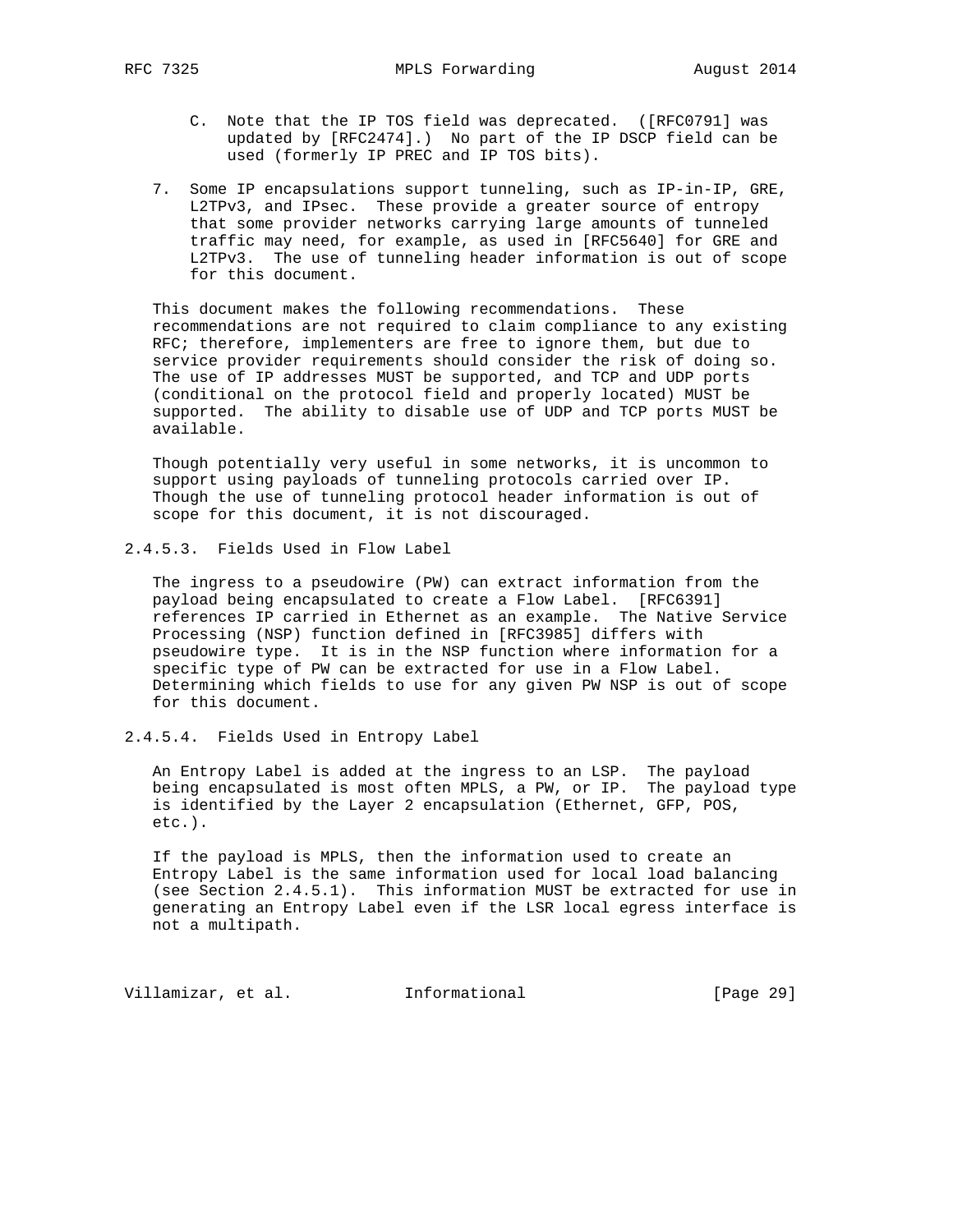Of the non-MPLS payload types, only payloads that are forwarded are of interest. For example, payloads using the Address Resolution Protocol (ARP) are not forwarded, and payloads using the Connectionless-mode Network Protocol (CLNP), which is used only for IS-IS, are not forwarded.

 The non-MPLS payload types of greatest interest are IPv4 and IPv6. The guidelines in Section 2.4.5.2 apply to fields used to create an Entropy Label.

 The IP tunneling protocols mentioned in Section 2.4.5.2 may be more applicable to generation of an Entropy Label at the edge or access where deep packet inspection is practical due to lower interface speeds than in the core where deep packet inspection may be impractical.

2.5. MPLS-TP and UHP

 MPLS-TP introduces forwarding demands that will be extremely difficult to meet in a core network. Most troublesome is the requirement for Ultimate Hop Popping (UHP), the opposite of Penultimate Hop Popping (PHP). Using UHP opens the possibility of one or more MPLS pop operations plus an MPLS swap operation for each packet. The potential for multiple lookups and multiple counter instances per packet exists.

 As networks grow and tunneling of LDP LSPs into RSVP-TE LSPs is used, and/or RSVP-TE hierarchy is used, the requirement to perform one or more MPLS pop operations plus an MPLS swap operation (and possibly a push or two) increases. If MPLS-TP LM (link monitoring) OAM is enabled at each layer, then a packet and byte count MUST be maintained for each pop and swap operation so as to offer OAM for each layer.

### 2.6. Local Delivery of Packets

 There are a number of situations in which packets are destined to a local address or where a return packet must be generated. There is a need to mitigate the potential for outage as a result of either attacks on network infrastructure, or in some cases unintentional misconfiguration resulting in processor overload. Some hardware assistance is needed for all traffic destined to the general-purpose CPU that is used in processing of the MPLS control protocol or the network management protocol and in most cases to other general purpose CPUs residing on an LSR. This is due to the ease of overwhelming such a processor with traffic arriving on LSR high-speed interfaces, whether the traffic is malicious or not.

Villamizar, et al. 1nformational [Page 30]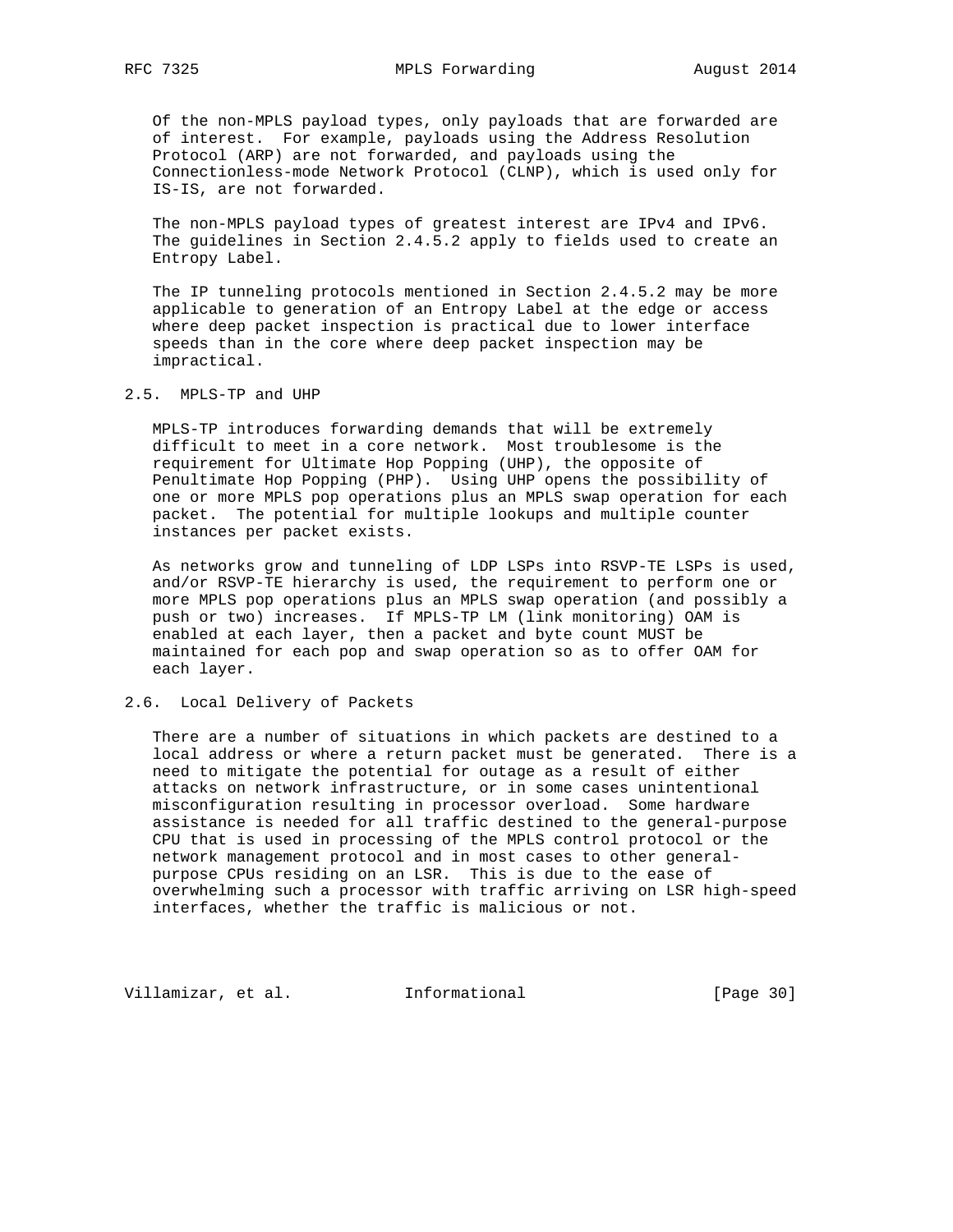Denial of service (DoS) protection is an area requiring hardware support that is often overlooked or inadequately considered. Hardware assists are also needed for OAM, particularly the more demanding MPLS-TP OAM.

# 2.6.1. DoS Protection

 Modern equipment supports a number of control-plane and management plane protocols. Generally, no single means of protecting network equipment from DoS attacks is sufficient, particularly for high-speed interfaces. This problem is not specific to MPLS but is a topic that cannot be ignored when implementing or evaluating MPLS implementations.

 Two types of protections are often cited as the primary means of protecting against attacks of all kinds.

Isolated Control/Management Traffic

 Control and management traffic can be carried out-of-band (OOB), meaning not intermixed with payload. For MPLS, use of G-ACh and GAL to carry control and management traffic provides a means of isolation from potentially malicious payloads. Used alone, the compromise of a single node, including a small computer at a network operations center, could compromise an entire network. Implementations that send all G-ACh/GAL traffic directly to a routing engine CPU are subject to DoS attack as a result of such a compromise.

Cryptographic Authentication

 Cryptographic authentication can very effectively prevent malicious injection of control or management traffic. Cryptographic authentication can in some circumstances be subject to DoS attack by overwhelming the capacity of the decryption with a high volume of malicious traffic. For very-low-speed interfaces, cryptographic authentication can be performed by the general-purpose CPU used as a routing engine. For all other cases, cryptographic hardware may be needed. For very-high-speed interfaces, even cryptographic hardware can be overwhelmed.

 Some control and management protocols are often carried with payload traffic. This is commonly the case with BGP, T-LDP, and SNMP. It is often the case with RSVP-TE. Even when carried over G-ACh/GAL, additional measures can reduce the potential for a minor breach to be leveraged to a full network attack.

 Some of the additional protections are supported by hardware packet filtering.

Villamizar, et al. 1nformational [Page 31]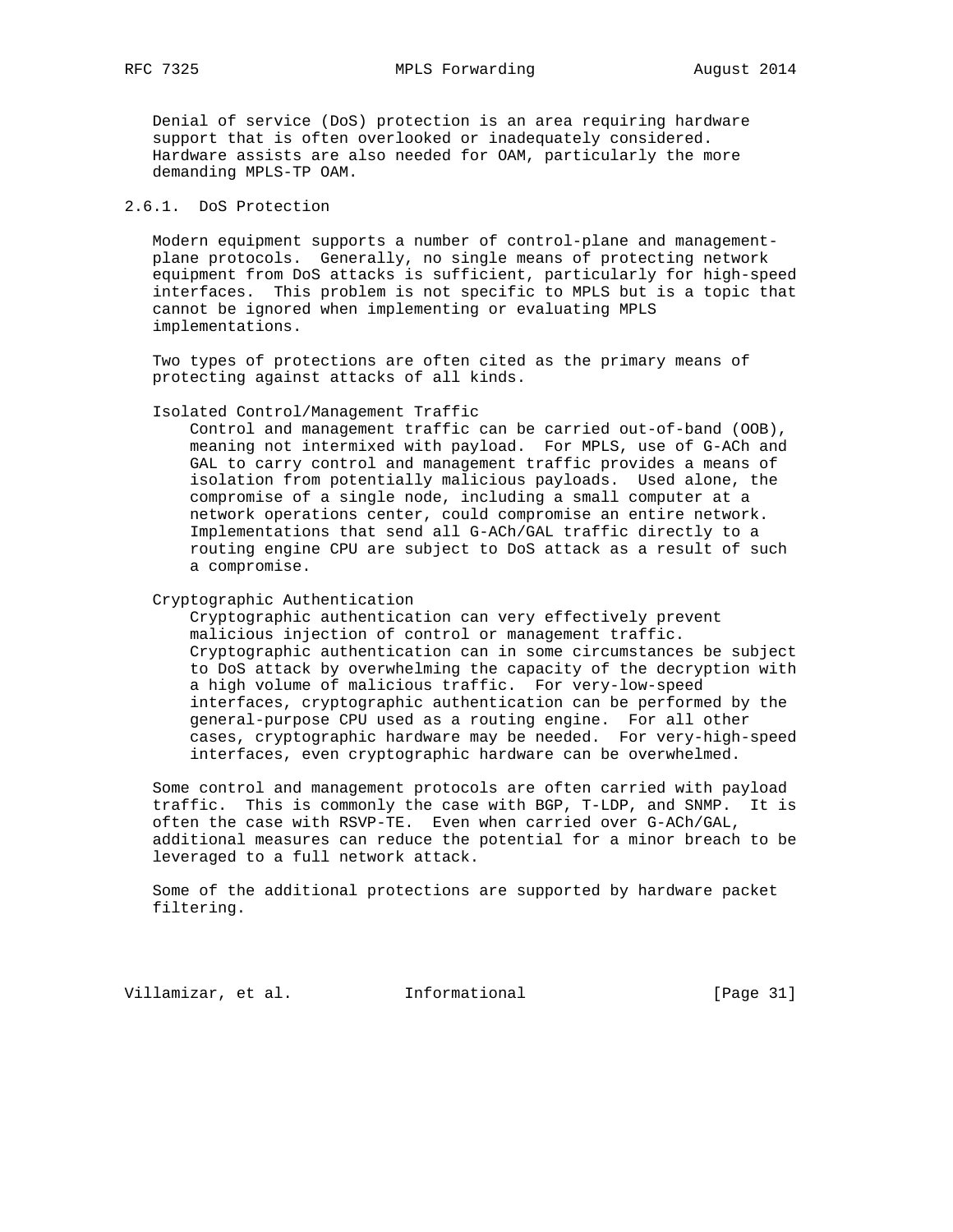### GTSM

 [RFC5082] defines a mechanism that uses the IPv4 TTL or IPv6 Hop Limit fields to ensure control traffic that can only originate from an immediate neighbor is not forged and is not originating from a distant source. GTSM can be applied to many control protocols that are routable, for example, LDP [RFC6720].

IP Filtering

 At the very minimum, packet filtering plus classification and use of multiple queues supporting rate limiting is needed for traffic that could potentially be sent to a general-purpose CPU used as a routing engine. The first level of filtering only allows connections to be initiated from specific IP prefixes to specific destination ports and then preferably passes traffic directly to a cryptographic engine and/or rate limits. The second level of filtering passes connected traffic, such as TCP connections having received at least one authenticated SYN or having been locally initiated. The second level of filtering only passes traffic to specific address and port pairs to be checked for cryptographic authentication.

 The cryptographic authentication is generally the last resort in DoS attack mitigation. If a packet must be first sent to a general purpose CPU, then sent to a cryptographic engine, a DoS attack is possible on high-speed interfaces. Only where hardware can fully process a cryptographic authentication without intervention from a general-purpose CPU (to find the authentication field and to identify the portion of packet to run the cryptographic algorithm over) is cryptographic authentication beneficial in protecting against DoS attacks.

 For chips supporting multiple 100 Gb/s interfaces, only a very large number of parallel cryptographic engines can provide the processing capacity to handle a large-scale DoS or distributed DoS (DDoS) attack. For many forwarding chips, this much processing power requires significant chip real estate and power, and therefore reduces system space and power density. For this reason, cryptographic authentication is not considered a viable first line of defense.

 For some networks, the first line of defense is some means of supporting OOB control and management traffic. In the past, this OOB channel might make use of overhead bits in SONET or OTN or a dedicated DWDM wavelength. G-ACh and GAL provide an alternative OOB mechanism that is independent of underlying layers. In other networks, including most IP/MPLS networks, perimeter filtering serves a similar purpose, though it is less effective without extreme vigilance.

Villamizar, et al. 1nformational (Page 32)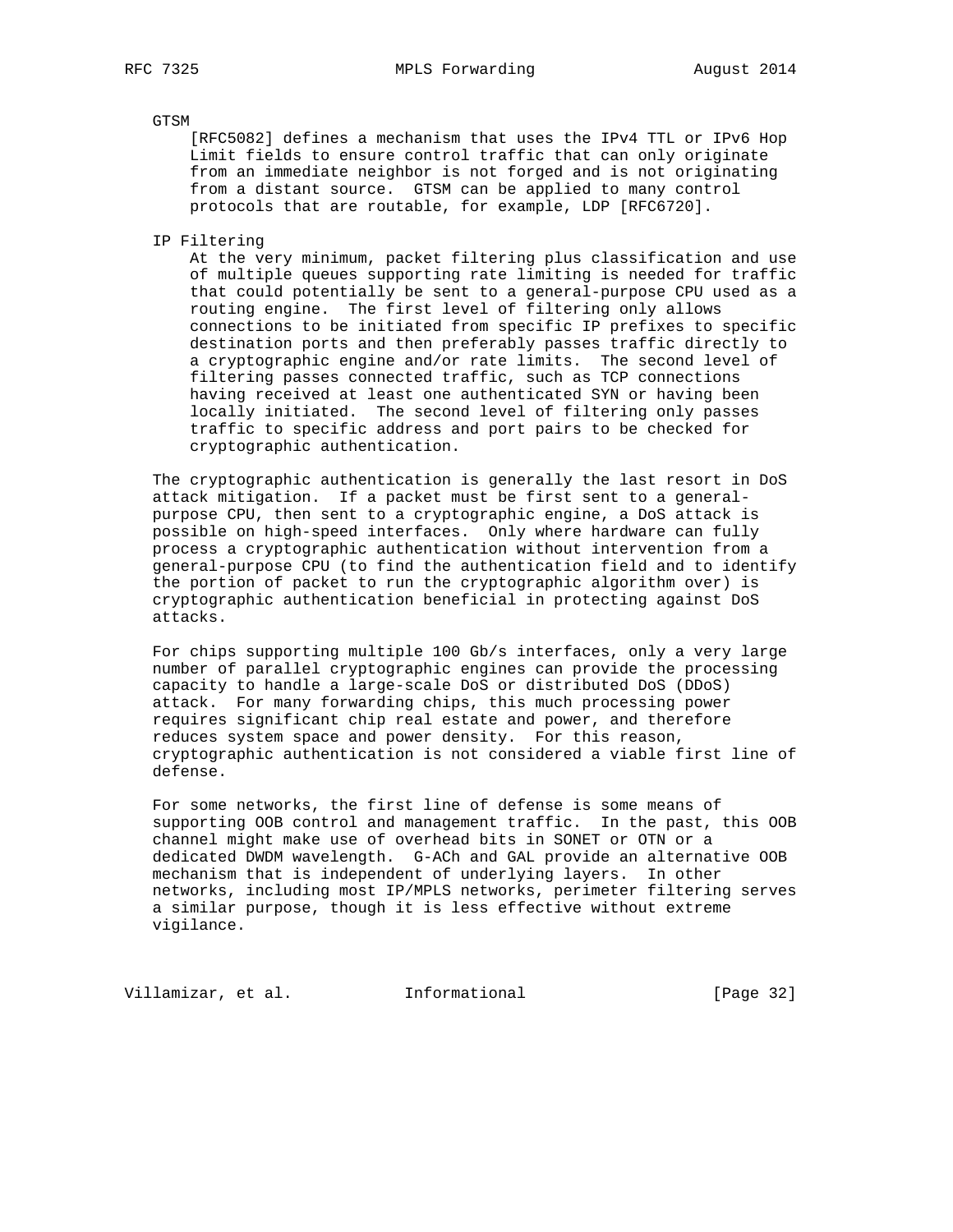A second line of defense is filtering, including GTSM. For protocols such as EBGP, GTSM and other filtering are often the first line of defense. Cryptographic authentication is usually the last line of defense and insufficient by itself to mitigate DoS or DDoS attacks.

# 2.6.2. MPLS OAM

 [RFC4377] defines requirements for MPLS OAM that predate MPLS-TP. [RFC4379] defines what is commonly referred to as LSP Ping and LSP Traceroute. [RFC4379] is updated by [RFC6424], which supports MPLS tunnels and stitched LSP and P2MP LSP. [RFC4379] is updated by [RFC6425], which supports P2MP LSP. [RFC4379] is updated by [RFC6426] to support MPLS-TP connectivity verification (CV) and route tracing.

 [RFC4950] extends the ICMP format to support TTL expiration that may occur when using IP Traceroute within an MPLS tunnel. The ICMP message generation can be implemented in forwarding hardware, but if the ICMP packets are sent to a general-purpose CPU, this packet flow must be rate limited to avoid a potential DoS attack.

 [RFC5880] defines Bidirectional Forwarding Detection (BFD), a protocol intended to detect faults in the bidirectional path between two forwarding engines. [RFC5884] and [RFC5885] define BFD for MPLS. BFD can provide failure detection on any kind of path between systems, including direct physical links, virtual circuits, tunnels, MPLS Label Switched Paths (LSPs), multihop routed paths, and unidirectional links as long as there is some return path.

 The processing requirements for BFD are less than for LSP Ping, making BFD somewhat better suited for relatively high-rate proactive monitoring. BFD does not verify that the data plane matches the control plane, where LSP Ping does. LSP Ping is somewhat better suited for on-demand monitoring including relatively low-rate periodic verification of the data plane and as a diagnostic tool.

 Hardware assistance is often provided for BFD response where BFD setup or parameter change is not involved and may be necessary for relatively high-rate proactive monitoring. If both BFD and LSP Ping are recognized in filtering prior to passing traffic to a general purpose CPU, appropriate DoS protection can be applied (see Section 2.6.1). Failure to recognize BFD and LSP Ping and at least to rate limit creates the potential for misconfiguration to cause outages rather than cause errors in the misconfigured OAM.

Villamizar, et al. 1nformational [Page 33]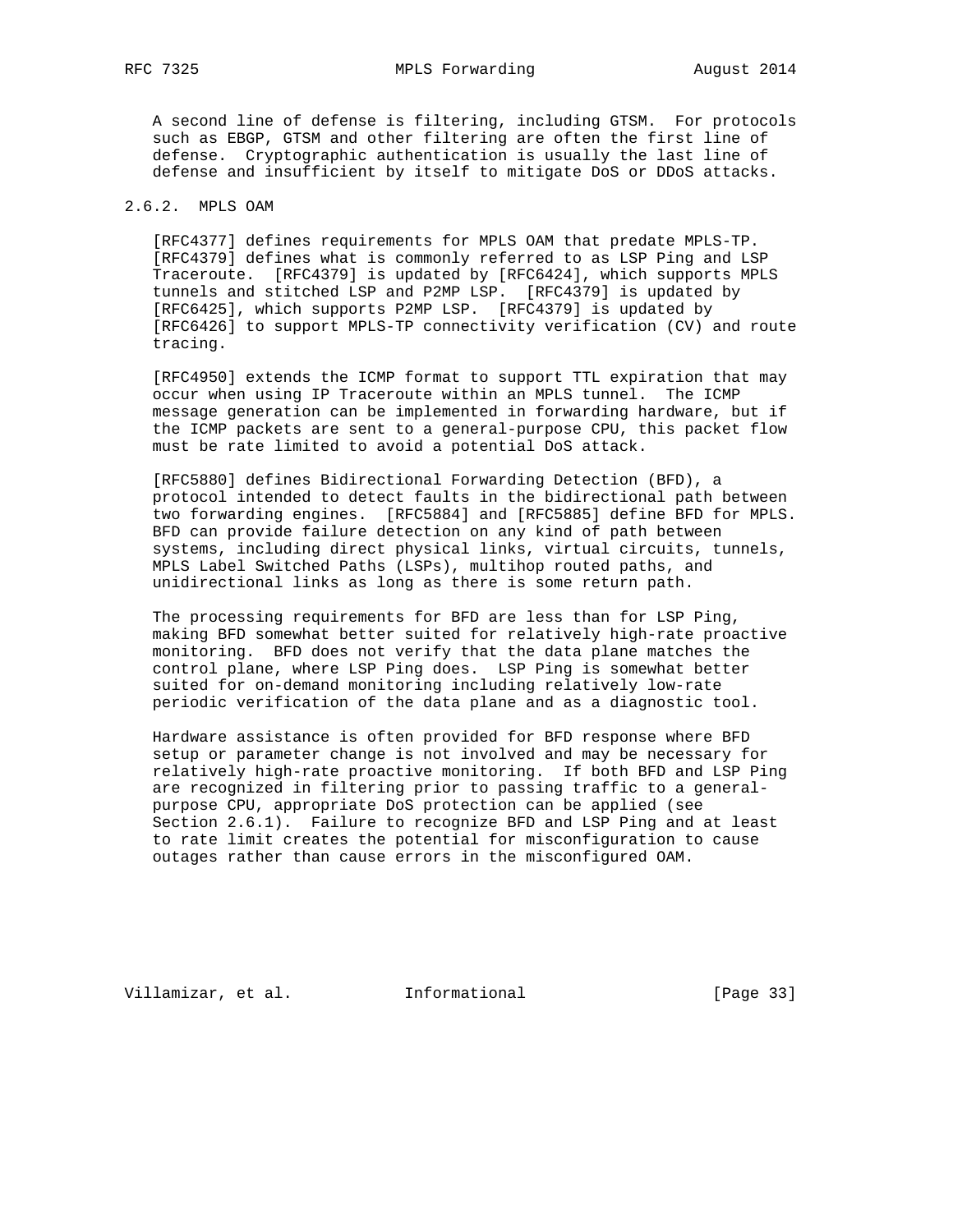Pseudowire OAM makes use of the control channel provided by Virtual Circuit Connectivity Verification (VCCV) [RFC5085]. VCCV makes use of the pseudowire Control Word. BFD support over VCCV is defined by [RFC5885]. [RFC5885] is updated by [RFC6478] in support of static pseudowires. [RFC4379] is updated by [RFC6829] to support LSP Ping for Pseudowire FEC advertised over IPv6.

 G-ACh/GAL (defined in [RFC5586]) is the preferred MPLS-TP OAM control channel and applies to any MPLS-TP endpoints, including pseudowire. See Section 2.6.4 for an overview of MPLS-TP OAM.

# 2.6.4. MPLS-TP OAM

 [RFC6669] summarizes the MPLS-TP OAM toolset, the set of protocols supporting the MPLS-TP OAM requirements specified in [RFC5860] and supported by the MPLS-TP OAM framework defined in [RFC6371].

The MPLS-TP OAM toolset includes:

CC-CV

 [RFC6428] defines BFD extensions to support proactive Continuity Check and Connectivity Verification (CC-CV) applications. [RFC6426] provides LSP Ping extensions that are used to implement on-demand connectivity verification.

RDI

 Remote Defect Indication (RDI) is triggered by failure of proactive CC-CV, which is BFD based. For fast RDI, RDI SHOULD be initiated and handled by hardware if BFD is handled in forwarding hardware. [RFC6428] provides an extension for BFD that includes the RDI in the BFD format and a specification of how this indication is to be used.

### Route Tracing

 [RFC6426] specifies that the LSP Ping enhancements for MPLS-TP on-demand connectivity verification include information on the use of LSP Ping for route tracing of an MPLS-TP path.

Alarm Reporting

 [RFC6427] describes the details of a new protocol supporting Alarm Indication Signal (AIS), Link Down Indication (LDI), and fault management. Failure to support this functionality in forwarding hardware can potentially result in failure to meet protection recovery time requirements; therefore, support of this functionality is strongly recommended.

Villamizar, et al. 1nformational 1999 [Page 34]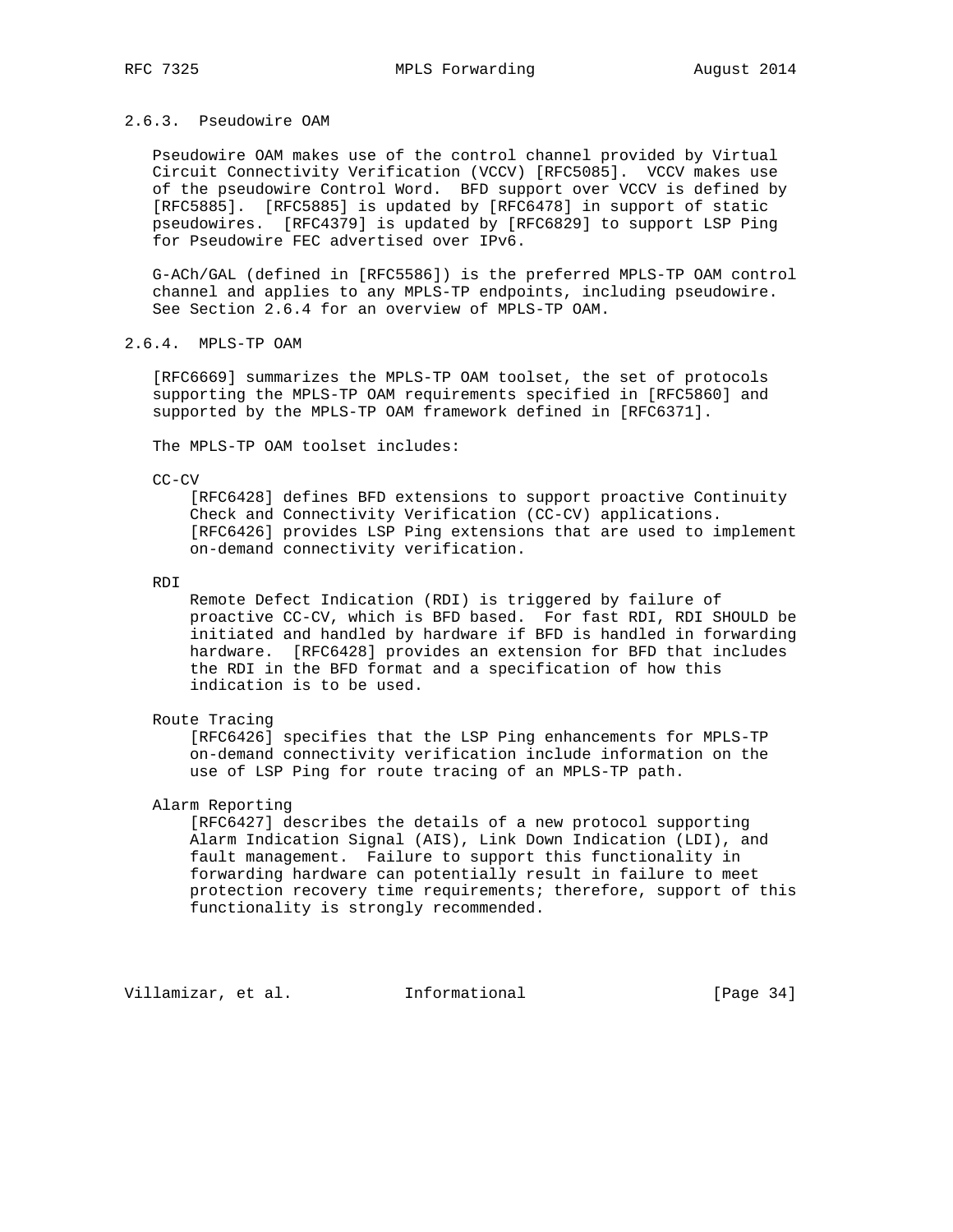Lock Instruct

 Lock instruct is initiated on demand and therefore need not be implemented in forwarding hardware. [RFC6435] defines a lock instruct protocol.

Lock Reporting

 [RFC6427] covers lock reporting. Lock reporting need not be implemented in forwarding hardware.

Diagnostic

 [RFC6435] defines protocol support for loopback. Loopback initiation is on demand and therefore need not be implemented in forwarding hardware. Loopback of packet traffic SHOULD be implemented in forwarding hardware on high-speed interfaces.

Packet Loss and Delay Measurement

 [RFC6374] and [RFC6375] define a protocol and profile for Packet Loss Measurement (LM) and Delay Measurement (DM). LM requires a very accurate capture and insertion of packet and byte counters when a packet is transmitted and capture of packet and byte counters when a packet is received. This capture and insertion MUST be implemented in forwarding hardware for LM OAM if high accuracy is needed. DM requires very accurate capture and insertion of a timestamp on transmission and capture of timestamp when a packet is received. This timestamp capture and insertion MUST be implemented in forwarding hardware for DM OAM if high accuracy is needed.

 See Section 2.6.2 for discussion of hardware support necessary for BFD and LSP Ping.

 CC-CV and alarm reporting is tied to protection and therefore SHOULD be supported in forwarding hardware in order to provide protection for a large number of affected LSPs within target response intervals. When using MPLS-TP, since CC-CV is supported by BFD, providing hardware assistance for BFD processing helps ensure that protection recovery time requirements can be met even for faults affecting a large number of LSPs.

 MPLS-TP Protection State Coordination (PSC) is defined by [RFC6378] and updated by [RFC7324], which corrects some errors in [RFC6378].

2.6.5. MPLS OAM and Layer 2 OAM Interworking

 [RFC6670] provides the reasons for selecting a single MPLS-TP OAM solution and examines the consequences were ITU-T to develop a second OAM solution that is based on Ethernet encodings and mechanisms.

Villamizar, et al. 1nformational [Page 35]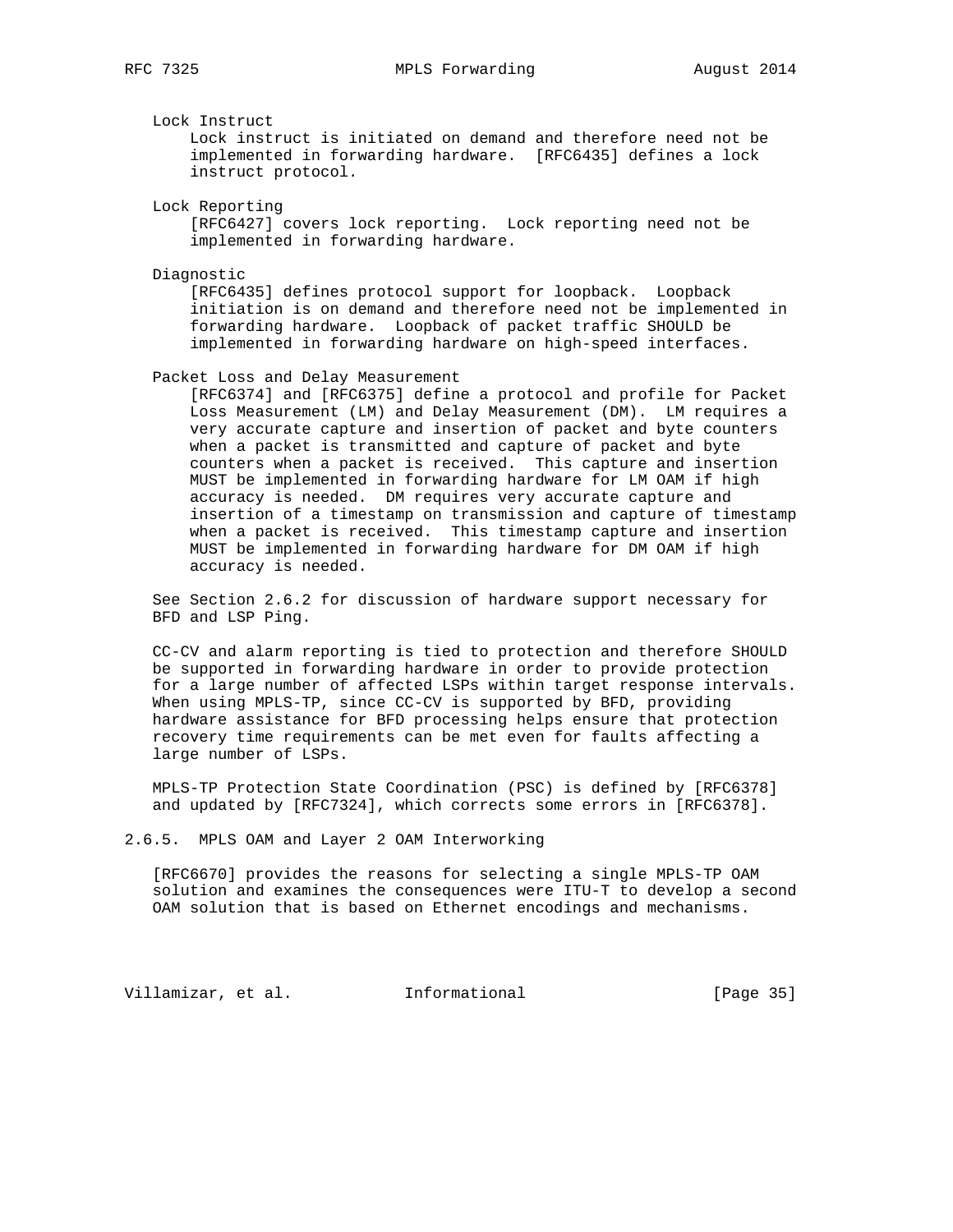[RFC6310] and [RFC7023] specify the mapping of defect states between many types of hardware Attachment Circuits (ACs) and associated pseudowires (PWs). This functionality SHOULD be supported in forwarding hardware.

 It is beneficial if an MPLS OAM implementation can interwork with the underlying server layer and provide a means to interwork with a client layer. For example, [RFC6427] specifies an inter-layer propagation of AIS and LDI from MPLS server layer to client MPLS layers. Where the server layer uses a Layer 2 mechanism, such as Ethernet, PPP over SONET/SDH, or GFP over OTN, interwork among layers is also beneficial. For high-speed interfaces, supporting this interworking in forwarding hardware helps ensure that protection based on this interworking can meet recovery time requirements even for faults affecting a large number of LSPs.

2.6.6. Extent of OAM Support by Hardware

 Where certain requirements must be met, such as relatively high CC-CV rates and a large number of interfaces, or strict protection recovery time requirements and a moderate number of affected LSPs, some OAM functionality must be supported by forwarding hardware. In other cases, such as highly accurate LM and DM OAM or strict protection recovery time requirements with a large number of affected LSPs, OAM functionality must be entirely implemented in forwarding hardware.

 Where possible, implementation in forwarding hardware should be in programmable hardware such that if standards are later changed or extended these changes are likely to be accommodated with hardware reprogramming rather than replacement.

 For some functionality, there is a strong case for an implementation in dedicated forwarding hardware. Examples include packet and byte counters needed for LM OAM as well as needed for management protocols. Similarly, the capture and insertion of packet and byte counts or timestamps needed for transmitted LM or DM or time synchronization packets MUST be implemented in forwarding hardware if high accuracy is required.

 For some functions, there is a strong case to provide limited support in forwarding hardware, but an external general-purpose processor may be used if performance criteria can be met. For example, origination of RDI triggered by CC-CV, response to RDI, and Protection State Coordination (PSC) functionality may be supported by hardware, but expansion to a large number of client LSPs and transmission of AIS or RDI to the client LSPs may occur in a general-purpose processor. Some forwarding hardware supports one or more on-chip general-purpose processors that may be well suited for such a role. [RFC7324], being

Villamizar, et al. 1nformational (Page 36)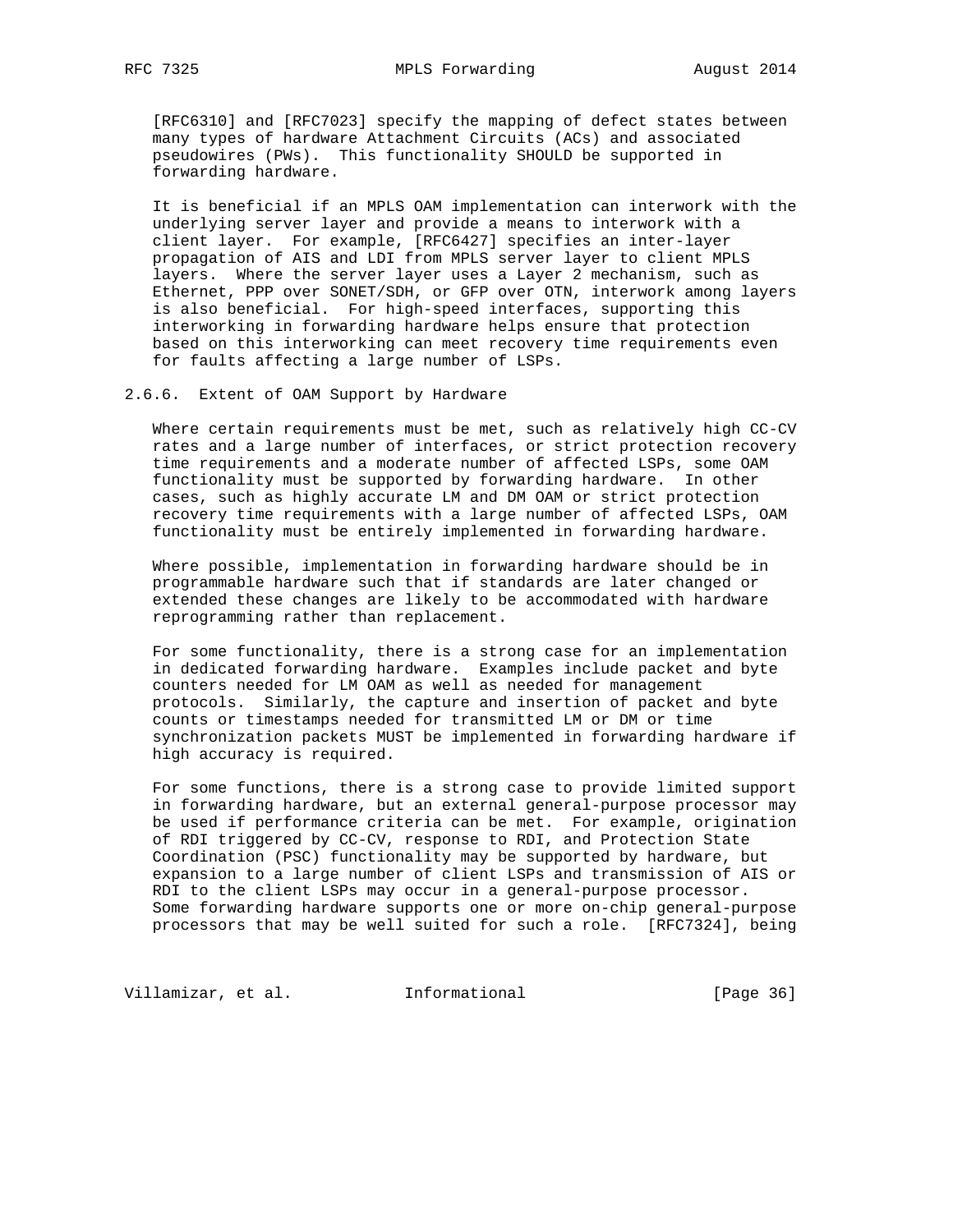a very recent document that affects a protection state machine that requires hardware support, underscores the importance of having a degree of programmability in forwarding hardware.

 The customer (system supplier or provider) should not dictate design, but should independently validate target functionality and performance. However, it is not uncommon for service providers and system implementers to insist on reviewing design details (under a non-disclosure agreement) due to past experiences with suppliers and to reject suppliers who are unwilling to provide details.

## 2.6.7. Support for IPFIX in Hardware

 The IPFIX architecture is defined by [RFC5470]. IPFIX supports per flow statistics. IPFIX information elements (IEs) are defined in [RFC7012] and include IEs for MPLS.

 The forwarding chips used in core routers are not optimized for high touch applications like IPFIX. Often, support for IPFIX in core routers is limited to optional IPFIX metering, which involves a 1-in-N packet sampling, limited filtering support, and redirection to either an internal CPU or an external interface. The CPU or device at the other end of the external interface then implements the full IPFIX filtering and IPFIX collector functionality.

 LSRs that are intended to be deployed further from the core may support lower-capacity interfaces but support higher-touch applications on the forwarding hardware and may provide dedicated hardware to support a greater subset of IPFIX functionality before handing off to a general-purpose CPU. In some cases, far from the core the entire IPFIX functionality up to and including the collector may be implemented in hardware and firmware in the forwarding silicon. It is also worth noting that at lower speeds a general purpose CPU may become adequate to implement IPFIX, particularly if metering is used.

# 2.7. Number and Size of Flows

 Service provider networks may carry up to hundreds of millions of flows on 10 Gb/s links. Most flows are very short lived, many under a second. A subset of the flows are low capacity and somewhat long lived. When Internet traffic dominates capacity, a very small subset of flows are high capacity and/or very long lived.

Villamizar, et al. 1nformational [Page 37]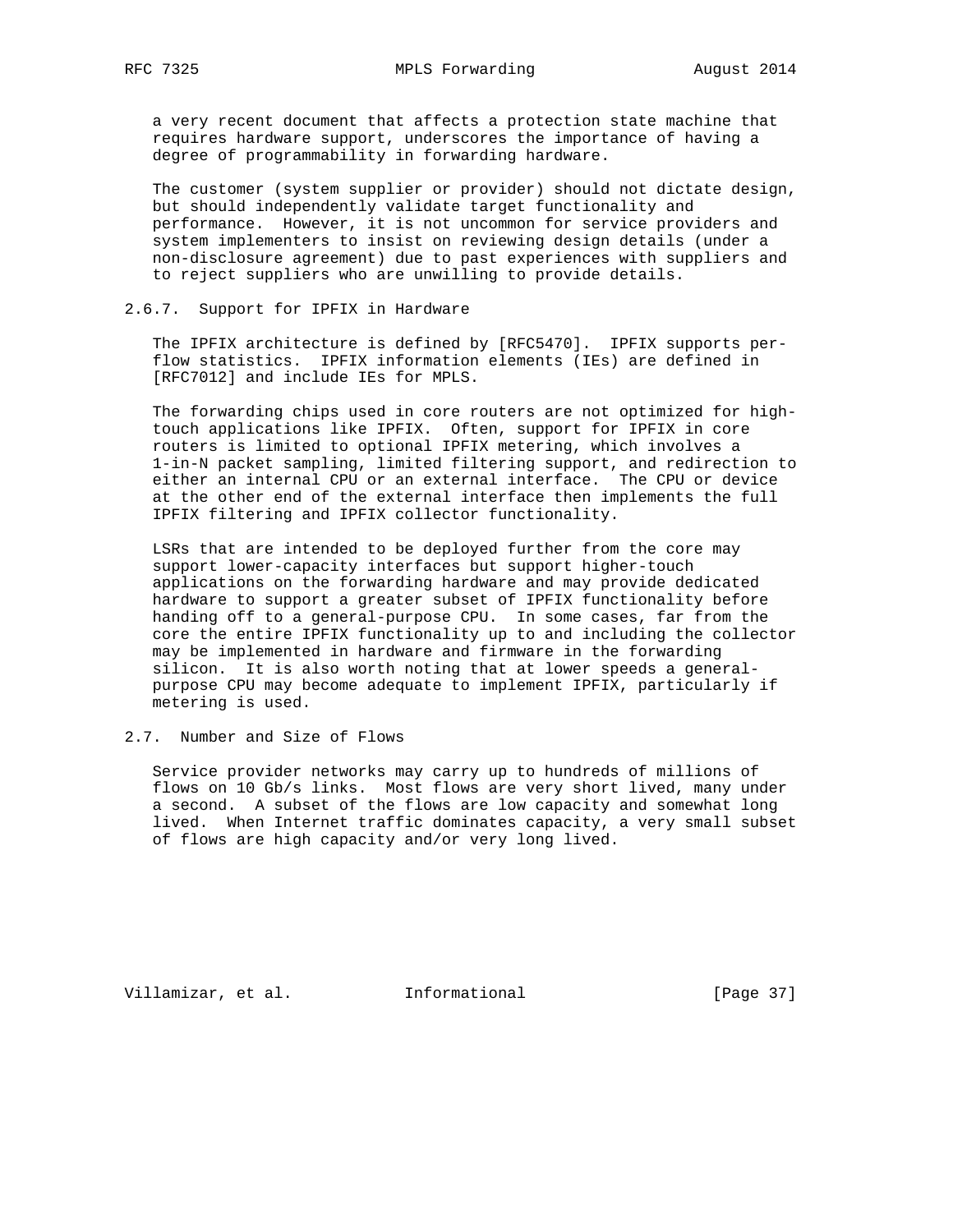Two types of limitations with regard to number and size of flows have been observed.

- 1. Some hardware cannot handle some high-capacity flows because of internal paths that are limited, such as per-packet backplane paths or paths internal or external to chips such as buffer memory paths. Such designs can handle aggregates of smaller flows. Some hardware with acknowledged limitations has been successfully deployed but may be increasingly problematic if the capacity of large microflows in deployed networks continues to grow.
- 2. Some hardware approaches cannot handle a large number of flows, or a large number of large flows, due to attempting to count per flow, rather than deal with aggregates of flows. Hash techniques scale with regard to number of flows due to a fixed hash size with many flows falling into the same hash bucket. Techniques that identify individual flows have been implemented but have never successfully deployed for Internet traffic.
- 3. Questions for Suppliers

 The following questions should be asked of a supplier. These questions are grouped into broad categories and are intended to be open-ended questions to the supplier. The tests in Section 4 are intended to verify whether the supplier disclosed any compliance or performance limitations completely and accurately.

- 3.1. Basic Compliance
	- Q#1 Can the implementation forward packets with an arbitrarily large stack depth? What limitations exist, and under what circumstances do further limitations come into play (such as high packet rate or specific features enabled or specific types of packet processing)? See Section 2.1.
	- Q#2 Is the entire set of basic MPLS functionality described in Section 2.1 supported?
	- Q#3 Is the set of MPLS special-purpose labels handled correctly and with adequate performance? Are extended special-purpose labels handled correctly and with adequate performance? See Section 2.1.1.
	- Q#4 Are mappings of label value and TC to PHB handled correctly, including L-LSP mappings (RFC 3270) and CT mappings (RFC 4124) to PHB? See Section 2.1.2.

Villamizar, et al. 1nformational [Page 38]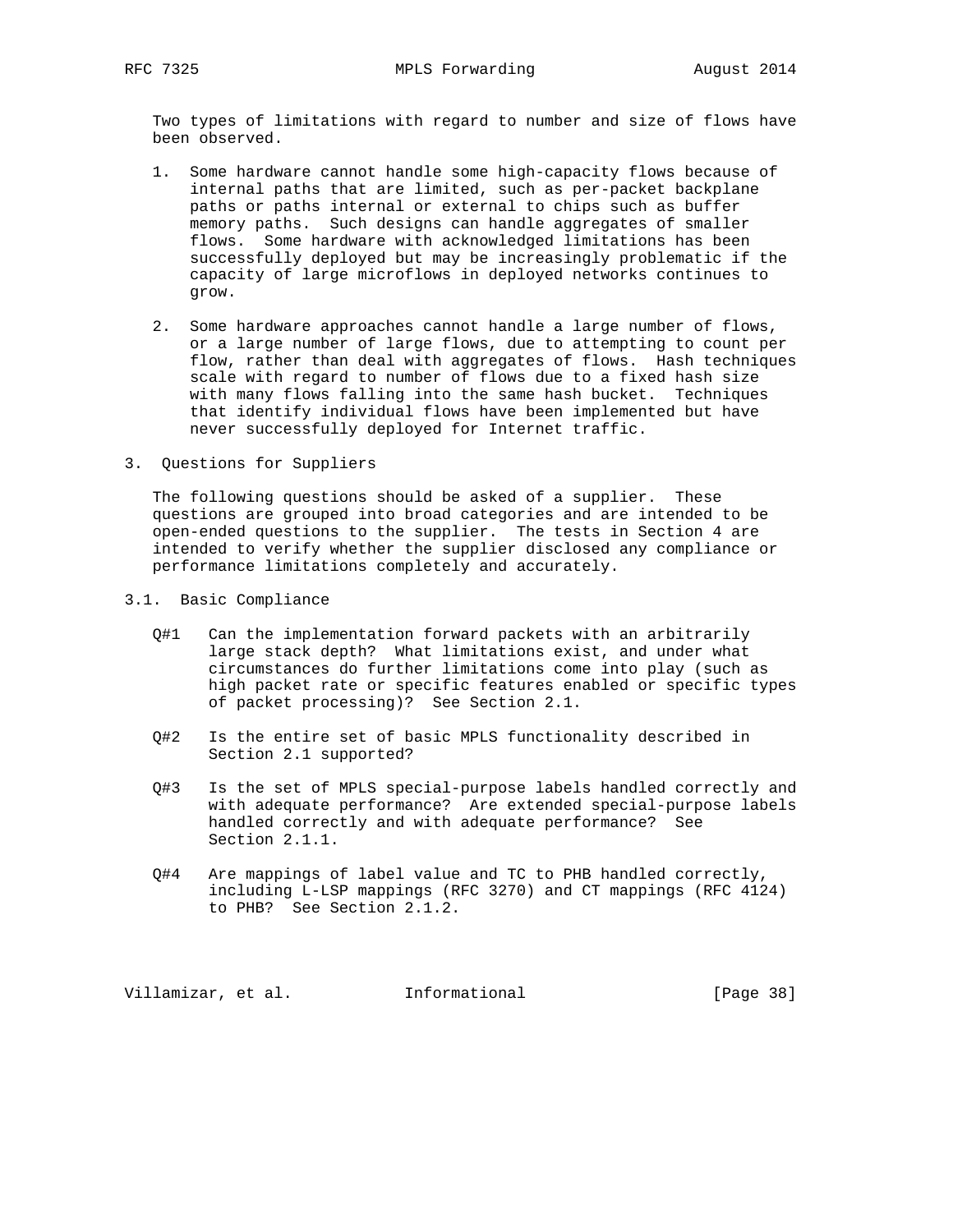- Q#5 Is time synchronization adequately supported in forwarding hardware?
	- A. Are both PTP and NTP formats supported?
	- B. Is the accuracy of timestamp insertion and incoming stamping sufficient?

See Section 2.1.3.

- Q#6 Is link bundling supported?
	- A. Can an LSP be pinned to specific components?

B. Is the "all-ones" component link supported?

See Section 2.1.5.

- Q#7 Is MPLS hierarchy supported?
	- A. Are both PHP and UHP supported? What limitations exist on the number of pop operations with UHP?
	- B. Are the pipe, short-pipe, and uniform models supported? Are TTL and TC values updated correctly at egress where applicable?

 See Section 2.1.6 regarding MPLS hierarchy. See [RFC3443] regarding PHP, UHP, and pipe, short-pipe, and uniform models.

- Q#8 Is FRR supported?
	- A. Are both "One-to-One Backup" and "Facility Backup" supported?
	- B. What forms of IP/LDP FRR are supported?
	- C. How quickly does protection recovery occur?
	- D. Does protection recovery speed increase when a fault affects a large number of protected LSPs? And if so, by how much?

See Section 2.1.7.

 Q#9 Are pseudowire Sequence Numbers handled correctly? See Section 2.1.8.1.

Villamizar, et al. 1nformational [Page 39]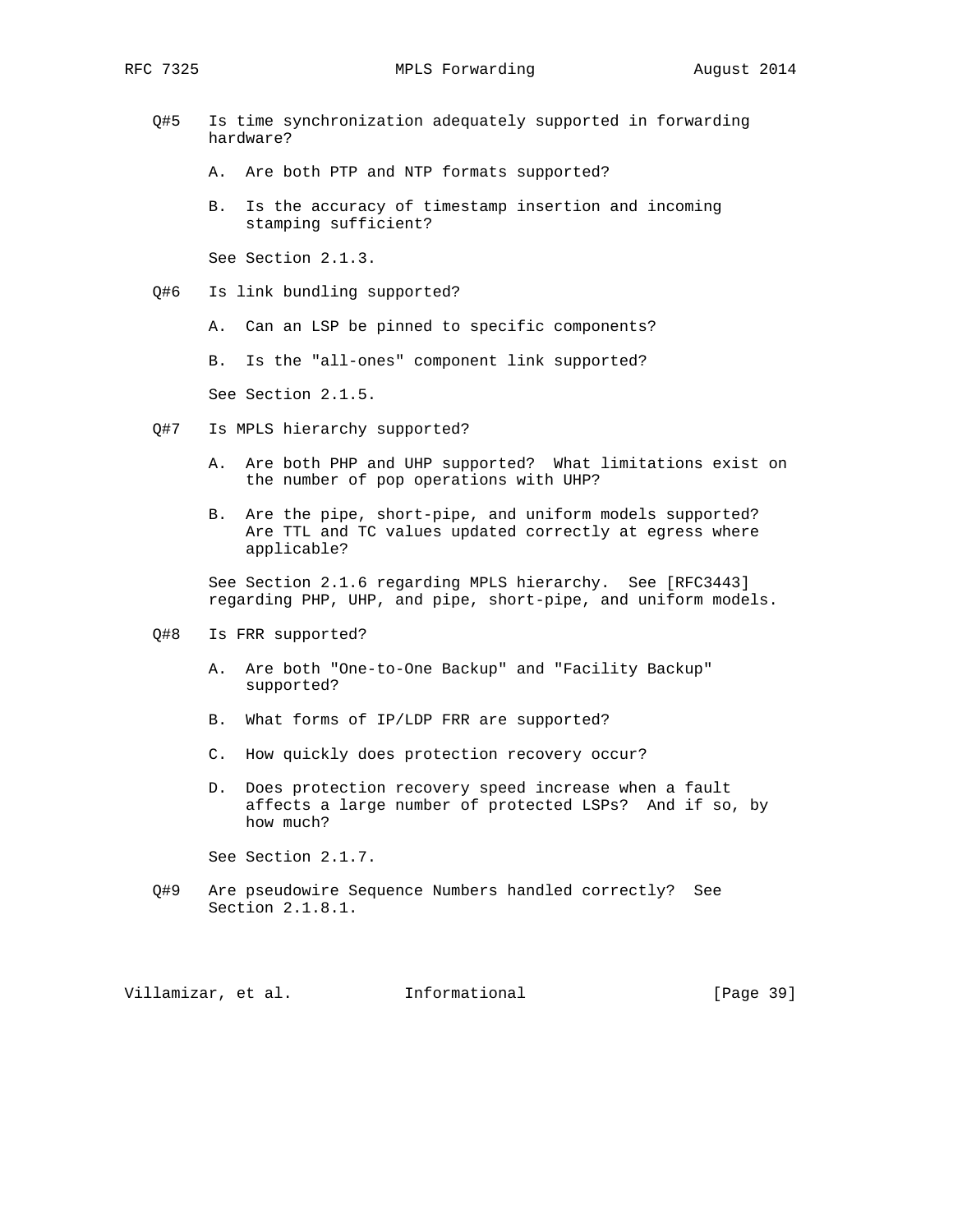- Q#10 Is VPN LER functionality handled correctly and without performance issues? See Section 2.1.9.
- Q#11 Is MPLS multicast (P2MP and MP2MP) handled correctly?
	- A. Are packets dropped on uncongested outputs if some outputs are congested?
	- B. Is performance limited in high-fanout situations?

See Section 2.2.

- 3.2. Basic Performance
	- Q#12 Can very small packets be forwarded at full line rate on all interfaces indefinitely? What limitations exist? And under what circumstances do further limitations come into play (such as specific features enabled or specific types of packet processing)?
	- Q#13 Customers must decide whether to relax the prior requirement and to what extent. If the answer to the prior question indicates that limitations exist, then:
		- A. What is the smallest packet size where full line rate forwarding can be supported?
		- B. What is the longest burst of full-rate small packets that can be supported?

 Specify circumstances (such as specific features enabled or specific types of packet processing) that often impact these rates and burst sizes.

- Q#14 How many pop operations can be supported along with a swap operation at full line rate while maintaining per-LSP packet and byte counts for each pop and swap? This requirement is particularly relevant for MPLS-TP.
- Q#15 How many label push operations can be supported. While this limitation is rarely an issue, it applies to both PHP and UHP, unlike the pop limit that applies to UHP.
- Q#16 For a worst case where all packets arrive on one LSP, what is the counter overflow time? Are any means provided to avoid polling all counters at short intervals? This applies to both MPLS and MPLS-TP.

Villamizar, et al. 1nformational [Page 40]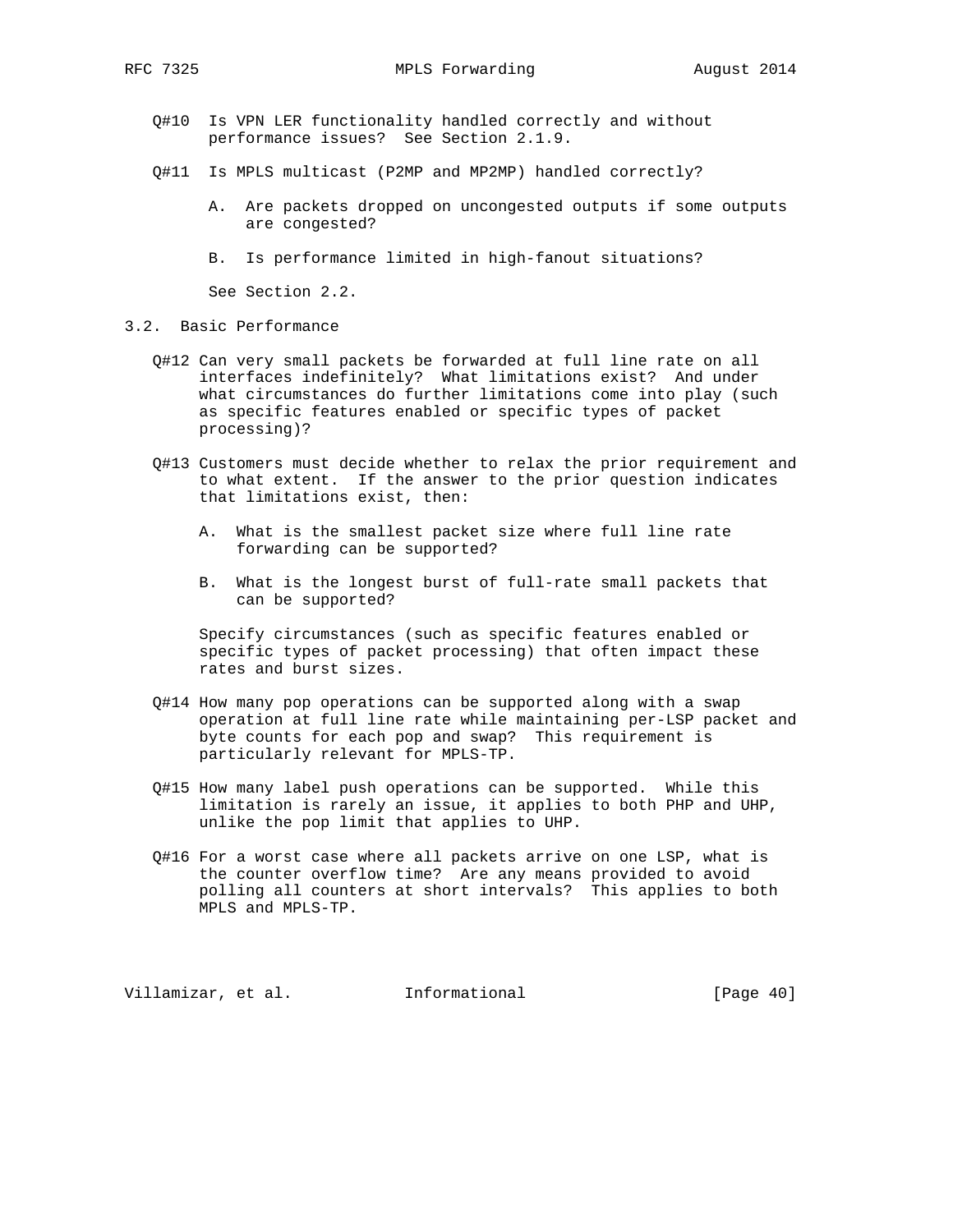### 3.3. Multipath Capabilities and Performance

 Multipath capabilities and performance do not apply to MPLS-TP, but they apply to MPLS and apply if MPLS-TP is carried in MPLS.

- Q#17 How are large microflows accommodated? Is there active management of the hash space mapping to output ports? See Section 2.4.2.
- Q#18 How many MPLS labels can be included in a hash based on the MPLS label stack?
- Q#19 Is packet rate performance decreased beyond some number of labels?
- Q#20 Can the IP header and payload information below the MPLS stack be used in the hash? If so, which IP fields, payload types, and payload fields are supported?
- Q#21 At what maximum MPLS label stack depth can Bottom of Stack and an IP header appear without impacting packet rate performance?
- Q#22 Are special-purpose labels excluded from the label stack hash? Are extended special-purpose labels excluded from the label stack hash? See Section 2.4.5.1.
- Q#23 How is multipath performance affected by high-capacity flows, an extremely large number of flows, or very short-lived flows? See Section 2.7.
- 3.4. Pseudowire Capabilities and Performance
	- Q#24 Is the pseudowire Control Word supported?
	- Q#25 What is the maximum rate of pseudowire encapsulation and decapsulation? Apply the same questions as in Section 3.2 ("Basic Performance") for any packet-based pseudowire, such as IP VPN or Ethernet.
	- Q#26 Does inclusion of a pseudowire Control Word impact performance?
	- Q#27 Are Flow Labels supported?
	- Q#28 If so, what fields are hashed on for the Flow Label for different types of pseudowires?
	- Q#29 Does inclusion of a Flow Label impact performance?

Villamizar, et al. Informational [Page 41]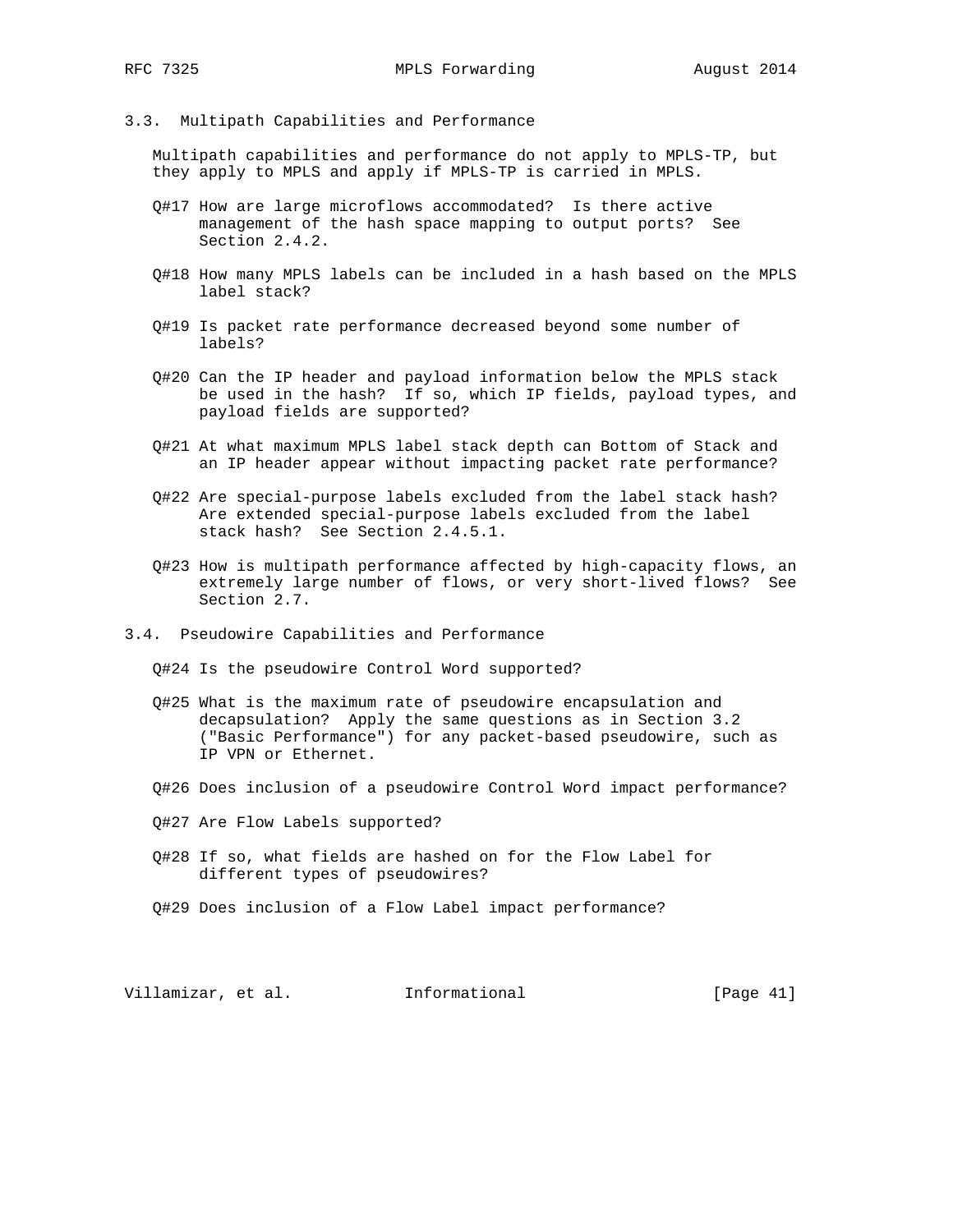- 
- 3.5. Entropy Label Support and Performance
	- Q#30 Can an Entropy Label be added when acting as an ingress LER, and can it be removed when acting as an egress LER?
	- Q#31 If an Entropy Label can be added, what fields are hashed on for the Entropy Label?
	- Q#32 Does adding or removing an Entropy Label impact packet rate performance?
	- Q#33 Can an Entropy Label be detected in the label stack, used in the hash, and properly terminate the search for further information to hash on?
	- Q#34 Does using an Entropy Label have any negative impact on performance? It should have no impact or a positive impact.
- 3.6. DoS Protection
	- Q#35 For each control- and management-plane protocol in use, what measures are taken to provide DoS attack hardening?
	- Q#36 Have DoS attack tests been performed?
	- Q#37 Can compromise of an internal computer on a management subnet be leveraged for any form of attack including DoS attack?
- 3.7. OAM Capabilities and Performance
	- Q#38 What OAM proactive and on-demand mechanisms are supported?
	- Q#39 What performance limits exist under high proactive monitoring rates?
	- Q#40 Can excessively high proactive monitoring rates impact control plane performance or cause control-plane instability?
	- Q#41 Ask the prior questions for each of the following.
		- A. MPLS OAM
		- B. Pseudowire OAM
		- C. MPLS-TP OAM

Villamizar, et al. 1nformational [Page 42]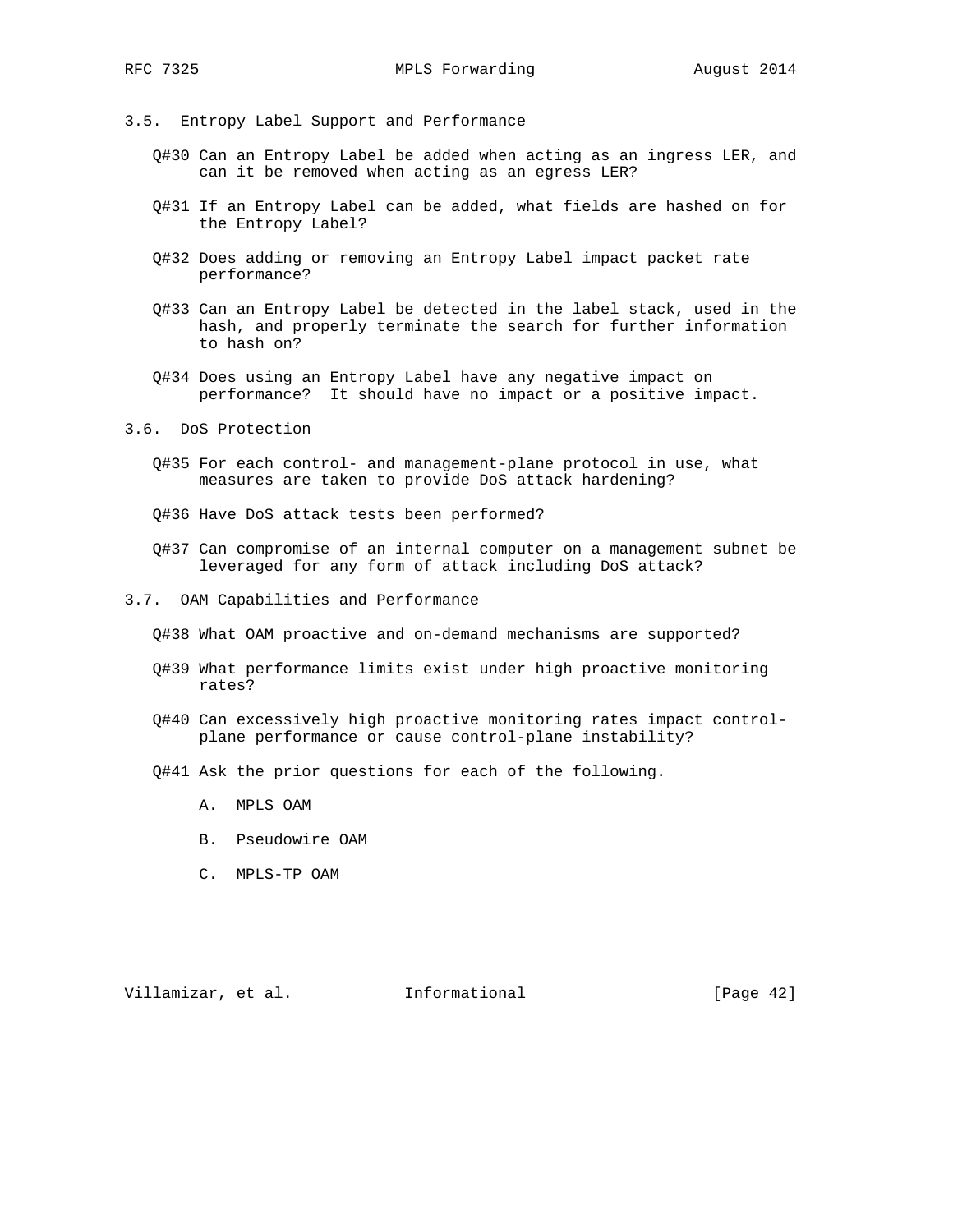D. Layer 2 OAM Interworking

See Section 2.6.

4. Forwarding Compliance and Performance Testing

 Packet rate performance of equipment supporting a large number of 10 Gb/s or 100 Gb/s links is not possible using desktop computers or workstations. The use of high-end workstations as a source of test traffic was barely viable 20 years ago but is no longer at all viable. Though custom microcode has been used on specialized router forwarding cards to serve the purpose of generating test traffic and measuring it, for the most part, performance testing will require specialized test equipment. There are multiple sources of suitable equipment.

 The set of tests listed here do not correspond one-to-one to the set of questions in Section 3. The same categorization is used, and these tests largely serve to validate answers provided to the prior questions. They can also provide answers where a supplier is unwilling to disclose compliance or performance.

 Performance testing is the domain of the IETF Benchmark Methodology Working Group (BMWG). Below are brief descriptions of conformance and performance tests. Some very basic tests, specified in [RFC5695], partially cover only the basic performance test T#3.

 The following tests should be performed by the systems designer or deployer; or, if it is not practical for the potential customer to perform the tests directly, they may be performed by the supplier on their behalf. These tests are grouped into broad categories.

 The tests in Section 4.1 should be repeated under various conditions to retest basic performance when critical capabilities are enabled. Complete repetition of the performance tests enabling each capability and combinations of capabilities would be very time intensive; therefore, a reduced set of performance tests can be used to gauge the impact of enabling specific capabilities.

- 4.1. Basic Compliance
	- T#1 Test forwarding at a high rate for packets with varying number of label entries. While packets with more than a dozen label entries are unlikely to be used in any practical scenario today, it is useful to know if limitations exists.

Villamizar, et al. 1nformational [Page 43]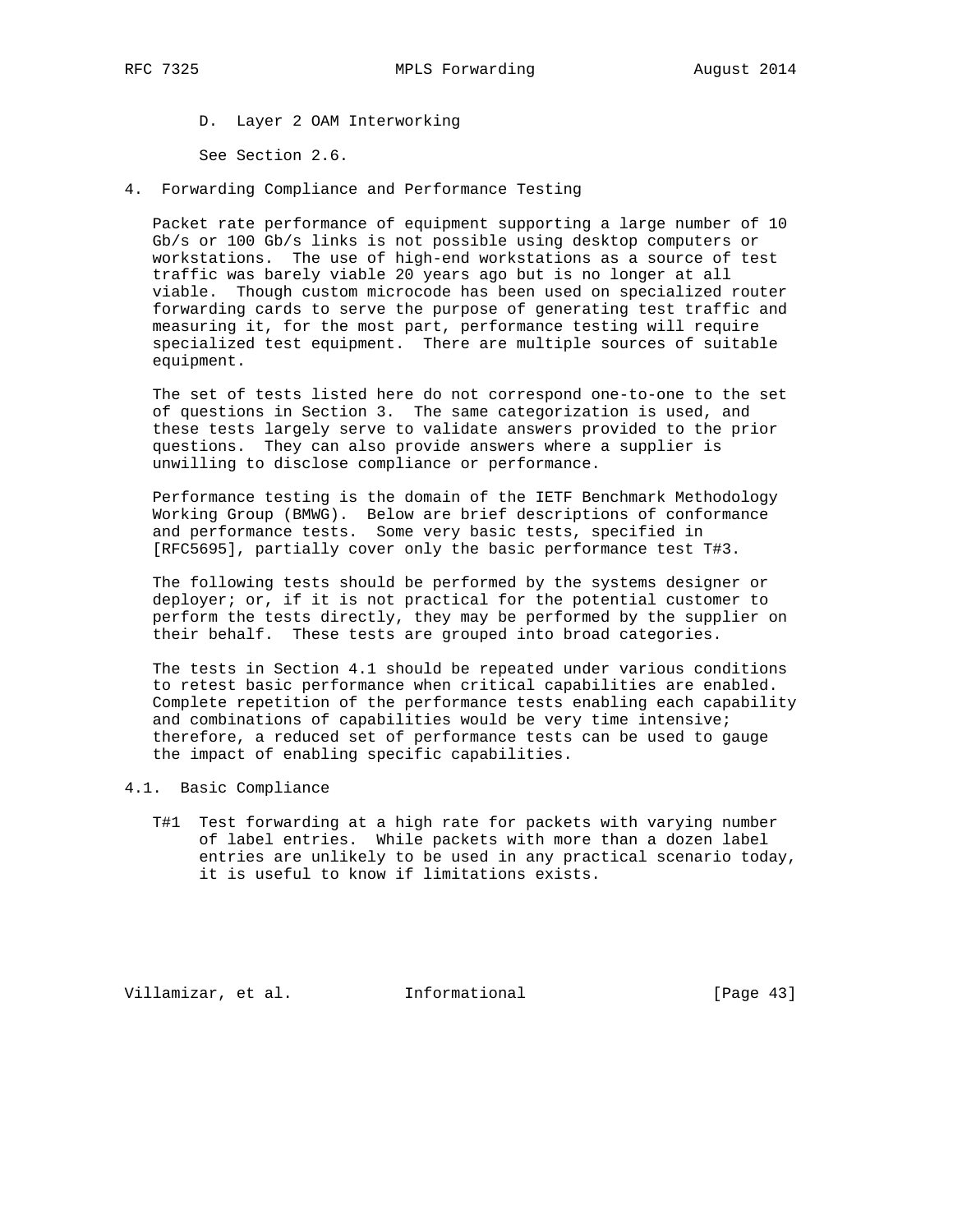- T#2 For each of the questions listed under "Basic Compliance" in Section 3, verify the claimed compliance. For any functionality considered critical to a deployment, the applicable performance using each capability under load should be verified in addition to basic compliance.
- 4.2. Basic Performance
	- T#3 Test packet forwarding at full line rate with small packets. See [RFC5695]. The most likely case to fail is the smallest packet size. Also, test with packet sizes in 4-byte increments ranging from payload sizes of 40 to 128 bytes.
	- T#4 If the prior tests did not succeed for all packet sizes, then perform the following tests.
		- A. Increase the packet size by 4 bytes until a size is found that can be forwarded at full rate.
		- B. Inject bursts of consecutive small packets into a stream of larger packets. Allow some time for recovery between bursts. Increase the number of packets in the burst until packets are dropped.
	- T#5 Send test traffic where a swap operation is required. Also set up multiple LSPs carried over other LSPs where the device under test (DUT) is the egress of these LSPs. Create test packets such that the swap operation is performed after pop operations, increasing the number of pop operations until forwarding of small packets at full line rate can no longer be supported. Also, check to see how many pop operations can be supported before the full set of counters can no longer be maintained. This requirement is particularly relevant for MPLS-TP.
	- T#6 Send all traffic on one LSP and see if the counters become inaccurate. Often, counters on silicon are much smaller than the 64-bit packet and byte counters in various IETF MIBs. System developers should consider what counter polling rate is necessary to maintain accurate counters and whether those polling rates are practical. Relevant MIBs for MPLS are discussed in [RFC4221] and [RFC6639].
	- T#7 [RFC6894] provides a good basis for MPLS FRR testing. Similar testing should be performed to determine restoration times; however, this testing is far more difficult to perform due to the need for a simulated test topology that is capable of simulating the signaling used in restoration. The simulated topology should be comparable with the target deployment in the

Villamizar, et al. 1nformational [Page 44]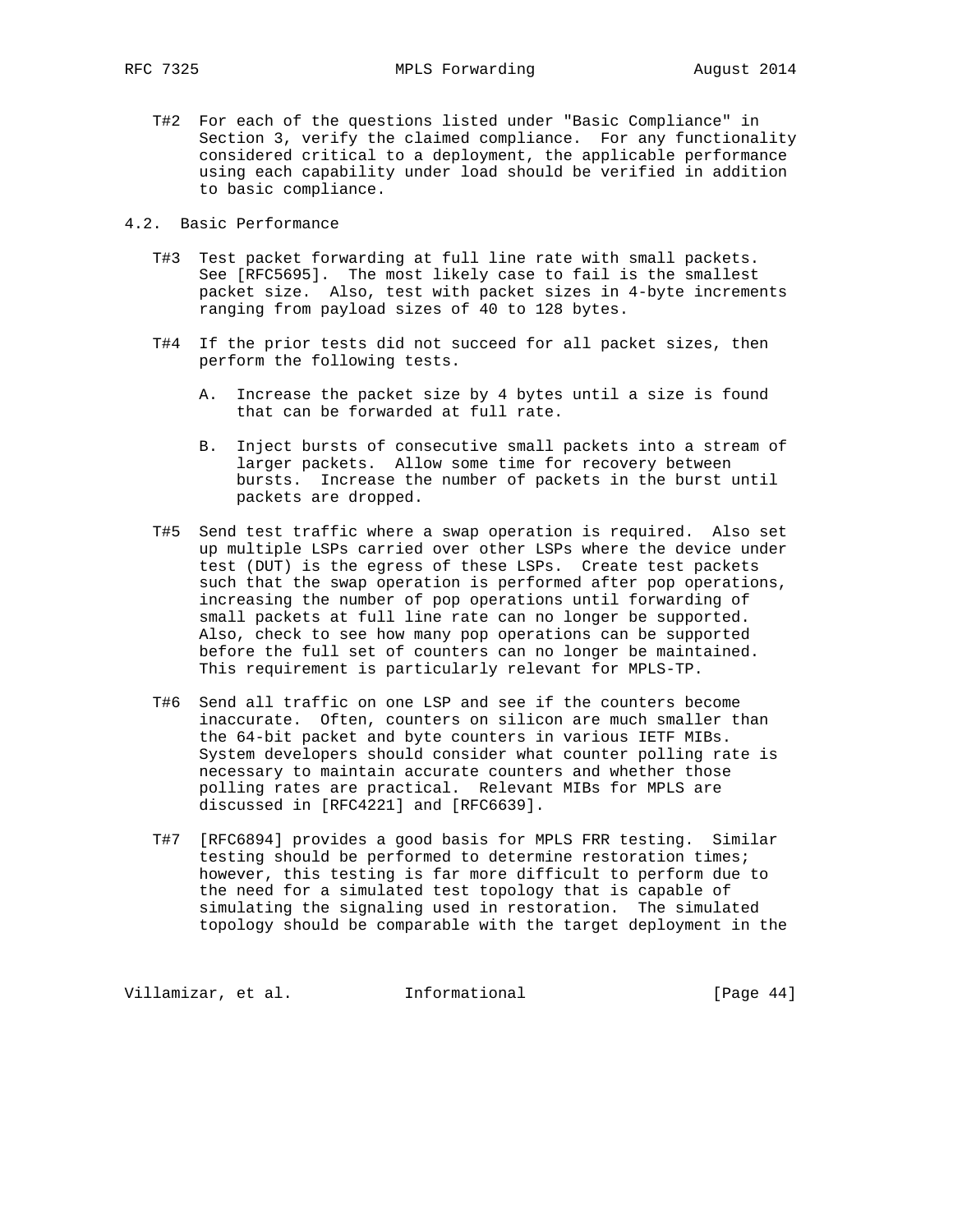number of nodes and links and in resource usage flooding and setup delays. Some commercial test equipment can support this type of testing.

4.3. Multipath Capabilities and Performance

 Multipath capabilities do not apply to MPLS-TP but apply to MPLS and apply if MPLS-TP is carried in MPLS.

- T#8 Send traffic at a rate well exceeding the capacity of a single multipath component link, and where entropy exists only below the top of stack. If only the top label is used, this test will fail immediately.
- T#9 Move the labels with entropy down in the stack until either the full forwarding rate can no longer be supported or most or all packets try to use the same component link.
- T#10 Repeat the two tests above with the entropy contained in IP headers or IP payload fields below the label stack rather than in the label stack. Test with the set of IP headers or IP payload fields considered relevant to the deployment or to the target market.
- T#11 Determine whether traffic that contains a pseudowire Control Word is interpreted as IP traffic. Information in the payload MUST NOT be used in the load balancing if the first nibble of the packet is not 4 or 6 (IPv4 or IPv6).
- T#12 Determine whether special-purpose labels and extended special purpose labels are excluded from the label stack hash. They MUST be excluded.
- T#13 Perform testing in the presence of combinations of:
	- A. Very large microflows.
	- B. Relatively short-lived high-capacity flows.
	- C. Extremely large numbers of flows.
	- D. Very short-lived small flows.

Villamizar, et al. 1nformational [Page 45]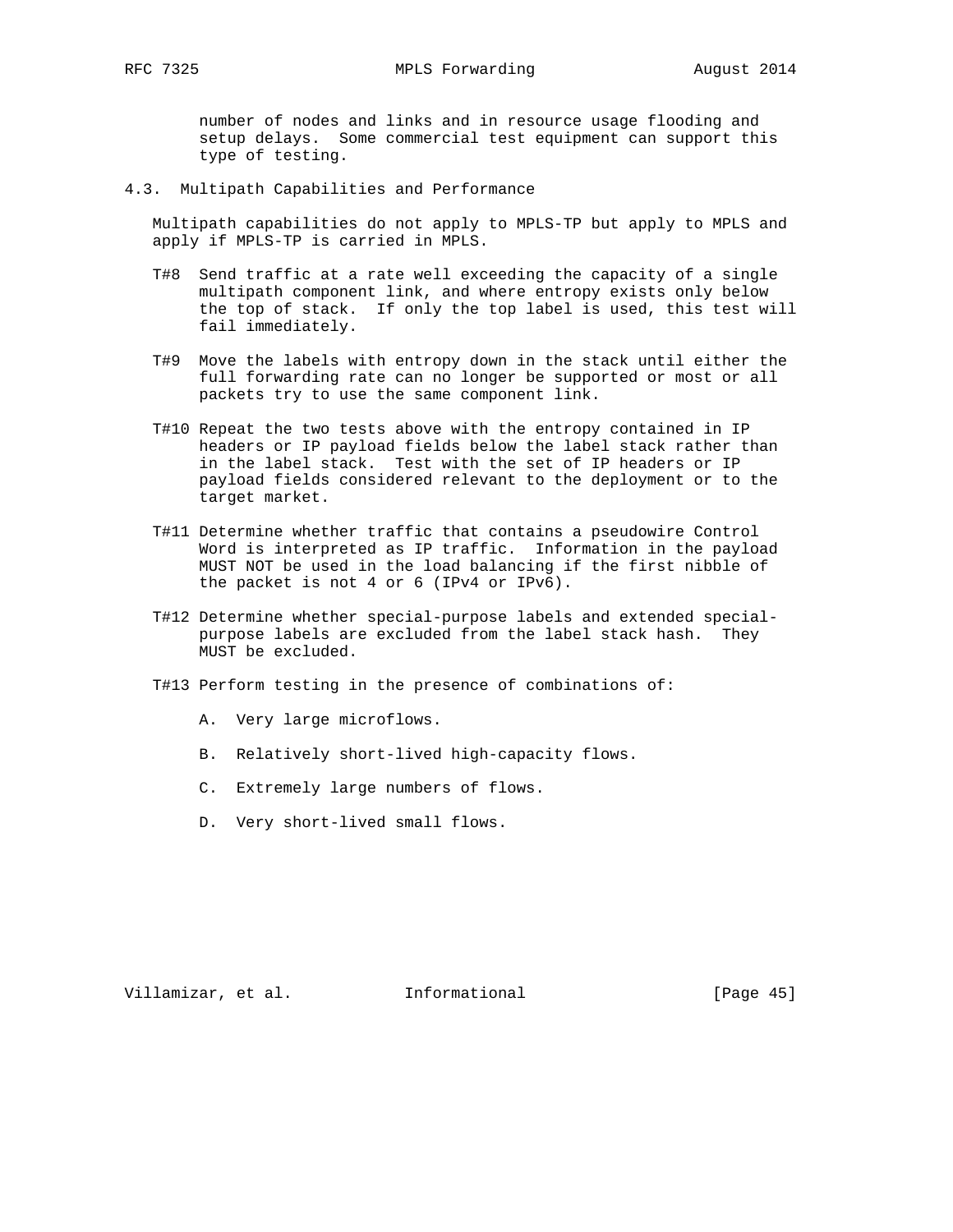- 4.4. Pseudowire Capabilities and Performance
	- T#14 Ensure that pseudowire can be set up with a pseudowire label and pseudowire Control Word added at ingress and the pseudowire label and pseudowire Control Word removed at egress.
	- T#15 For pseudowire that contains variable-length payload packets, repeat performance tests listed under "Basic Performance" for pseudowire ingress and egress functions.
	- T#16 Repeat pseudowire performance tests with and without a pseudowire Control Word.
	- T#17 Determine whether pseudowire can be set up with a pseudowire label, Flow Label, and pseudowire Control Word added at ingress and the pseudowire label, Flow Label, and pseudowire Control Word removed at egress.
	- T#18 Determine which payload fields are used to create the Flow Label and whether the set of fields and algorithm provide sufficient entropy for load balancing.
	- T#19 Repeat pseudowire performance tests with Flow Labels included.
- 4.5. Entropy Label Support and Performance
	- T#20 Determine whether Entropy Labels can be added at ingress and removed at egress.
	- T#21 Determine which fields are used to create an Entropy Label. Labels further down in the stack, including Entropy Labels further down and IP headers or IP payload fields where applicable, should be used. Determine whether the set of fields and algorithm provide sufficient entropy for load balancing.
	- T#22 Repeat performance tests under "Basic Performance" when Entropy Labels are used, where ingress or egress is the device under test (DUT).
	- T#23 Determine whether an ELI is detected when acting as a midpoint LSR and whether the search for further information on which to base the load balancing is used. Information below the Entropy Label SHOULD NOT be used.
	- T#24 Ensure that the Entropy Label indicator and Entropy Label (ELI and EL) are removed from the label stack during UHP and PHP operations.

Villamizar, et al. Informational [Page 46]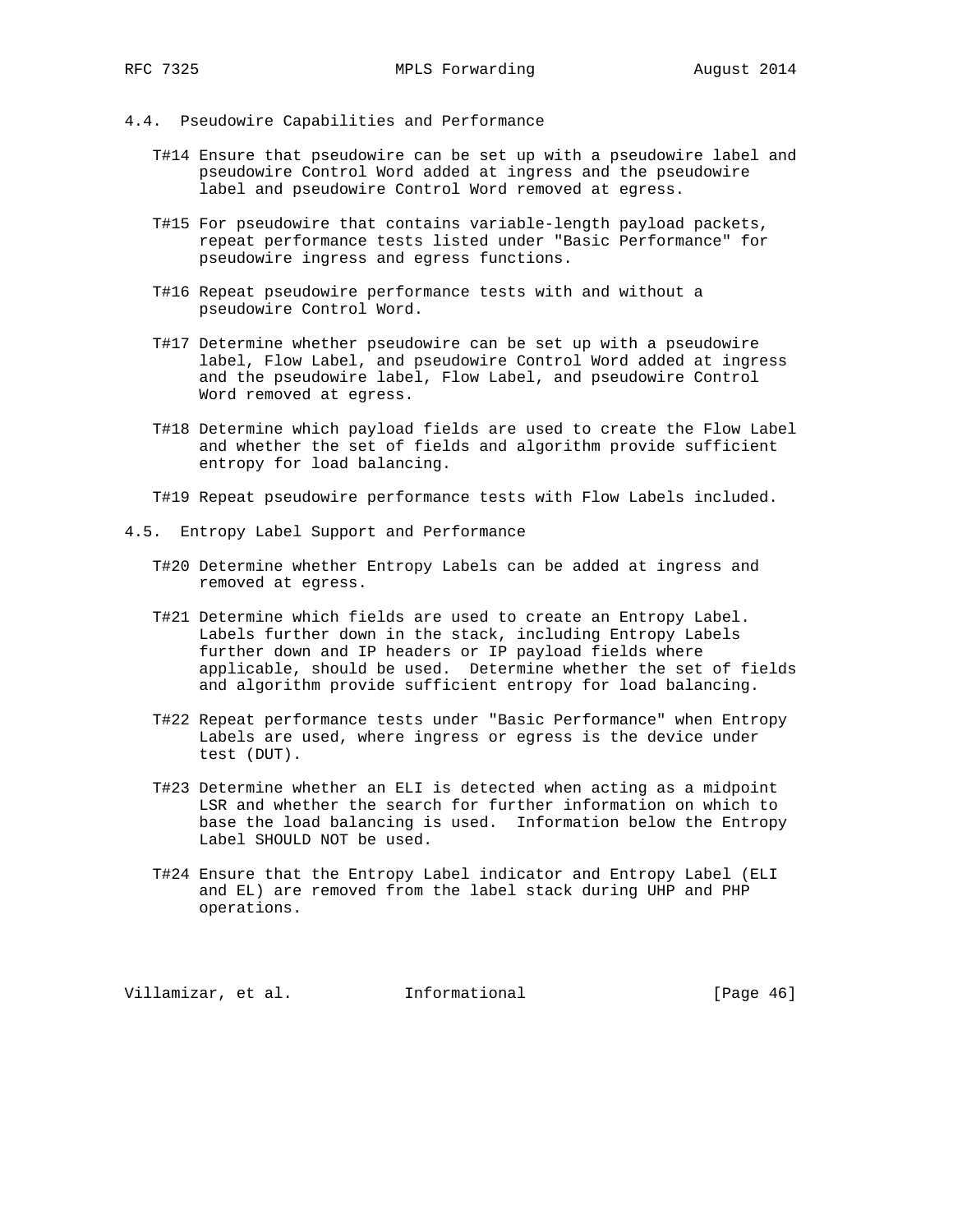- T#25 Ensure that operations on the TC field when adding and removing Entropy Label are correctly carried out. If TC is changed during a swap operation, the ability to transfer that change MUST be provided. The ability to suppress the transfer of TC MUST also be provided. See the pipe, short-pipe, and uniform models in [RFC3443].
- T#26 Repeat performance tests for a midpoint LSR with Entropy Labels found at various label stack depths.
- 4.6. DoS Protection
	- T#27 Actively attack LSRs under high protocol churn load and determine control-plane performance impact or successful DoS under test conditions. Specifically, test for the following.
		- A. TCP SYN attack against control-plane and management-plane protocols using TCP, including CLI access (typically SSH protected login), NETCONF, etc.
		- B. High traffic volume attack against control-plane and management-plane protocols not using TCP.
		- C. Attacks that can be performed from a compromised management subnet computer, but not one with authentication keys.
		- D. Attacks that can be performed from a compromised peer within the control plane (internal domain and external domain). Assume that keys that are per peering and keys that are per router ID, rather than network-wide keys, are in use.

See Section 2.6.1.

- 4.7. OAM Capabilities and Performance
	- T#28 Determine maximum sustainable rates of BFD traffic. If BFD requires CPU intervention, determine both maximum rates and CPU loading when multiple interfaces are active.
	- T#29 Verify LSP Ping and LSP Traceroute capability.
	- T#30 Determine maximum rates of MPLS-TP CC-CV traffic. If CC-CV requires CPU intervention, determine both maximum rates and CPU loading when multiple interfaces are active.
	- T#31 Determine MPLS-TP DM precision.
	- T#32 Determine MPLS-TP LM accuracy.

Villamizar, et al. 1nformational [Page 47]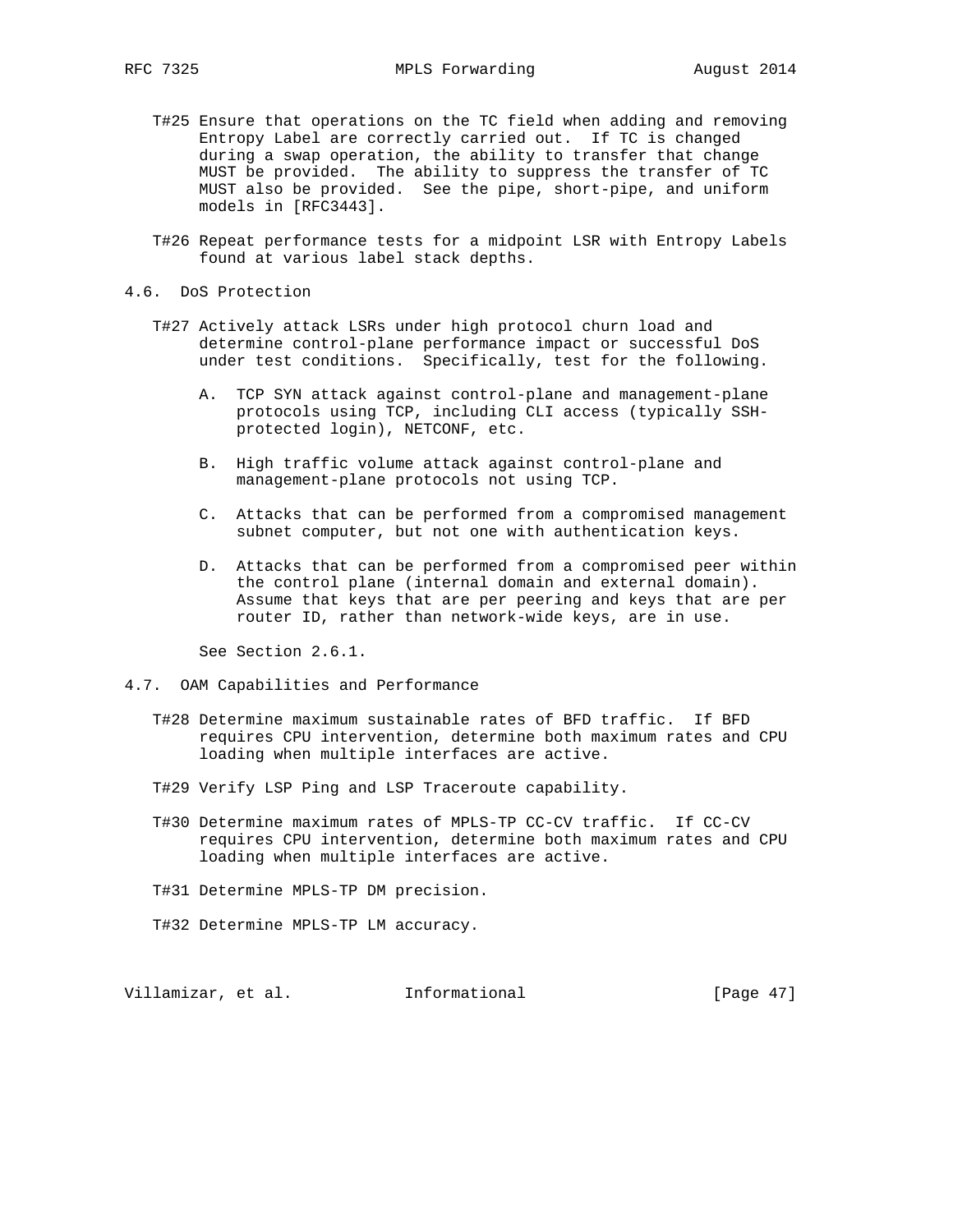- T#33 Verify MPLS-TP AIS/RDI and Protection State Coordination (PSC) functionality, protection speed, and AIS/RDI notification speed when a large number of Maintenance Entities (MEs) must be notified with AIS/RDI.
- 5. Security Considerations

 This document reviews forwarding behavior specified elsewhere and points out compliance and performance requirements. As such, it introduces no new security requirements or concerns.

 Discussion of hardware support and other equipment hardening against DoS attack can be found in Section 2.6.1. Section 3.6 provides a list of questions regarding DoS to be asked of suppliers. Section 4.6 suggests types of testing that can provide some assurance of the effectiveness of a supplier's claims about DoS hardening.

 Knowledge of potential performance shortcomings may serve to help new implementations avoid pitfalls. It is unlikely that such knowledge could be the basis of new denial of service, as these pitfalls are already widely known in the service provider community and among leading equipment suppliers. In practice, extreme data and packet rates are needed to affect existing equipment and to affect networks that may be still vulnerable due to failure to implement adequate protection. The extreme data and packet rates make this type of denial of service unlikely and make undetectable denial of service of this type impossible.

 Each normative reference contains security considerations. A brief summarization of MPLS security considerations applicable to forwarding follows:

- 1. MPLS encapsulation does not support an authentication extension. This is reflected in the security section of [RFC3032]. Documents that clarify MPLS header fields such as TTL [RFC3443], the explicit null label [RFC4182], renaming EXP to TC [RFC5462], ECN for MPLS [RFC5129], and MPLS Ethernet encapsulation [RFC5332] make no changes to security considerations in [RFC3032].
- 2. Some cited RFCs are related to Diffserv forwarding. [RFC3270] refers to MPLS and Diffserv security. [RFC2474] mentions theft of service and denial of service due to mismarking. [RFC2474] mentions IPsec interaction, but with MPLS, not being carried by IP, the type of interaction in [RFC2474] is not relevant.

Villamizar, et al. 1nformational [Page 48]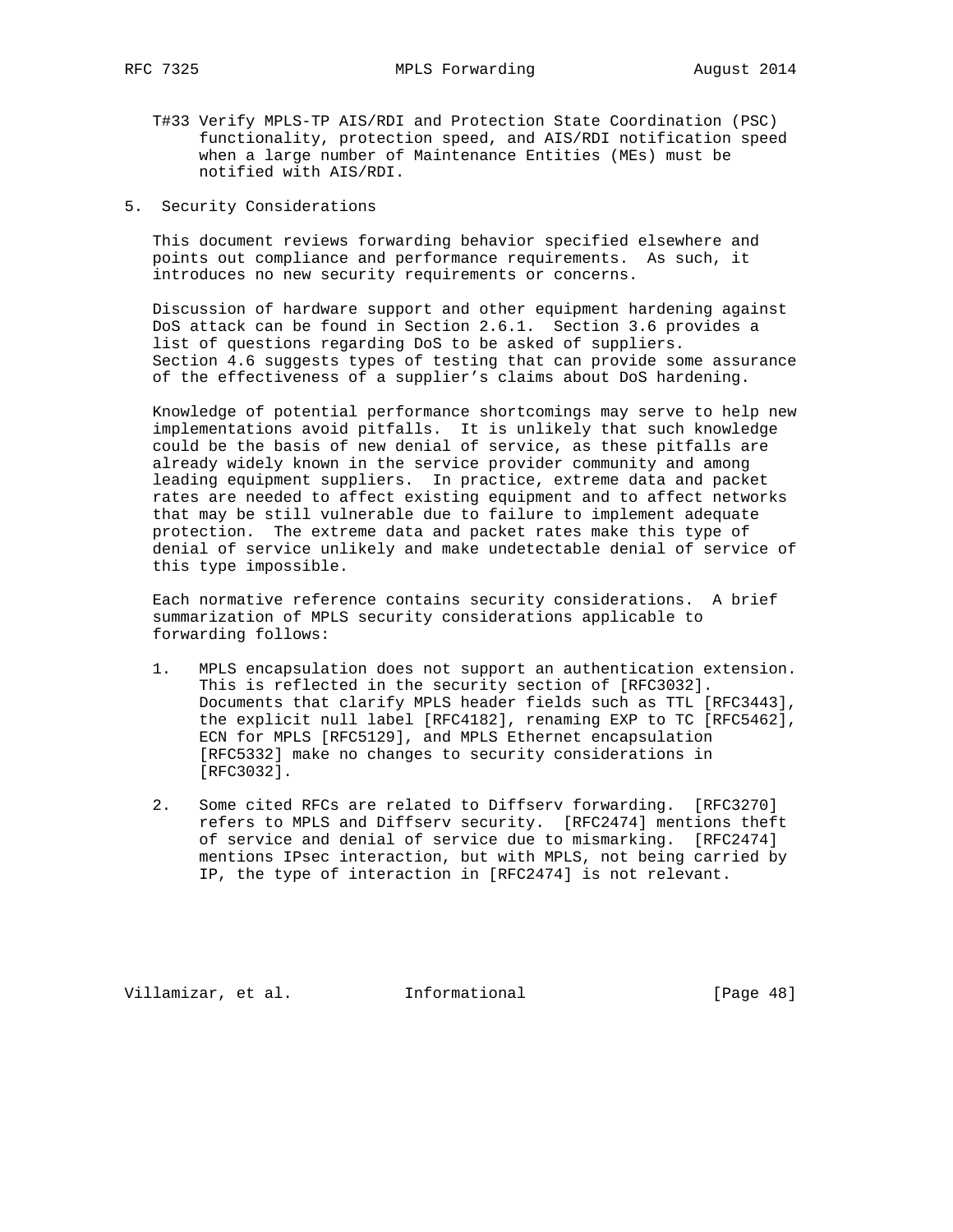- 3. [RFC3209] is cited here due only to make-before-break forwarding requirements. This is related to resource sharing and the theft-of-service and denial-of-service concerns in [RFC2474] apply.
- 4. [RFC4090] defines FRR, which provides protection but does not add security concerns. RFC 4201 defines link bundling but raises no additional security concerns.
- 5. Various OAM control channels are defined in [RFC4385] (PW CW), [RFC5085] (VCCV), and [RFC5586] (G-Ach and GAL). These documents describe potential abuse of these OAM control channels.
- 6. [RFC4950] defines ICMP extensions when MPLS TTL expires and the payload is IP. This provides MPLS header information that is of no use to an IP attacker, but sending this information can be suppressed through configuration.
- 7. GTSM [RFC5082] provides a means to improve protection against high traffic volume spoofing as a form of DoS attack.
- 8. BFD [RFC5880] [RFC5884] [RFC5885] provides a form of OAM used in MPLS and MPLS-TP. The security considerations related to the OAM control channel are relevant. The BFD payload supports authentication. The MPLS encapsulation, the MPLS control channel, or the PW control channel, which BFD may be carried in, do not support authentication. Where an IP return OAM path is used, IPsec is suggested as a means of securing the return path.
- 9. Other forms of OAM are supported by [RFC6374] [RFC6375] (Loss and Delay Measurement), [RFC6428] (Continuity Check/Verification based on BFD), and [RFC6427] (Fault Management). The security considerations related to the OAM control channel are relevant. IP return paths, where used, can be secured with IPsec.
- 10. Linear protection is defined by [RFC6378] and updated by [RFC7324]. Security concerns related to MPLS encapsulation and OAM control channels apply. Security concerns reiterate [RFC5920] as applied to protection switching.
- 11. The PW Flow Label [RFC6391] and MPLS Entropy Label [RFC6790] affect multipath load balancing. Security concerns reiterate [RFC5920]. Security impacts would be limited to load distribution.

Villamizar, et al. 1nformational [Page 49]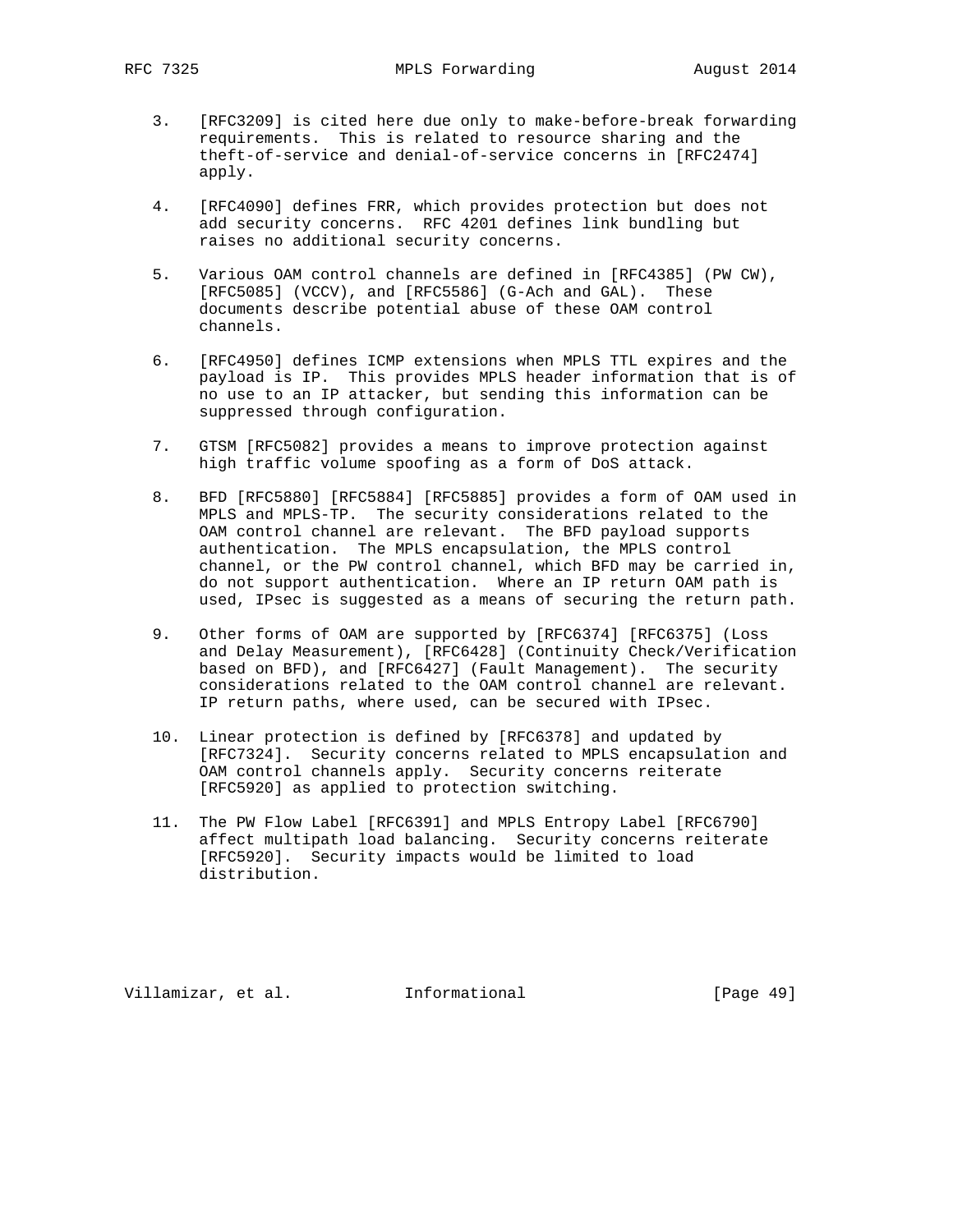MPLS security including data-plane security is discussed in greater detail in [RFC5920] (MPLS/GMPLS Security Framework). The MPLS-TP security framework [RFC6941] builds upon this, focusing largely on the MPLS-TP OAM additions and OAM channels with some attention given to using network management in place of control-plane setup. In both security framework documents, MPLS is assumed to run within a "trusted zone", defined as being where a single service provider has total operational control over that part of the network.

 If control-plane security and management-plane security are sufficiently robust, compromise of a single network element may result in chaos in the data plane anywhere in the network through denial-of-service attacks, but not a Byzantine security failure in which other network elements are fully compromised.

 MPLS security, or lack thereof, can affect whether traffic can be misrouted and lost, or intercepted, or intercepted and reinserted (a man-in-the-middle attack), or spoofed. End-user applications, including control-plane and management-plane protocols used by the service provider, are expected to make use of appropriate end-to-end authentication and, where appropriate, end-to-end encryption.

6. Organization of References Section

 The References section is split into Normative and Informative subsections. References that directly specify forwarding encapsulations or behaviors are listed as normative. References that describe signaling only, though normative with respect to signaling, are listed as informative. They are informative with respect to MPLS forwarding.

- 7. References
- 7.1. Normative References
	- [RFC2119] Bradner, S., "Key words for use in RFCs to Indicate Requirement Levels", BCP 14, RFC 2119, March 1997.
	- [RFC3032] Rosen, E., Tappan, D., Fedorkow, G., Rekhter, Y., Farinacci, D., Li, T., and A. Conta, "MPLS Label Stack Encoding", RFC 3032, January 2001.
	- [RFC3209] Awduche, D., Berger, L., Gan, D., Li, T., Srinivasan, V., and G. Swallow, "RSVP-TE: Extensions to RSVP for LSP Tunnels", RFC 3209, December 2001.

Villamizar, et al. 1nformational (Page 50)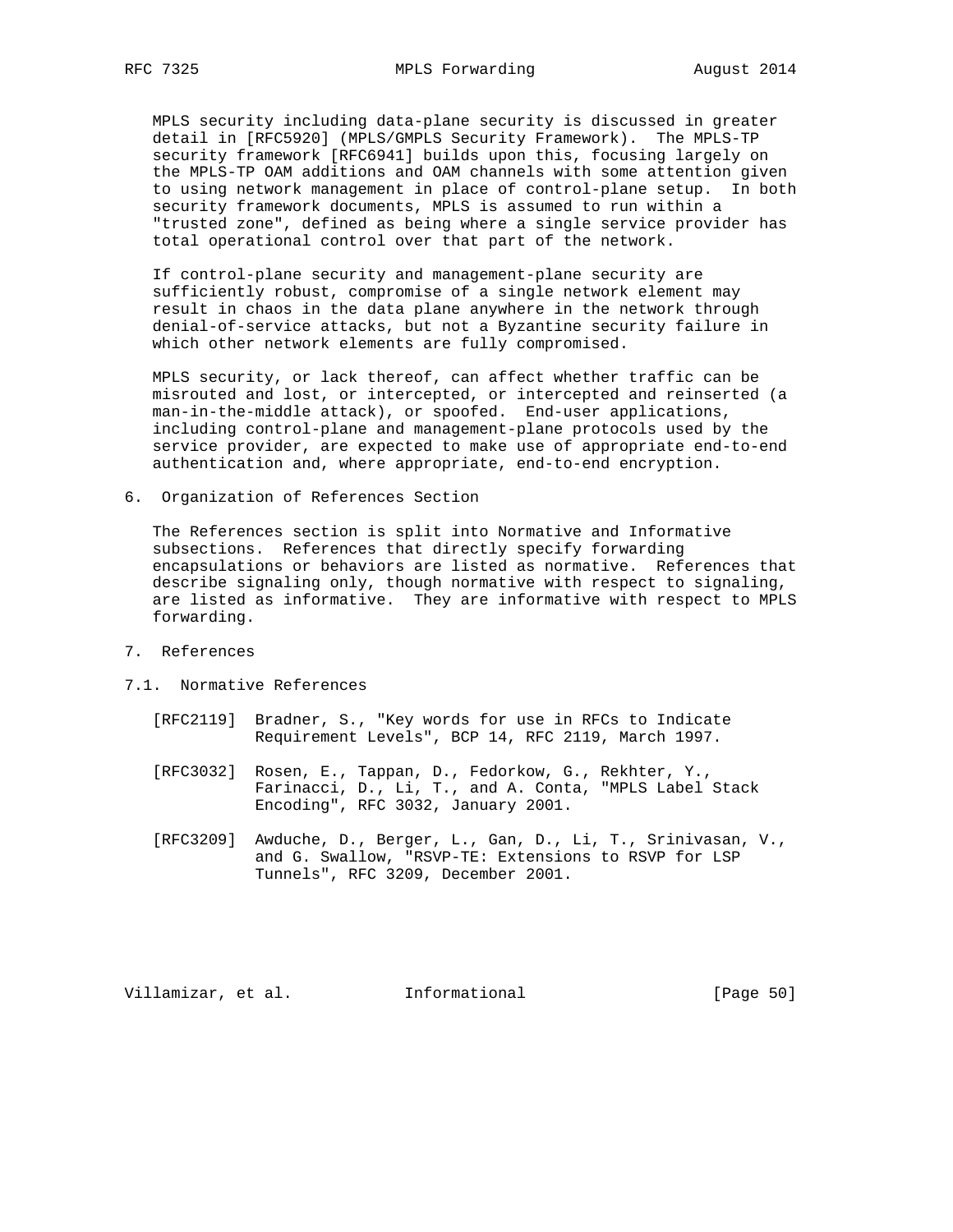- - [RFC3270] Le Faucheur, F., Wu, L., Davie, B., Davari, S., Vaananen, P., Krishnan, R., Cheval, P., and J. Heinanen, "Multi- Protocol Label Switching (MPLS) Support of Differentiated Services", RFC 3270, May 2002.
	- [RFC3443] Agarwal, P. and B. Akyol, "Time To Live (TTL) Processing in Multi-Protocol Label Switching (MPLS) Networks", RFC 3443, January 2003.
	- [RFC4090] Pan, P., Swallow, G., and A. Atlas, "Fast Reroute Extensions to RSVP-TE for LSP Tunnels", RFC 4090, May 2005.
	- [RFC4182] Rosen, E., "Removing a Restriction on the use of MPLS Explicit NULL", RFC 4182, September 2005.
	- [RFC4201] Kompella, K., Rekhter, Y., and L. Berger, "Link Bundling in MPLS Traffic Engineering (TE)", RFC 4201, October 2005.
	- [RFC4385] Bryant, S., Swallow, G., Martini, L., and D. McPherson, "Pseudowire Emulation Edge-to-Edge (PWE3) Control Word for Use over an MPLS PSN", RFC 4385, February 2006.
	- [RFC4950] Bonica, R., Gan, D., Tappan, D., and C. Pignataro, "ICMP Extensions for Multiprotocol Label Switching", RFC 4950, August 2007.
	- [RFC5082] Gill, V., Heasley, J., Meyer, D., Savola, P., and C. Pignataro, "The Generalized TTL Security Mechanism (GTSM)", RFC 5082, October 2007.
	- [RFC5085] Nadeau, T. and C. Pignataro, "Pseudowire Virtual Circuit Connectivity Verification (VCCV): A Control Channel for Pseudowires", RFC 5085, December 2007.
	- [RFC5129] Davie, B., Briscoe, B., and J. Tay, "Explicit Congestion Marking in MPLS", RFC 5129, January 2008.
	- [RFC5332] Eckert, T., Rosen, E., Aggarwal, R., and Y. Rekhter, "MPLS Multicast Encapsulations", RFC 5332, August 2008.
	- [RFC5586] Bocci, M., Vigoureux, M., and S. Bryant, "MPLS Generic Associated Channel", RFC 5586, June 2009.
	- [RFC5880] Katz, D. and D. Ward, "Bidirectional Forwarding Detection (BFD)", RFC 5880, June 2010.

Villamizar, et al. Informational [Page 51]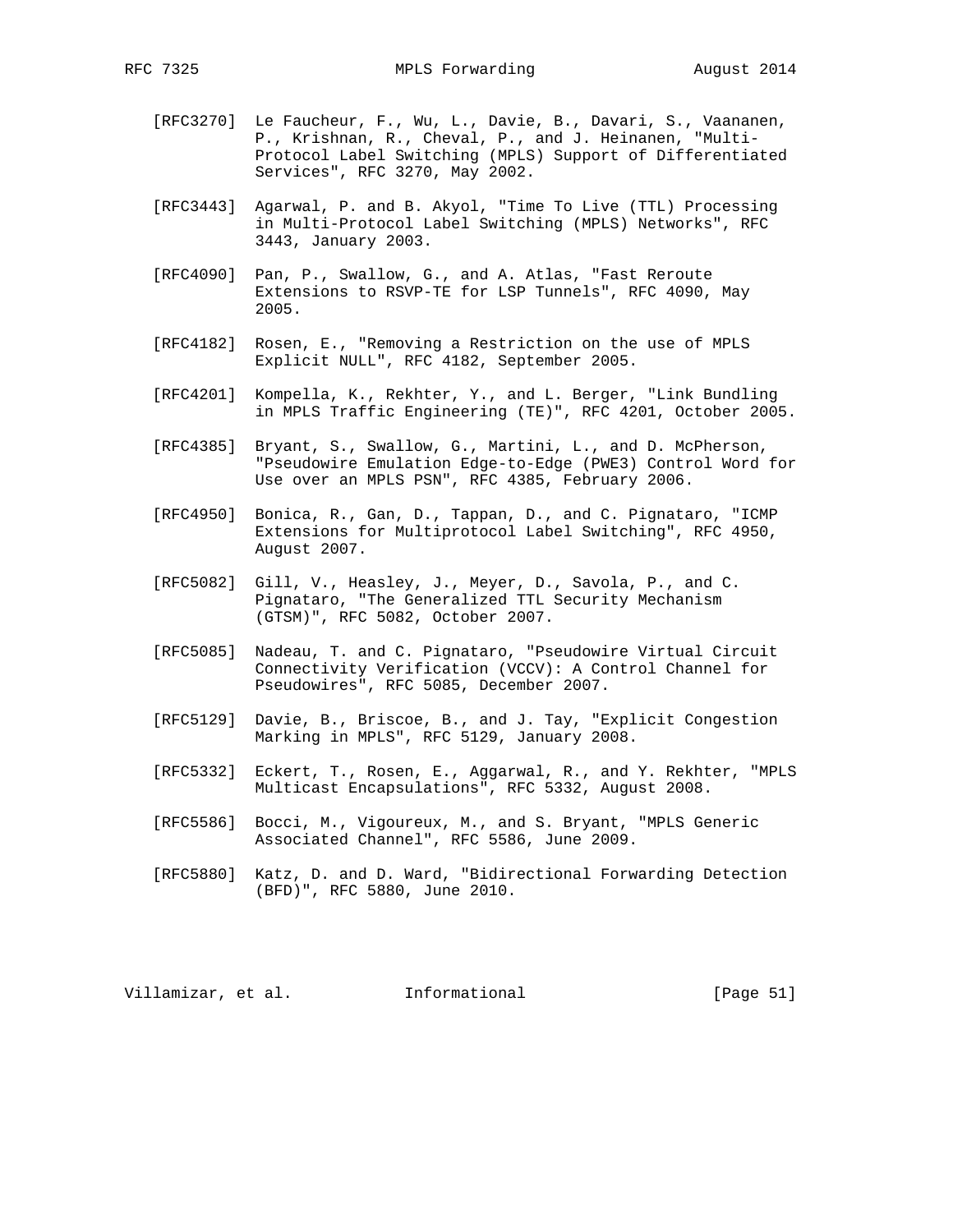- [RFC5884] Aggarwal, R., Kompella, K., Nadeau, T., and G. Swallow, "Bidirectional Forwarding Detection (BFD) for MPLS Label Switched Paths (LSPs)", RFC 5884, June 2010.
- [RFC5885] Nadeau, T. and C. Pignataro, "Bidirectional Forwarding Detection (BFD) for the Pseudowire Virtual Circuit Connectivity Verification (VCCV)", RFC 5885, June 2010.
- [RFC6374] Frost, D. and S. Bryant, "Packet Loss and Delay Measurement for MPLS Networks", RFC 6374, September 2011.
- [RFC6375] Frost, D. and S. Bryant, "A Packet Loss and Delay Measurement Profile for MPLS-Based Transport Networks", RFC 6375, September 2011.
- [RFC6378] Weingarten, Y., Bryant, S., Osborne, E., Sprecher, N., and A. Fulignoli, "MPLS Transport Profile (MPLS-TP) Linear Protection", RFC 6378, October 2011.
- [RFC6391] Bryant, S., Filsfils, C., Drafz, U., Kompella, V., Regan, J., and S. Amante, "Flow-Aware Transport of Pseudowires over an MPLS Packet Switched Network", RFC 6391, November 2011.
- [RFC6427] Swallow, G., Fulignoli, A., Vigoureux, M., Boutros, S., and D. Ward, "MPLS Fault Management Operations, Administration, and Maintenance (OAM)", RFC 6427, November 2011.
- [RFC6428] Allan, D., Swallow Ed. , G., and J. Drake Ed. , "Proactive Connectivity Verification, Continuity Check, and Remote Defect Indication for the MPLS Transport Profile", RFC 6428, November 2011.
- [RFC6790] Kompella, K., Drake, J., Amante, S., Henderickx, W., and L. Yong, "The Use of Entropy Labels in MPLS Forwarding", RFC 6790, November 2012.
- [RFC7324] Osborne, E., "Updates to MPLS Transport Profile Linear Protection", RFC 7324, July 2014.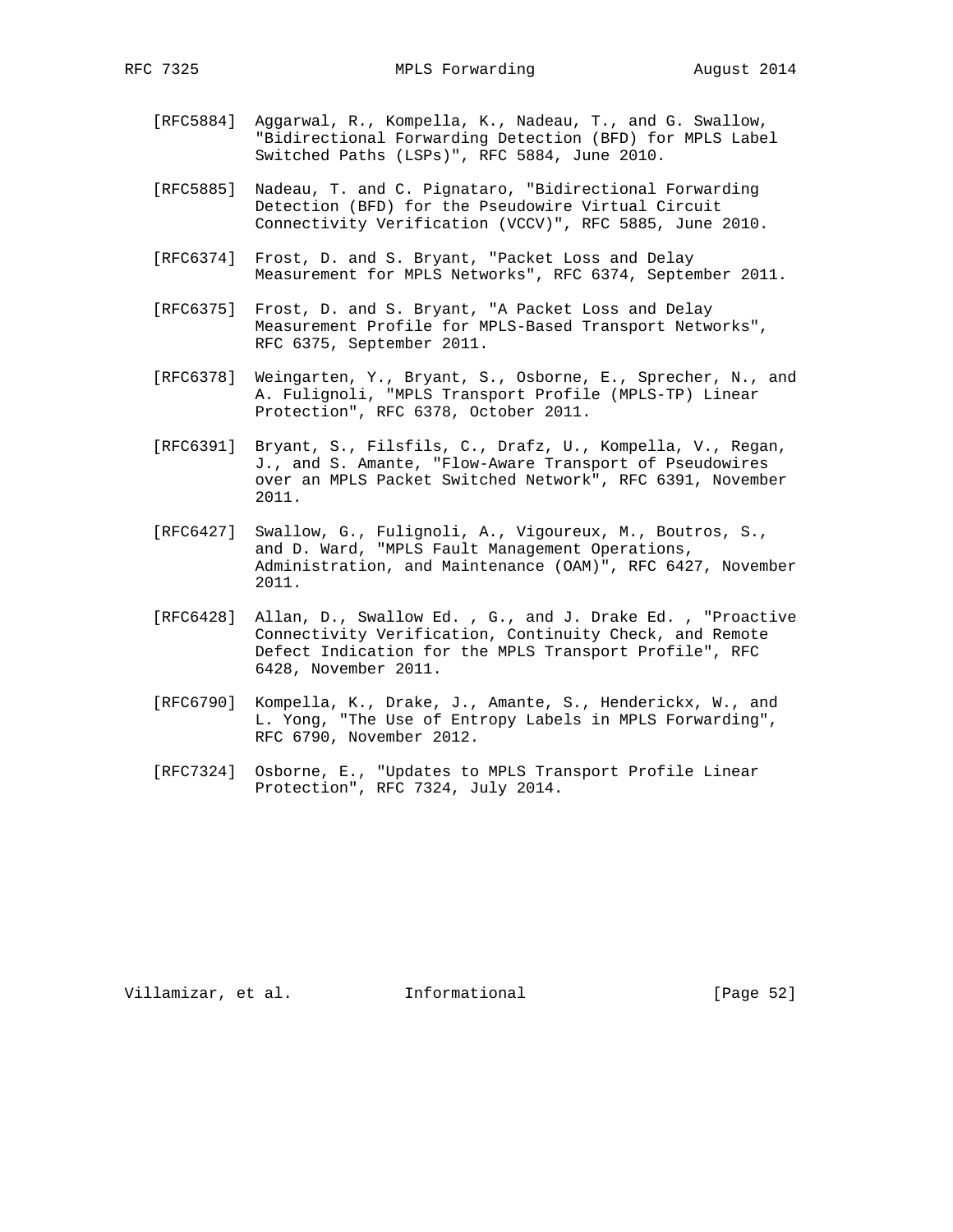# 7.2. Informative References

[ACK-compression]

 Zhang, L., Shenker, S., and D. Clark, "Observations and Dynamics of a Congestion Control Algorithm: The Effects of Two-Way Traffic", Proc. ACM SIGCOMM, ACM Computer Communications Review (CCR) Vol. 21, No. 4, pp. 133-147., 1991.

[MPLS-IN-UDP]

 Xu, X., Sheth, N., Yong, L., Pignataro, C., and F. Yongbing, "Encapsulating MPLS in UDP", Work in Progress, January 2014.

 [MRT] Atlas, A., Kebler, R., Bowers, C., Envedi, G., Csaszar, A., Tantsura, J., Konstantynowicz, M., and R. White, "An Architecture for IP/LDP Fast-Reroute Using Maximally Redundant Trees", Work in Progress, July 2014.

### [REMOTE-LFA]

 Bryant, S., Filsfils, C., Previdi, S., Shand, M., and S. Ning, "Remote LFA FRR", Work in Progress, May 2014.

- [RFC0791] Postel, J., "Internet Protocol", STD 5, RFC 791, September 1981.
- [RFC2474] Nichols, K., Blake, S., Baker, F., and D. Black, "Definition of the Differentiated Services Field (DS Field) in the IPv4 and IPv6 Headers", RFC 2474, December 1998.
- [RFC2475] Blake, S., Black, D., Carlson, M., Davies, E., Wang, Z., and W. Weiss, "An Architecture for Differentiated Services", RFC 2475, December 1998.
- [RFC2597] Heinanen, J., Baker, F., Weiss, W., and J. Wroclawski, "Assured Forwarding PHB Group", RFC 2597, June 1999.
- [RFC3031] Rosen, E., Viswanathan, A., and R. Callon, "Multiprotocol Label Switching Architecture", RFC 3031, January 2001.
- [RFC3168] Ramakrishnan, K., Floyd, S., and D. Black, "The Addition of Explicit Congestion Notification (ECN) to IP", RFC 3168, September 2001.

Villamizar, et al. 1nformational [Page 53]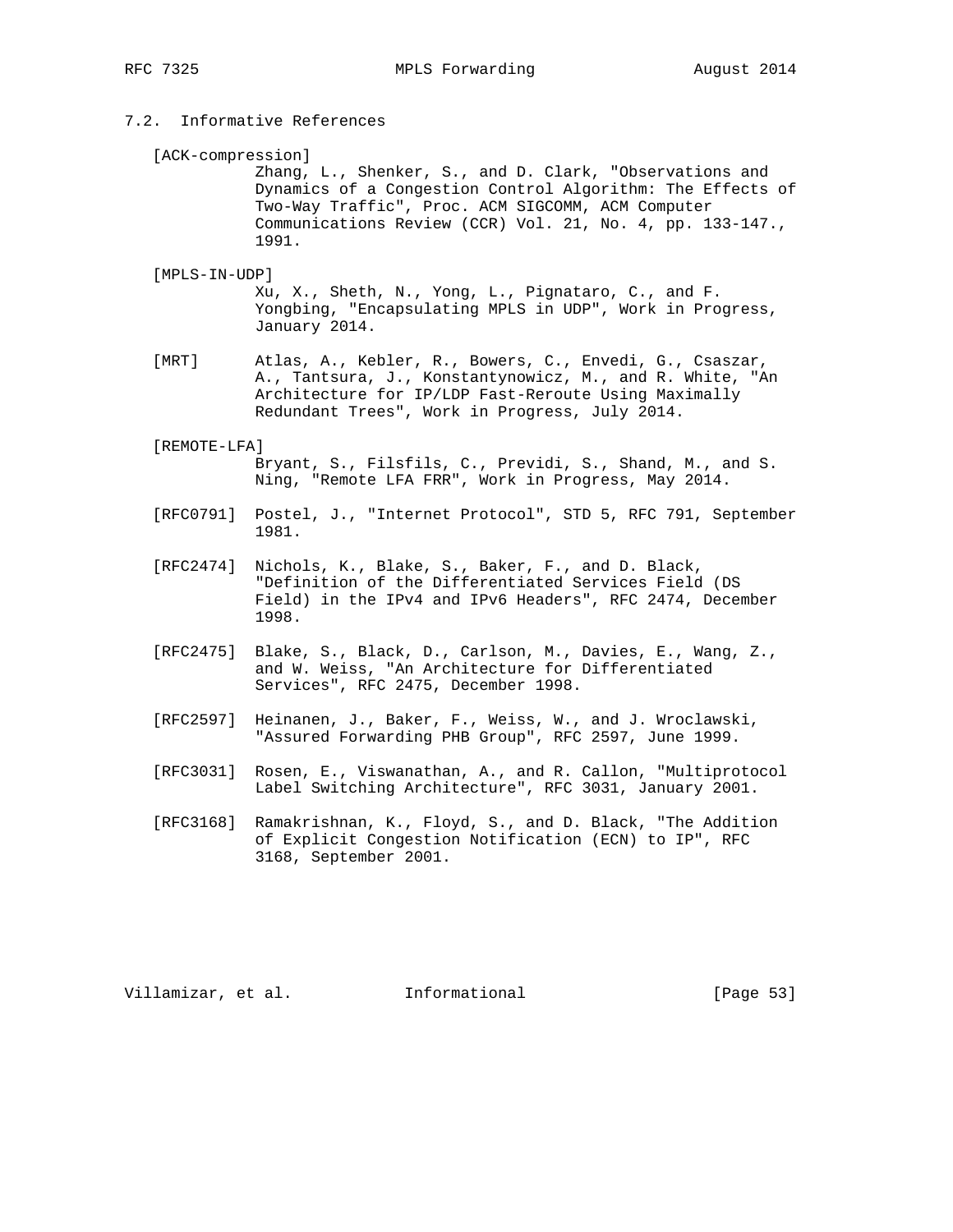- [RFC3429] Ohta, H., "Assignment of the 'OAM Alert Label' for Multiprotocol Label Switching Architecture (MPLS) Operation and Maintenance (OAM) Functions", RFC 3429, November 2002.
- [RFC3471] Berger, L., "Generalized Multi-Protocol Label Switching (GMPLS) Signaling Functional Description", RFC 3471, January 2003.
- [RFC3550] Schulzrinne, H., Casner, S., Frederick, R., and V. Jacobson, "RTP: A Transport Protocol for Real-Time Applications", STD 64, RFC 3550, July 2003.
- [RFC3828] Larzon, L-A., Degermark, M., Pink, S., Jonsson, L-E., and G. Fairhurst, "The Lightweight User Datagram Protocol (UDP-Lite)", RFC 3828, July 2004.
- [RFC3985] Bryant, S. and P. Pate, "Pseudo Wire Emulation Edge-to- Edge (PWE3) Architecture", RFC 3985, March 2005.
- [RFC4023] Worster, T., Rekhter, Y., and E. Rosen, "Encapsulating MPLS in IP or Generic Routing Encapsulation (GRE)", RFC 4023, March 2005.
- [RFC4110] Callon, R. and M. Suzuki, "A Framework for Layer 3 Provider-Provisioned Virtual Private Networks (PPVPNs)", RFC 4110, July 2005.
- [RFC4124] Le Faucheur, F., "Protocol Extensions for Support of Diffserv-aware MPLS Traffic Engineering", RFC 4124, June 2005.
- [RFC4206] Kompella, K. and Y. Rekhter, "Label Switched Paths (LSP) Hierarchy with Generalized Multi-Protocol Label Switching (GMPLS) Traffic Engineering (TE)", RFC 4206, October 2005.
- [RFC4221] Nadeau, T., Srinivasan, C., and A. Farrel, "Multiprotocol Label Switching (MPLS) Management Overview", RFC 4221, November 2005.
- [RFC4340] Kohler, E., Handley, M., and S. Floyd, "Datagram Congestion Control Protocol (DCCP)", RFC 4340, March 2006.
- [RFC4364] Rosen, E. and Y. Rekhter, "BGP/MPLS IP Virtual Private Networks (VPNs)", RFC 4364, February 2006.

Villamizar, et al. 1nformational [Page 54]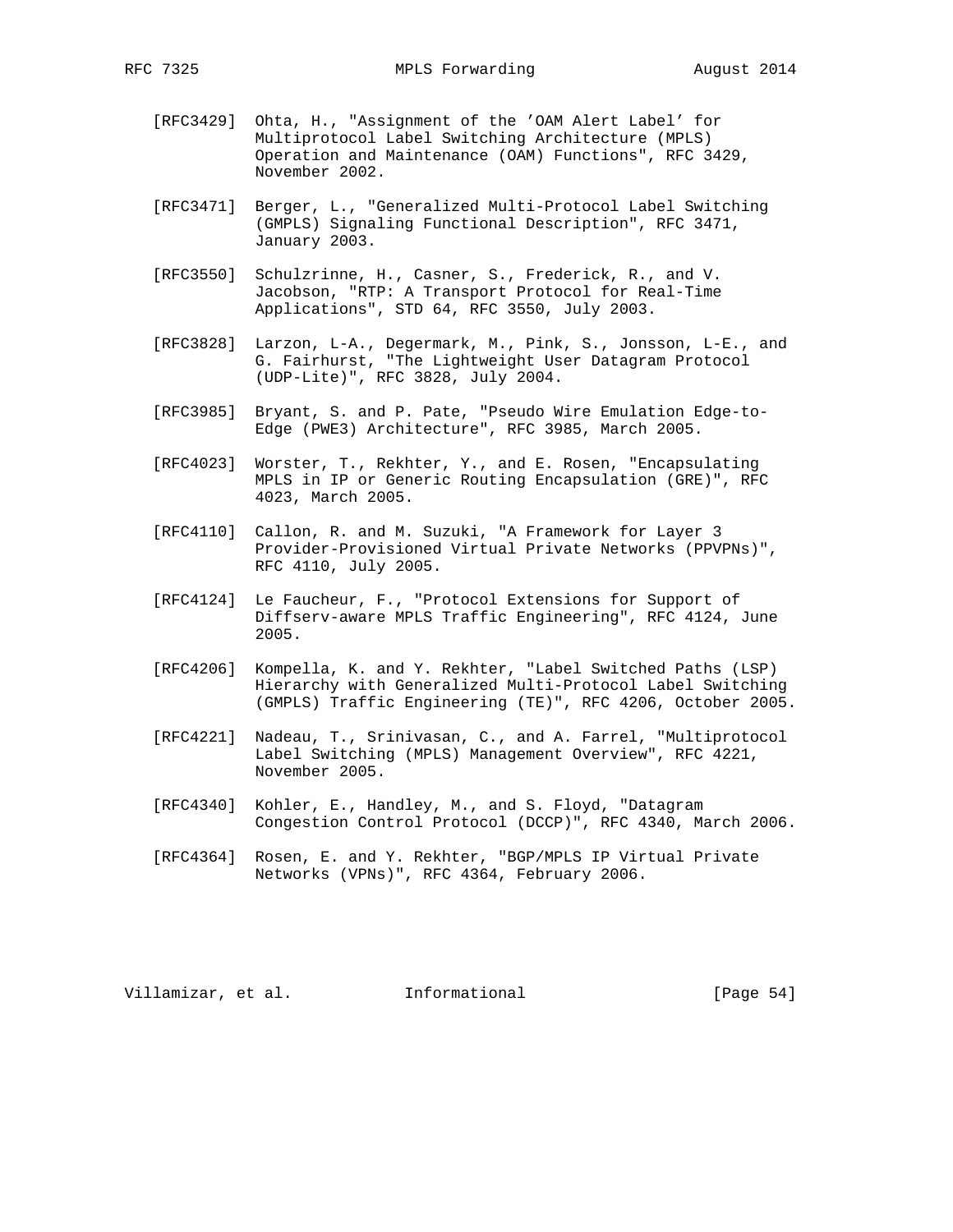- [RFC4377] Nadeau, T., Morrow, M., Swallow, G., Allan, D., and S. Matsushima, "Operations and Management (OAM) Requirements for Multi-Protocol Label Switched (MPLS) Networks", RFC 4377, February 2006.
- [RFC4379] Kompella, K. and G. Swallow, "Detecting Multi-Protocol Label Switched (MPLS) Data Plane Failures", RFC 4379, February 2006.
- [RFC4664] Andersson, L. and E. Rosen, "Framework for Layer 2 Virtual Private Networks (L2VPNs)", RFC 4664, September 2006.
- [RFC4817] Townsley, M., Pignataro, C., Wainner, S., Seely, T., and J. Young, "Encapsulation of MPLS over Layer 2 Tunneling Protocol Version 3", RFC 4817, March 2007.
- [RFC4875] Aggarwal, R., Papadimitriou, D., and S. Yasukawa, "Extensions to Resource Reservation Protocol - Traffic Engineering (RSVP-TE) for Point-to-Multipoint TE Label Switched Paths (LSPs)", RFC 4875, May 2007.
- [RFC4928] Swallow, G., Bryant, S., and L. Andersson, "Avoiding Equal Cost Multipath Treatment in MPLS Networks", BCP 128, RFC 4928, June 2007.
- [RFC4960] Stewart, R., "Stream Control Transmission Protocol", RFC 4960, September 2007.
- [RFC5036] Andersson, L., Minei, I., and B. Thomas, "LDP Specification", RFC 5036, October 2007.
- [RFC5286] Atlas, A. and A. Zinin, "Basic Specification for IP Fast Reroute: Loop-Free Alternates", RFC 5286, September 2008.
- [RFC5317] Bryant, S. and L. Andersson, "Joint Working Team (JWT) Report on MPLS Architectural Considerations for a Transport Profile", RFC 5317, February 2009.
- [RFC5462] Andersson, L. and R. Asati, "Multiprotocol Label Switching (MPLS) Label Stack Entry: "EXP" Field Renamed to "Traffic Class" Field", RFC 5462, February 2009.
- [RFC5470] Sadasivan, G., Brownlee, N., Claise, B., and J. Quittek, "Architecture for IP Flow Information Export", RFC 5470, March 2009.
- [RFC5640] Filsfils, C., Mohapatra, P., and C. Pignataro, "Load- Balancing for Mesh Softwires", RFC 5640, August 2009.

Villamizar, et al. 1nformational [Page 55]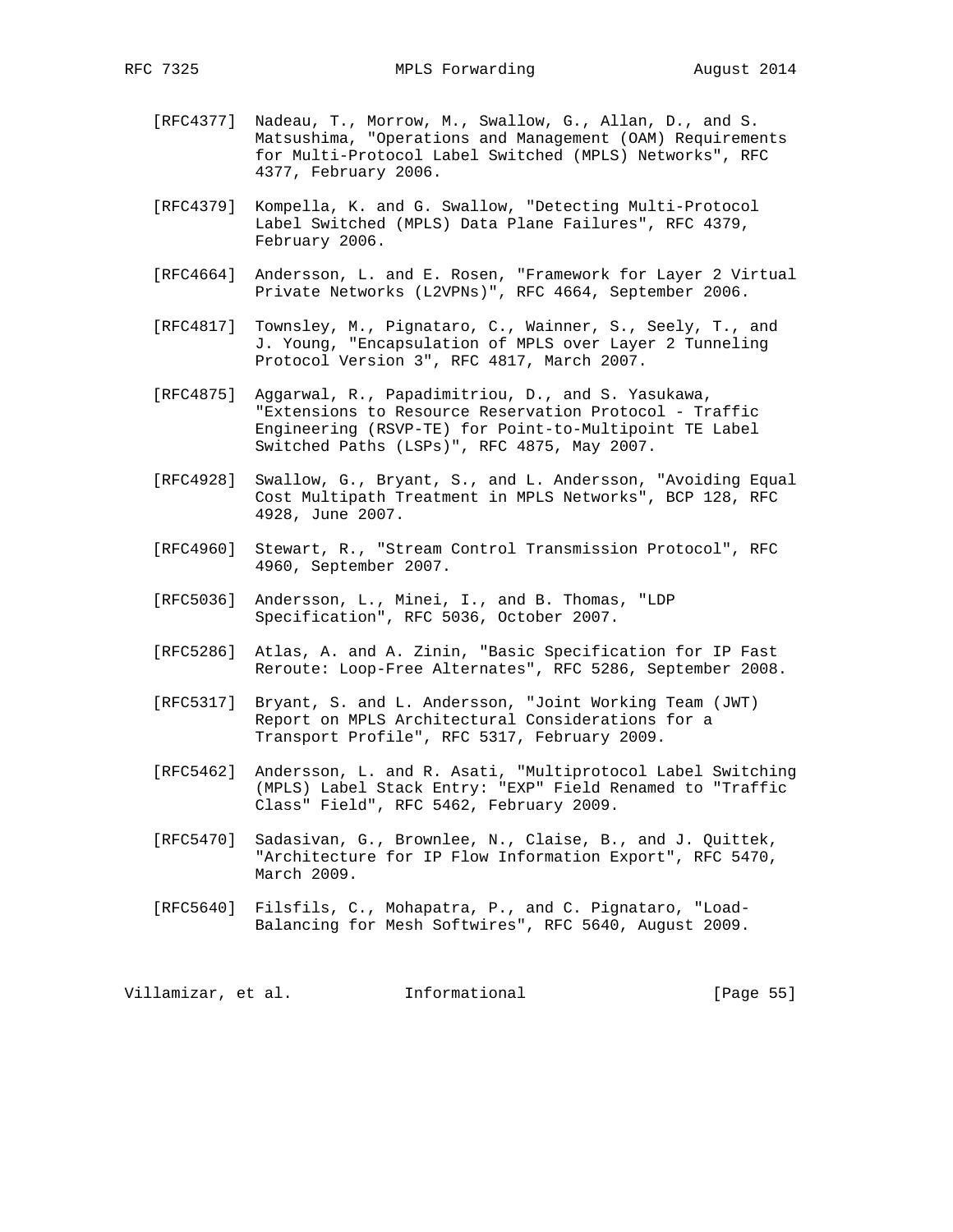- [RFC5695] Akhter, A., Asati, R., and C. Pignataro, "MPLS Forwarding Benchmarking Methodology for IP Flows", RFC 5695, November 2009.
- [RFC5704] Bryant, S., Morrow, M., and IAB, "Uncoordinated Protocol Development Considered Harmful", RFC 5704, November 2009.
- [RFC5714] Shand, M. and S. Bryant, "IP Fast Reroute Framework", RFC 5714, January 2010.
- [RFC5715] Shand, M. and S. Bryant, "A Framework for Loop-Free Convergence", RFC 5715, January 2010.
- [RFC5860] Vigoureux, M., Ward, D., and M. Betts, "Requirements for Operations, Administration, and Maintenance (OAM) in MPLS Transport Networks", RFC 5860, May 2010.
- [RFC5905] Mills, D., Martin, J., Burbank, J., and W. Kasch, "Network Time Protocol Version 4: Protocol and Algorithms Specification", RFC 5905, June 2010.
- [RFC5920] Fang, L., "Security Framework for MPLS and GMPLS Networks", RFC 5920, July 2010.
- [RFC6291] Andersson, L., van Helvoort, H., Bonica, R., Romascanu, D., and S. Mansfield, "Guidelines for the Use of the "OAM" Acronym in the IETF", BCP 161, RFC 6291, June 2011.
- [RFC6310] Aissaoui, M., Busschbach, P., Martini, L., Morrow, M., Nadeau, T., and Y(J). Stein, "Pseudowire (PW) Operations, Administration, and Maintenance (OAM) Message Mapping", RFC 6310, July 2011.
- [RFC6371] Busi, I. and D. Allan, "Operations, Administration, and Maintenance Framework for MPLS-Based Transport Networks", RFC 6371, September 2011.
- [RFC6388] Wijnands, IJ., Minei, I., Kompella, K., and B. Thomas, "Label Distribution Protocol Extensions for Point-to- Multipoint and Multipoint-to-Multipoint Label Switched Paths", RFC 6388, November 2011.
- [RFC6424] Bahadur, N., Kompella, K., and G. Swallow, "Mechanism for Performing Label Switched Path Ping (LSP Ping) over MPLS Tunnels", RFC 6424, November 2011.

Villamizar, et al. 1nformational (Page 56)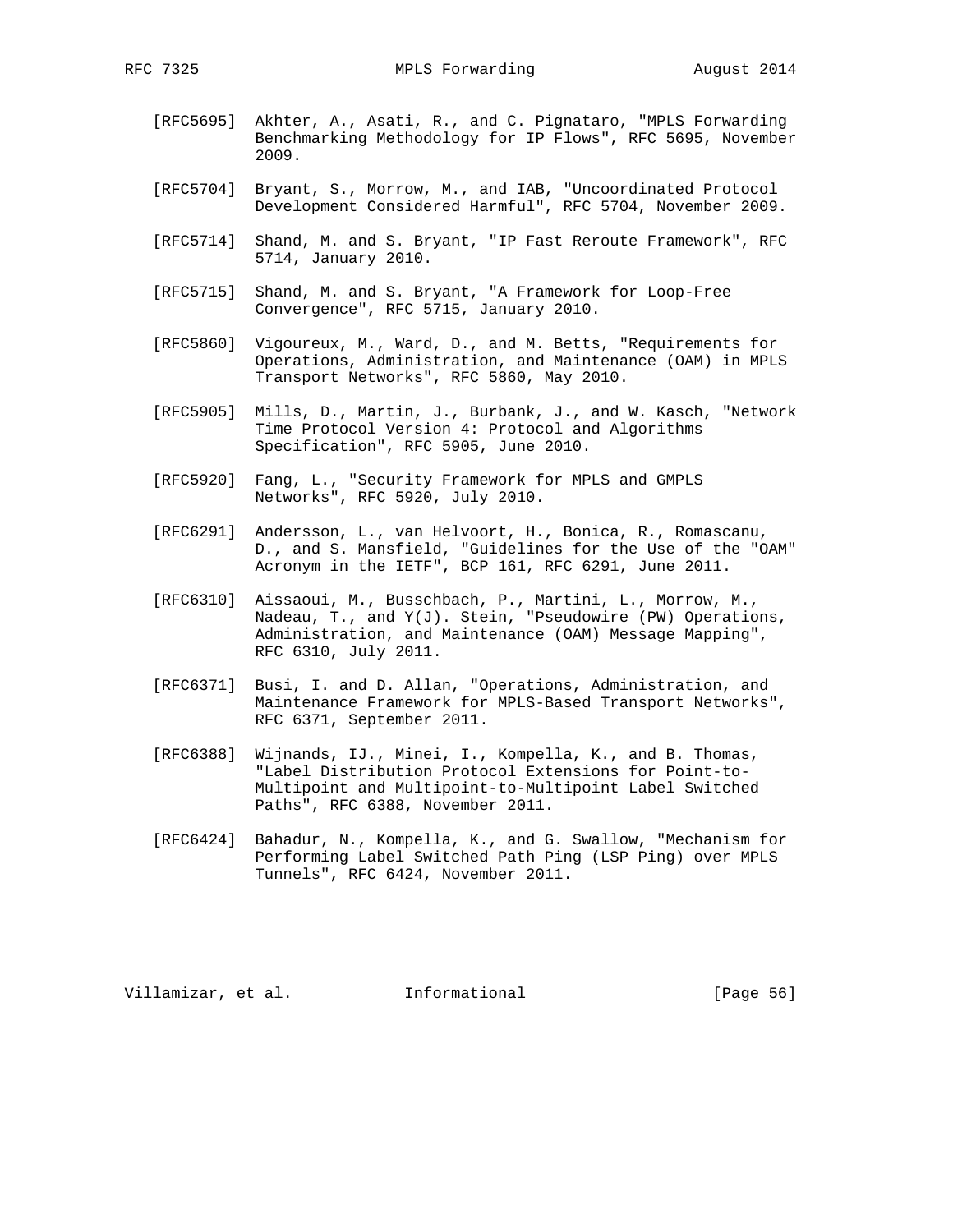- [RFC6425] Saxena, S., Swallow, G., Ali, Z., Farrel, A., Yasukawa, S., and T. Nadeau, "Detecting Data-Plane Failures in Point-to-Multipoint MPLS - Extensions to LSP Ping", RFC 6425, November 2011.
- [RFC6426] Gray, E., Bahadur, N., Boutros, S., and R. Aggarwal, "MPLS On-Demand Connectivity Verification and Route Tracing", RFC 6426, November 2011.
- [RFC6435] Boutros, S., Sivabalan, S., Aggarwal, R., Vigoureux, M., and X. Dai, "MPLS Transport Profile Lock Instruct and Loopback Functions", RFC 6435, November 2011.
- [RFC6438] Carpenter, B. and S. Amante, "Using the IPv6 Flow Label for Equal Cost Multipath Routing and Link Aggregation in Tunnels", RFC 6438, November 2011.
- [RFC6478] Martini, L., Swallow, G., Heron, G., and M. Bocci, "Pseudowire Status for Static Pseudowires", RFC 6478, May 2012.
- [RFC6639] King, D. and M. Venkatesan, "Multiprotocol Label Switching Transport Profile (MPLS-TP) MIB-Based Management Overview", RFC 6639, June 2012.
- [RFC6669] Sprecher, N. and L. Fang, "An Overview of the Operations, Administration, and Maintenance (OAM) Toolset for MPLS- Based Transport Networks", RFC 6669, July 2012.
- [RFC6670] Sprecher, N. and KY. Hong, "The Reasons for Selecting a Single Solution for MPLS Transport Profile (MPLS-TP) Operations, Administration, and Maintenance (OAM)", RFC 6670, July 2012.
- [RFC6720] Pignataro, C. and R. Asati, "The Generalized TTL Security Mechanism (GTSM) for the Label Distribution Protocol (LDP)", RFC 6720, August 2012.
- [RFC6829] Chen, M., Pan, P., Pignataro, C., and R. Asati, "Label Switched Path (LSP) Ping for Pseudowire Forwarding Equivalence Classes (FECs) Advertised over IPv6", RFC 6829, January 2013.
- [RFC6894] Papneja, R., Vapiwala, S., Karthik, J., Poretsky, S., Rao, S., and JL. Le Roux, "Methodology for Benchmarking MPLS Traffic Engineered (MPLS-TE) Fast Reroute Protection", RFC 6894, March 2013.

Villamizar, et al. 1nformational [Page 57]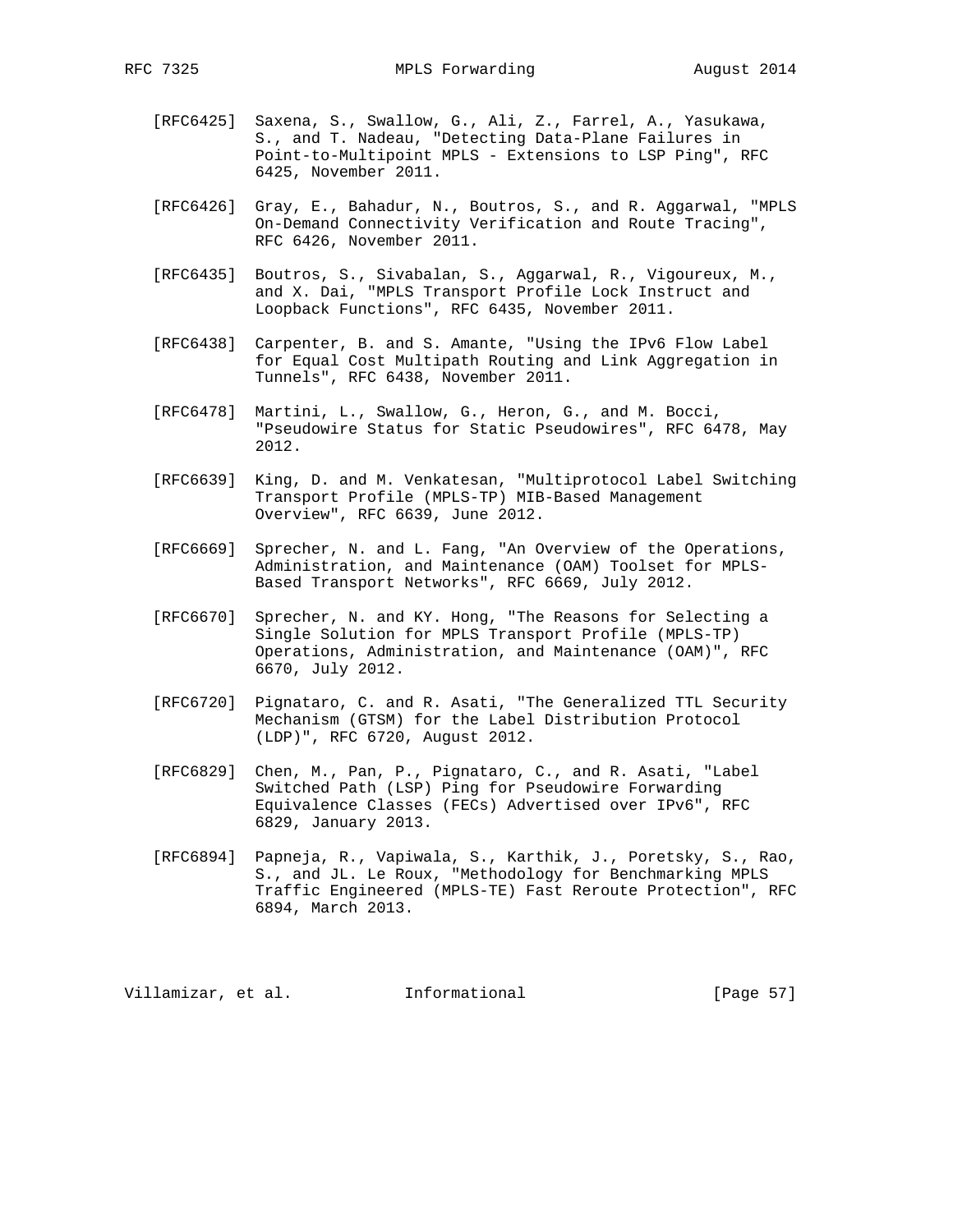- - [RFC6941] Fang, L., Niven-Jenkins, B., Mansfield, S., and R. Graveman, "MPLS Transport Profile (MPLS-TP) Security Framework", RFC 6941, April 2013.
	- [RFC6981] Bryant, S., Previdi, S., and M. Shand, "A Framework for IP and MPLS Fast Reroute Using Not-Via Addresses", RFC 6981, August 2013.
	- [RFC7012] Claise, B. and B. Trammell, "Information Model for IP Flow Information Export (IPFIX)", RFC 7012, September 2013.
	- [RFC7023] Mohan, D., Bitar, N., Sajassi, A., DeLord, S., Niger, P., and R. Qiu, "MPLS and Ethernet Operations, Administration, and Maintenance (OAM) Interworking", RFC 7023, October 2013.
	- [RFC7074] Berger, L. and J. Meuric, "Revised Definition of the GMPLS Switching Capability and Type Fields", RFC 7074, November 2013.
	- [RFC7079] Del Regno, N. and A. Malis, "The Pseudowire (PW) and Virtual Circuit Connectivity Verification (VCCV) Implementation Survey Results", RFC 7079, November 2013.
	- [RFC7274] Kompella, K., Andersson, L., and A. Farrel, "Allocating and Retiring Special-Purpose MPLS Labels", RFC 7274, June 2014.
	- [TIMING-OVER-MPLS]
		- Davari, S., Oren, A., Bhatia, M., Roberts, P., and L. Montini, "Transporting Timing messages over MPLS Networks", Work in Progress, April 2014.

Villamizar, et al. 1nformational [Page 58]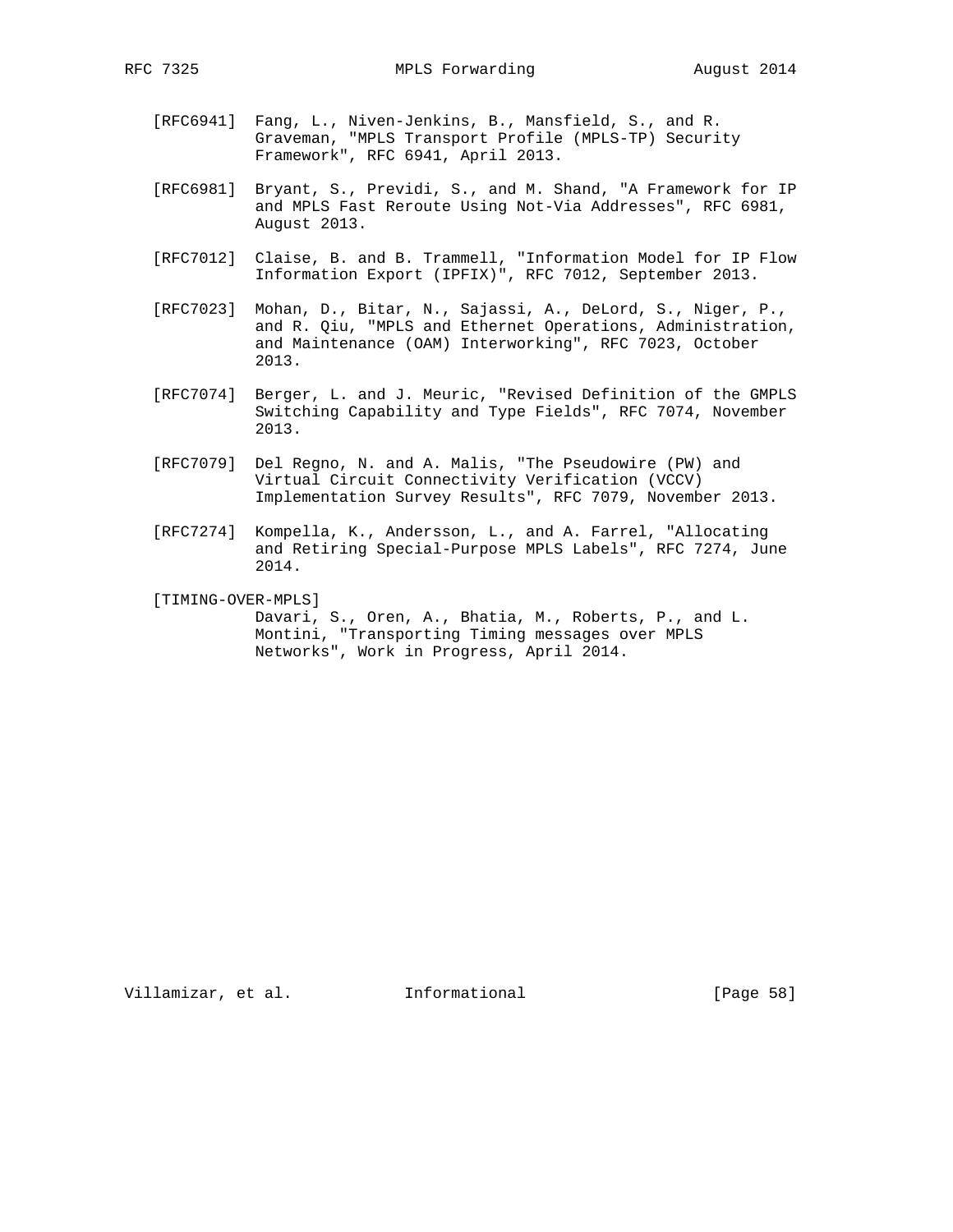Appendix A. Acknowledgements

 Numerous very useful comments have been received in private email. Some of these contributions are acknowledged here, approximately in chronologic order.

 Paul Doolan provided a brief review resulting in a number of clarifications, most notably regarding on-chip vs. system buffering, 100 Gb/s link speed assumptions in the 150 Mpps figure, and handling of large microflows. Pablo Frank reminded us of the sawtooth effect in PPS vs. packet-size graphs, prompting the addition of a few paragraphs on this. Comments from Lou Berger at IETF 85 prompted the addition of Section 2.7.

 Valuable comments were received on the BMWG mailing list. Jay Karthik pointed out testing methodology hints that after discussion were deemed out of scope and were removed but may benefit later work in BMWG.

 Nabil Bitar pointed out the need to cover QoS (Differentiated Services), MPLS multicast (P2MP and MP2MP), and MPLS-TP OAM. Nabil also provided a number of clarifications to the questions and tests in Sections 3 and 4.

 Mark Szczesniak provided a thorough review and a number of useful comments and suggestions that improved the document.

 Gregory Mirsky and Thomas Beckhaus provided useful comments during the review by the MPLS Review Team.

 Tal Mizrahi provided comments that prompted clarifications regarding timestamp processing, local delivery of packets, and the need for hardware assistance in processing OAM traffic.

 Alexander (Sasha) Vainshtein pointed out errors in Section 2.1.8.1 and suggested new text that, after lengthy discussion, resulted in restating the summarization of requirements from PWE3 RFCs and more clearly stating the benefits and drawbacks of packet resequencing based on PW Sequence Number.

 Loa Anderson provided useful comments and corrections prior to WGLC. Adrian Farrel provided useful comments and corrections prior as part of the AD review.

 Discussion with Steve Kent during SecDir review resulted in expansion of Section 5, briefly summarizing security considerations related to forwarding in normative references. Tom Petch pointed out some editorial errors in private email plus an important math error. Al

Villamizar, et al. 1nformational [Page 59]